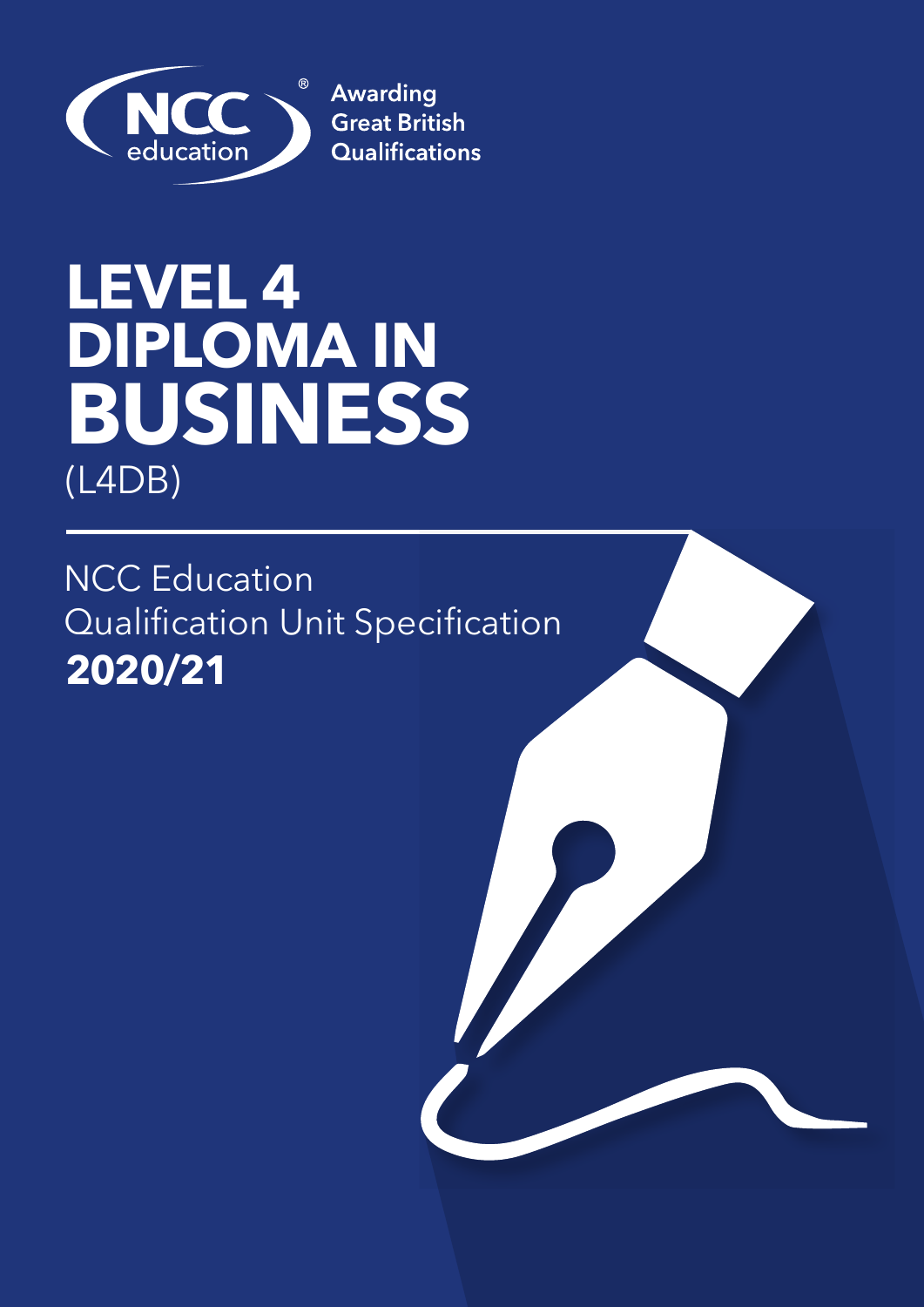**Level 4 Diploma in Business Qualification Unit Specification**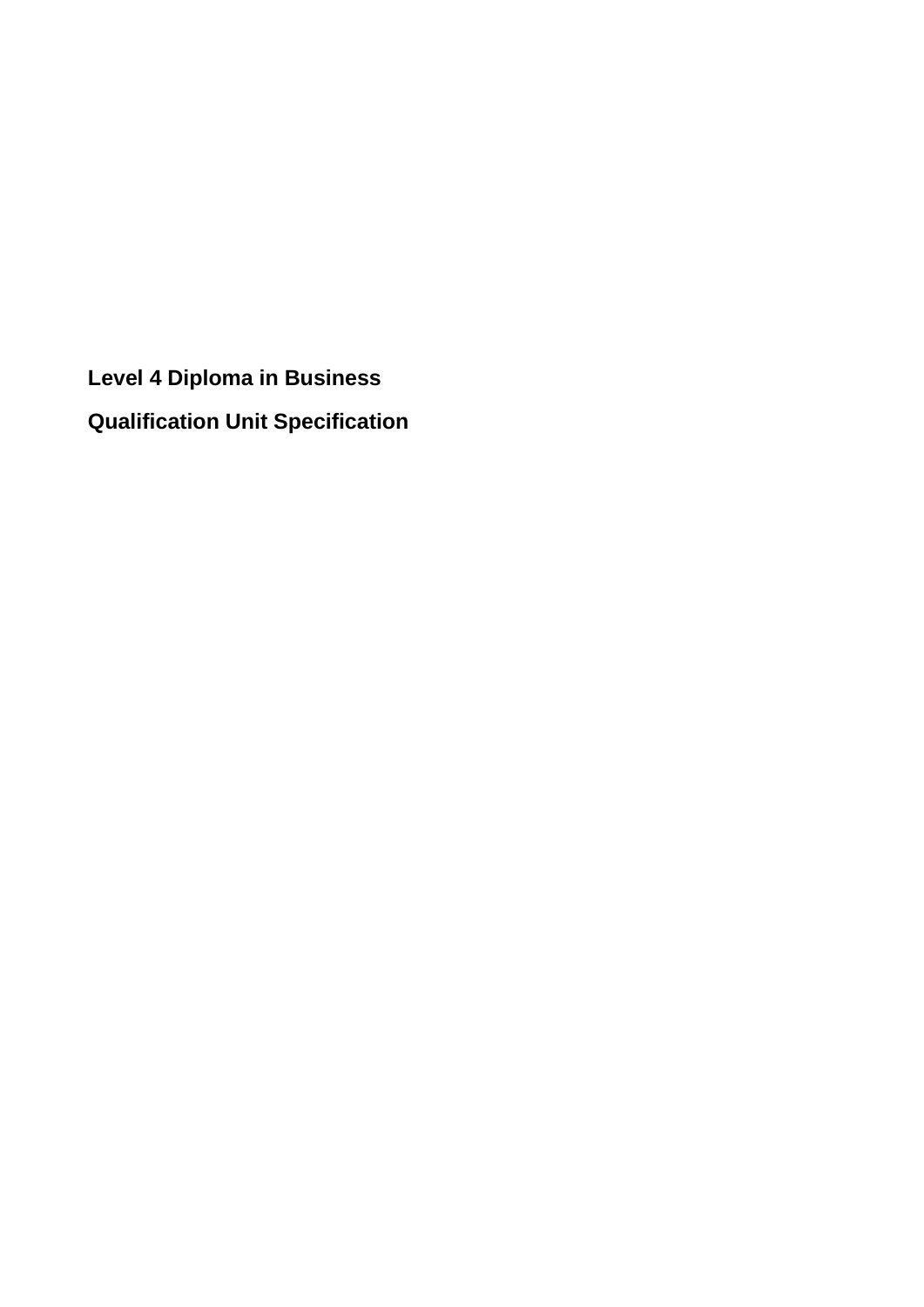### **Modification History**

| <b>Version</b>   | <b>Revision Description</b>                                                                   |
|------------------|-----------------------------------------------------------------------------------------------|
| V <sub>2.3</sub> | Updated NOS January 2020                                                                      |
| V2.4             | Updated Ofqual link in Section 1.1 and removal of Northern<br>Ireland regulation (April 2020) |
| V3.0             | eSports Specialisms Added                                                                     |

© NCC Education Limited, 2021

All Rights Reserved

The copyright in this document is vested in NCC Education Limited. The document must not be reproduced by any means, in whole or in part, or used for manufacturing purposes, except with the prior written permission of NCC Education Limited and then only on condition that this notice is included in any such reproduction.

#### **Published by: NCC Education Limited, The Towers, Towers Business Park, Wilmslow Road, Didsbury, Manchester M20 2EZ UK**

Tel: +44 (0) 161 438 6200 Fax: +44 (0) 161 438 6240 Email: info@nccedu.com [http://www.nccedu.com](http://www.nccedu.com/)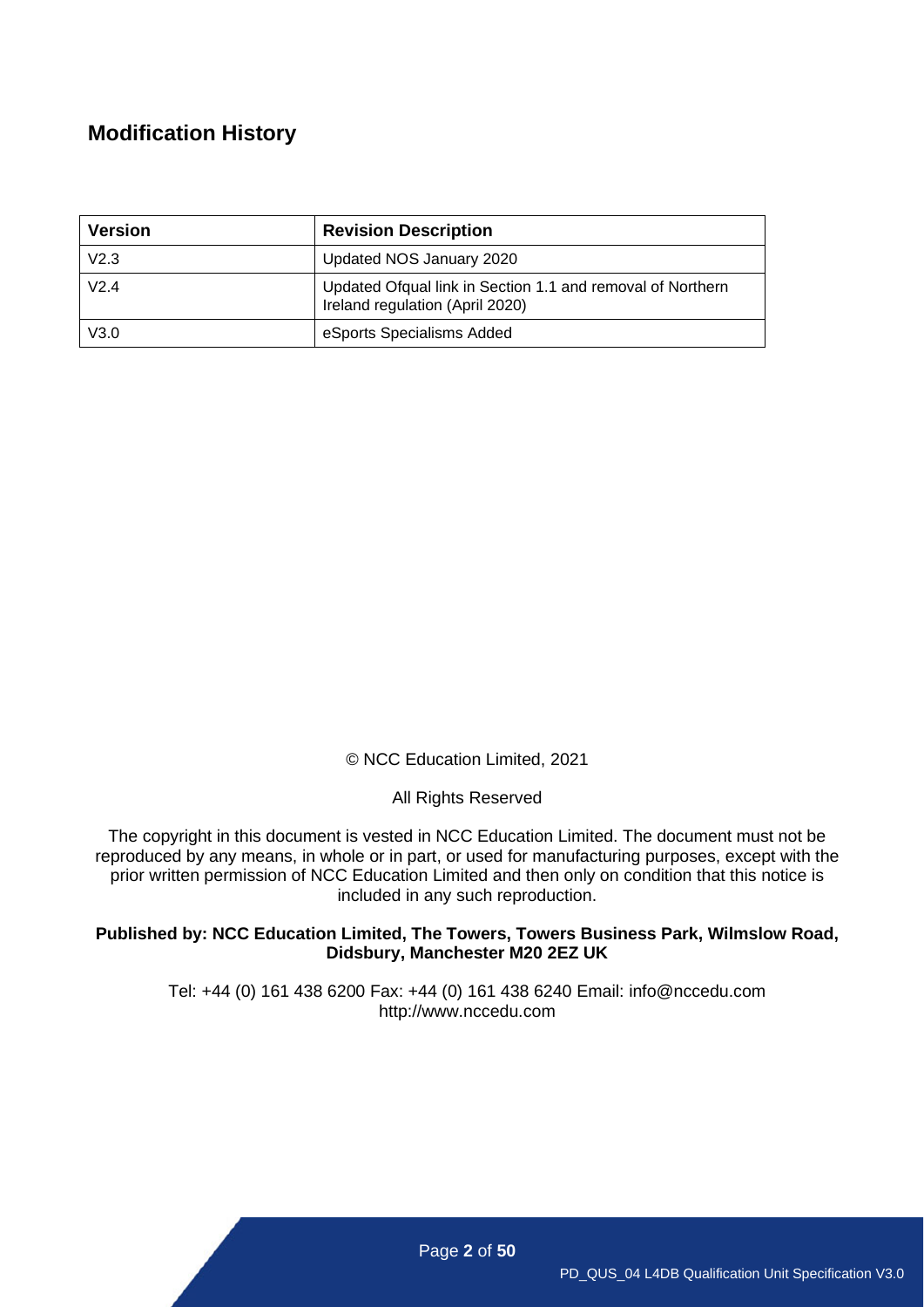# **CONTENTS**

| 1.               |                                                                               |  |
|------------------|-------------------------------------------------------------------------------|--|
|                  | 1.1                                                                           |  |
| 2.               |                                                                               |  |
|                  | 3.1<br>3.2<br>3.3<br>3.3.1<br>3.3.2                                           |  |
| 4                |                                                                               |  |
|                  | 4.1<br>4.2<br>4.3<br>4.4<br>4.5<br>4.6<br>4.7                                 |  |
|                  |                                                                               |  |
| 5.               |                                                                               |  |
|                  | 5.1.<br>5.2.<br>5.3.<br>5.4.<br>5.5.<br>5.6.<br>5.7.<br>5.8.<br>5.9.<br>5.10. |  |
| 6.               |                                                                               |  |
| $\overline{7}$ . |                                                                               |  |
|                  |                                                                               |  |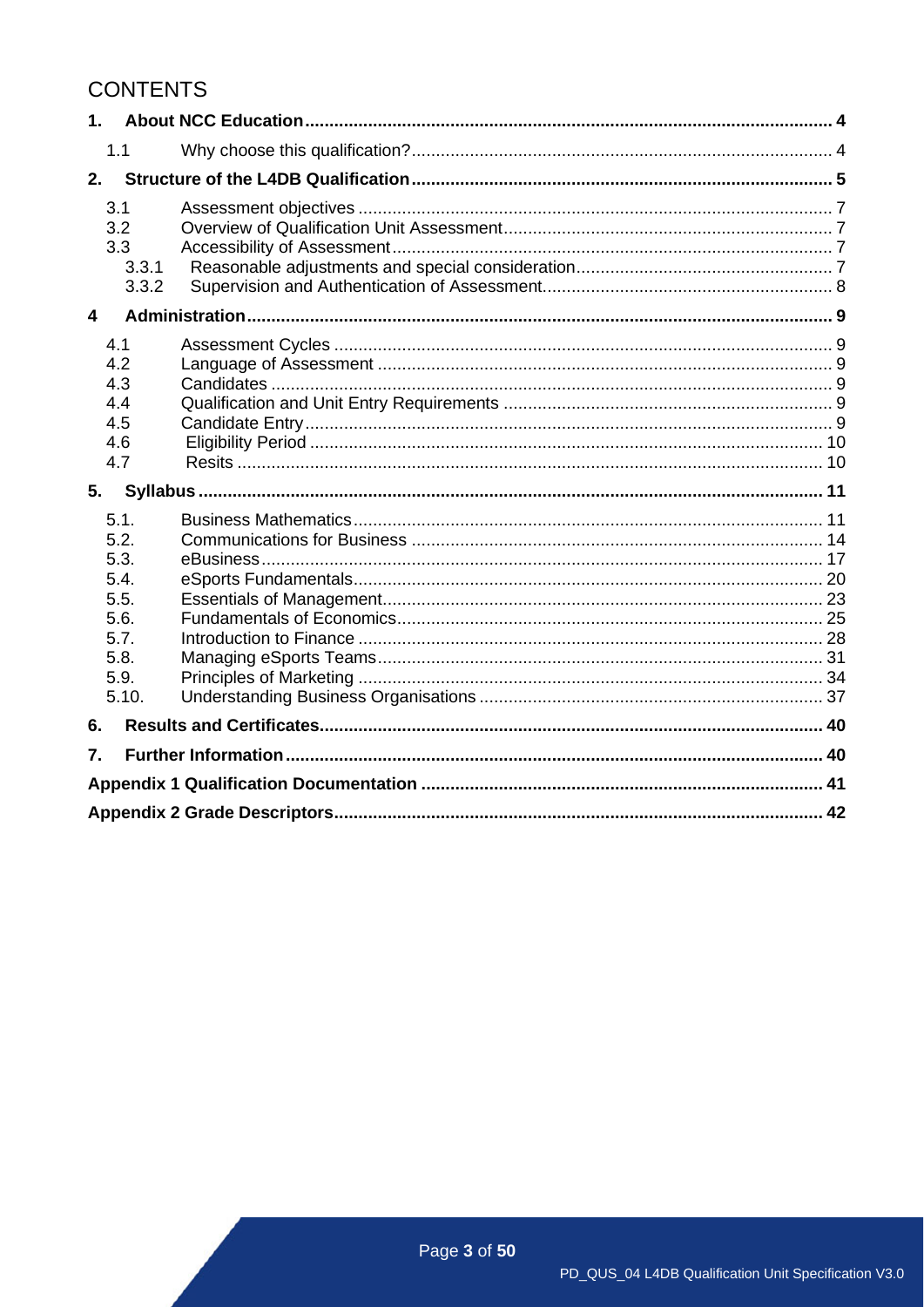# <span id="page-4-0"></span>**1. About NCC Education**

NCC Education is a UK awarding body, active in the UK and internationally. Originally part of the UK National Computing Centre, NCC Education started offering IT qualifications in 1976 and from 1997 developed its Higher Education portfolio to include Business qualifications, IT qualifications for school children and a range of Foundation qualifications.

With Centres in over 40 countries, four international offices and academic managers worldwide, NCC Education strives to employ the latest technologies for learning, assessment and support. NCC Education is regulated and quality assured by Ofqual (the Office of Qualifications and Examinations Regulation, see [www.ofqual.gov.uk\)](http://www.ofqual.gov.uk/) in England.

#### <span id="page-4-1"></span>**1.1 Why choose this qualification?**

NCC Education's Level 4 Diploma in Business is:

• **Regulated** by Ofqual and listed on the Qualifications and Credit Framework – Qualification Number 600/1325/4. The Regulated Qualifications Framework (RQF) is a credit-based qualifications framework, allowing candidates to take a unit-based approach to building qualifications.

For more information see:

<https://www.gov.uk/what-different-qualification-levels-mean/list-of-qualification-levels>

- **Quality assured** and well established in the UK and worldwide
- **Recognised and valued** by employers and universities worldwide
- **A pathway qualification** for candidates who wish to complete the NCC Education business degree journey. This qualification is equivalent to the first year of a Business degree qualification in the UK University system.

#### **Objective**

Candidates will be introduced to the many different aspects of international business in today's world. Candidates will be exposed to both the academic and vocational aspects of a wide range of subjects, enabling them to gain the necessary knowledge and skills vital for a career in business or further studies.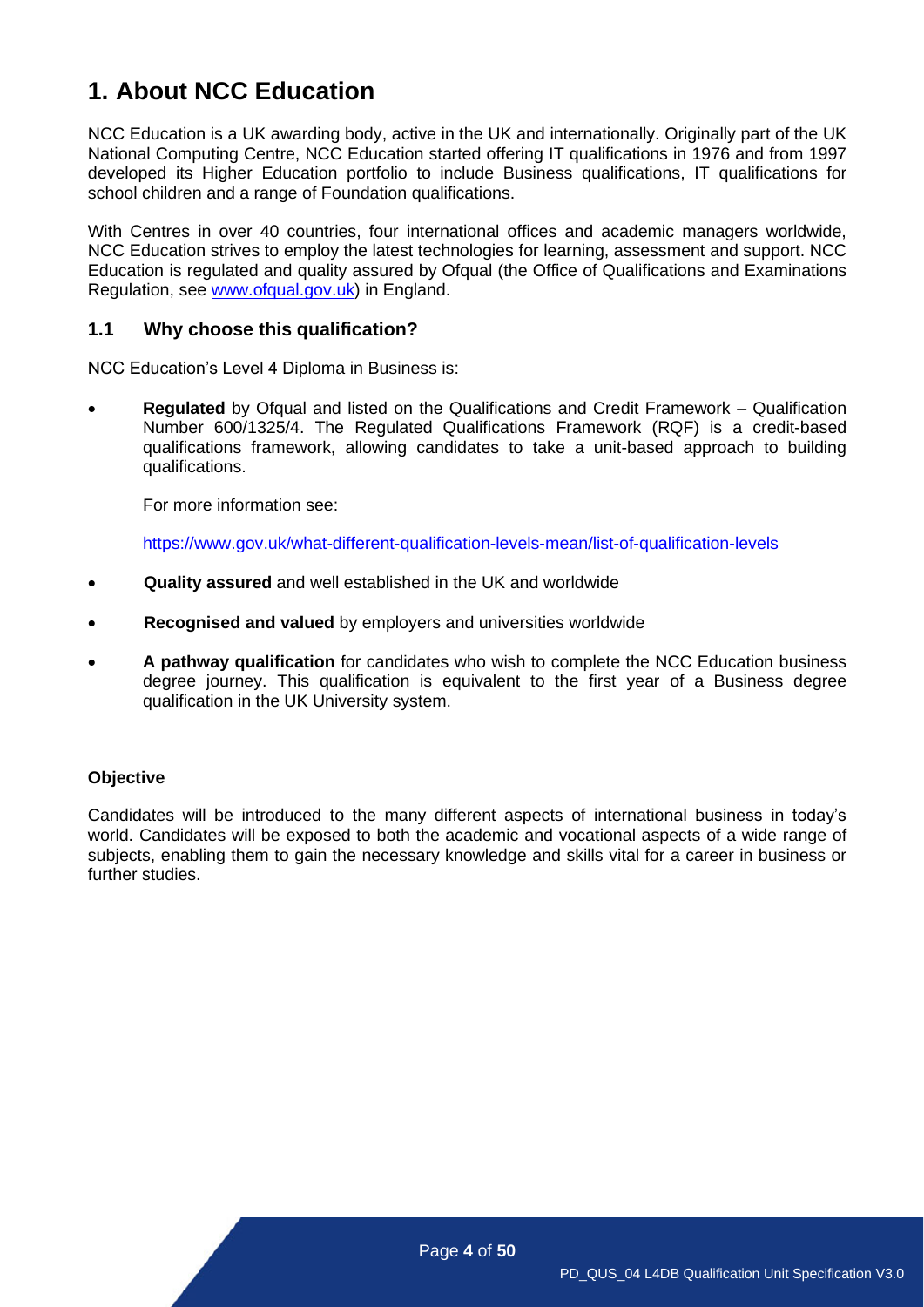# <span id="page-5-0"></span>**2. Structure of the L4DB Qualification**

**Qualification Title, Credits, Units and Level NCC Education Level 4 Diploma in Business (RQF), 120 credits, all at RQF Level 4. Specialist pathways are included within brackets in the qualification title:** • **NCC Education Level 4 Diploma in Business** • **NCC Education Level 4 Diploma in Business (with eSports) Guided Learning Hours: 360 hours. Please see Section 5 below for Syllabuses, which include the Guided Learning Hours and Total Qualification Time for each Unit of the Level 4 Diploma in Business. This qualification is regulated by Ofqual and listed on the Qualifications and Credit Framework – Qualification Number 600/1325/4. For further information see [http://register.ofqual.gov.uk/Qualification/Details/600\\_1325\\_4](http://register.ofqual.gov.uk/Qualification/Details/600_1325_4)**

#### • **NCC Education Level 4 Diploma in Business**

**Candidates must pass 8 Units to be awarded the Level 4 Diploma in Business certificate.**

| <b>Category</b>   | <b>Title</b>                                | <b>Unit</b><br><b>Credit</b> | Level |
|-------------------|---------------------------------------------|------------------------------|-------|
| Core              | <b>Business Mathematics</b>                 | 15                           | 4     |
| <b>Specialist</b> | <b>Communications for Business</b>          | 15                           | 4     |
| Core              | eBusiness                                   | 15                           | 4     |
| <b>Specialist</b> | <b>Essentials of Management</b>             | 15                           | 4     |
| Core              | <b>Fundamentals of Economics</b>            | 15                           | 4     |
| Core              | Introduction to Finance                     | 15                           | 4     |
| Core              | <b>Principles of Marketing</b>              | 15                           | 4     |
| Core              | <b>Understanding Business Organisations</b> | 15                           | 4     |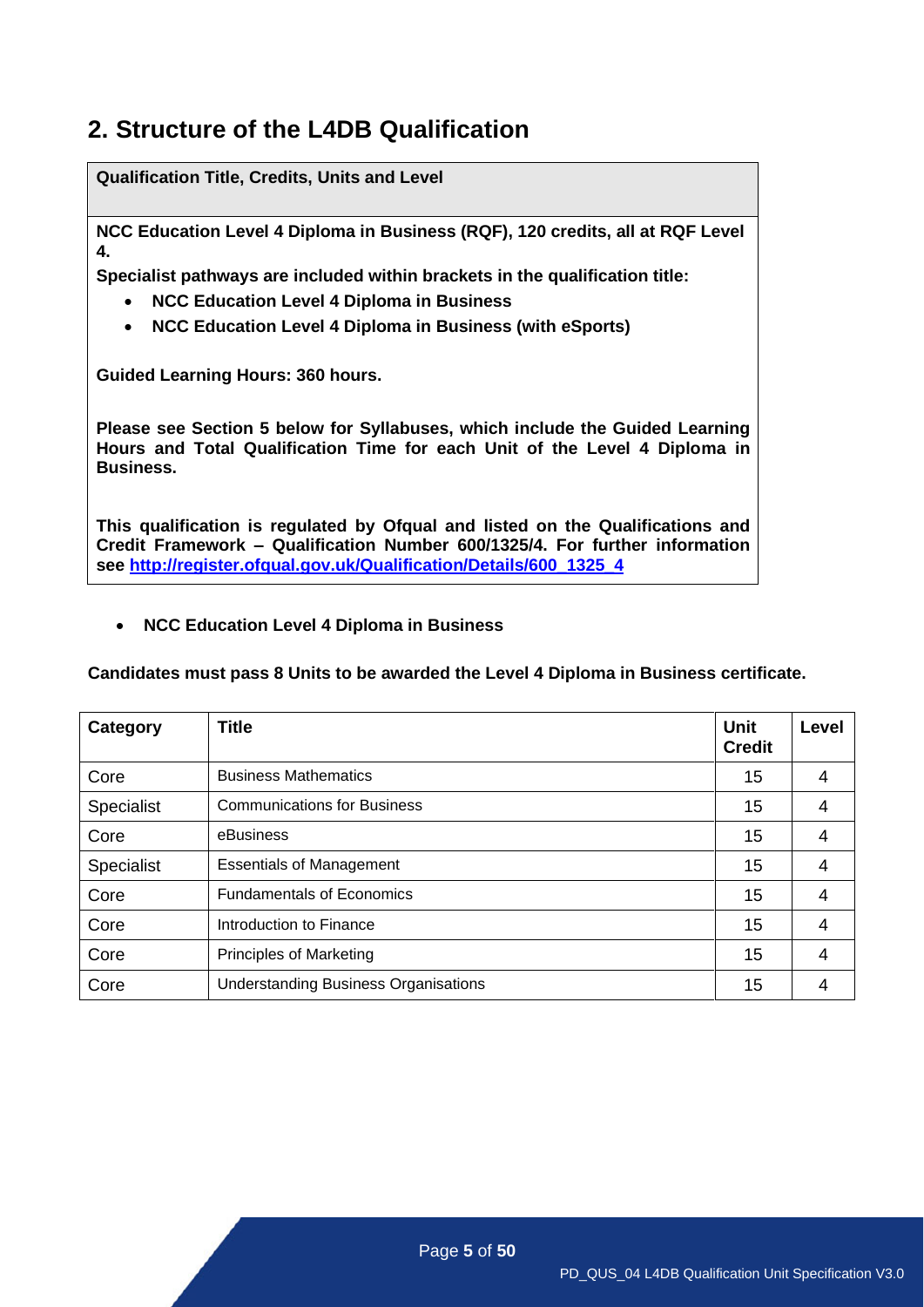• **NCC Education Level 4 Diploma in Business (with eSports)**

#### **Candidates must pass all 8 Units to be awarded the Level 4 Diploma in Business (with eSports) certificate.**

| Category          | <b>Title</b>                                | <b>Unit</b><br><b>Credit</b> | Level |
|-------------------|---------------------------------------------|------------------------------|-------|
| Core              | <b>Business Mathematics</b>                 | 15                           | 4     |
| Core              | eBusiness                                   | 15                           | 4     |
| <b>Specialist</b> | eSports Fundamentals                        | 15                           | 4     |
| Core              | <b>Fundamentals of Economics</b>            | 15                           | 4     |
| Core              | Introduction to Finance                     | 15                           | 4     |
| Specialist        | Managing eSports Teams                      | 15                           | 4     |
| Core              | <b>Principles of Marketing</b>              | 15                           | 4     |
| Core              | <b>Understanding Business Organisations</b> | 15                           | 4     |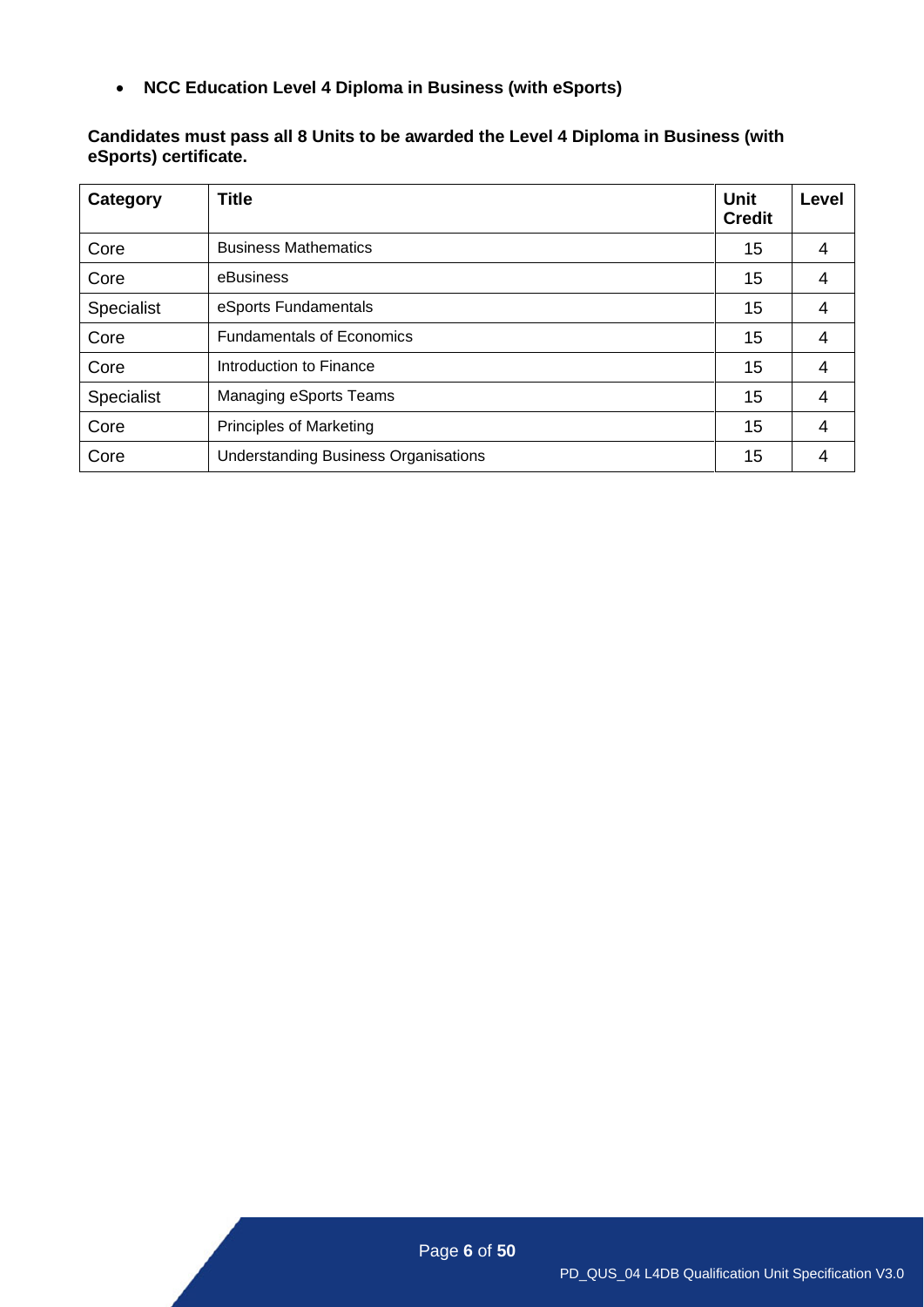Assessment for the qualification

#### <span id="page-7-0"></span>**3.1 Assessment objectives**

All assessment for the qualification is intended to allow candidates to demonstrate they have met the relevant Learning Outcomes. Moreover, NCC Education's assessment is appropriate to the assessment criteria as stated in this specification and is regularly reviewed to ensure it remains consistent with the specification.

#### <span id="page-7-1"></span>**3.2 Overview of Qualification Unit Assessment**

| <b>Unit</b>                                 | <b>Assessment Methods</b> |                          |  |
|---------------------------------------------|---------------------------|--------------------------|--|
|                                             | <b>Global Examination</b> | <b>Global Assignment</b> |  |
| <b>Business Mathematics</b>                 | 100%                      | -                        |  |
| <b>Communications for Business</b>          |                           | 100%                     |  |
| eBusiness                                   |                           | 100%                     |  |
| <b>Essentials of Management</b>             | ۰                         | 100%                     |  |
| <b>Fundamentals of Economics</b>            | ۰                         | 100%                     |  |
| eSports Fundamentals                        | ۰                         | 100%                     |  |
| Introduction to Finance                     | 100%                      | ٠                        |  |
| Managing eSports Teams                      | ۰                         | 100%                     |  |
| <b>Principles of Marketing</b>              | ۰                         | 100%                     |  |
| <b>Understanding Business Organisations</b> |                           | 100%                     |  |

An examination is a time-constrained assessment that will take place on a specified date and usually in an NCC Centre. An assignment requires candidates to produce a written response to a set of one or more tasks, meeting a deadline imposed by the Centre.

The overall Unit mark is computed from the weighted mean of its components. The pass mark for a Unit is 40%.

NCC Education Centres can provide candidates with a specimen assessment paper as well as a limited number of past examination and assignment papers.

Past examination and assignment papers may be made available only following results release for the corresponding assessment cycle. Results release dates and past examination and assignment release dates can be found in the Activity Schedules area of *Candidate Registration Portal*, NCC Education's student registration system.

#### <span id="page-7-2"></span>**3.3 Accessibility of Assessment**

We review our guidelines on assessment practices to ensure compliance with Equalities Law and to confirm assessment for our Units is fit for purpose.

#### <span id="page-7-3"></span>**3.3.1 Reasonable adjustments and special consideration**

NCC Education is committed to providing reasonable adjustments and special consideration so as to ensure disabled candidates, or those facing exceptional circumstances, are not disadvantaged in demonstrating their knowledge, skills and understanding.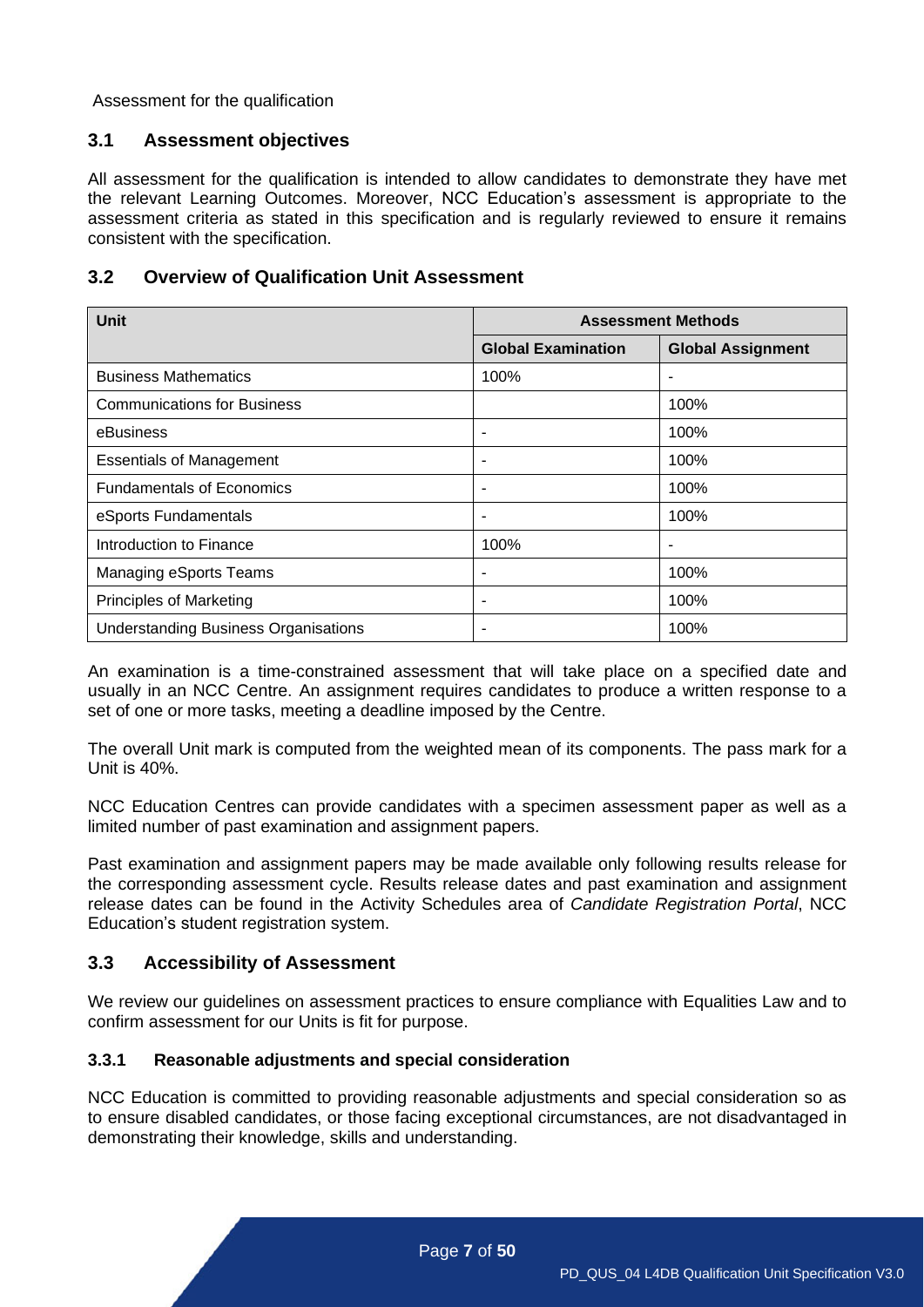Further information on NCC Education's arrangements for giving reasonable adjustments and special consideration can be found in the NCC Education *Reasonable Adjustments and Special Considerations Policy*.

#### <span id="page-8-0"></span>**3.3.2 Supervision and Authentication of Assessment**

NCC Education Centres are required to organise all assessment activity for this specification according to NCC Education's Policies and Advice.

Candidates' identity and the authenticity of their work is verified and NCC Education moderates all assessment to ensure that the marking carried out is fair, and that the grading reflects the standard achieved by candidates as relevant to the specification Learning Outcomes and Assessment Criteria. Detailed guidance on this process and how candidate work must be submitted to NCC Education is given in NCC Education's *Examination Guidelines* and *Moderation Manual*. The Moderation Manual also includes full reminder checklists for Centre administrators.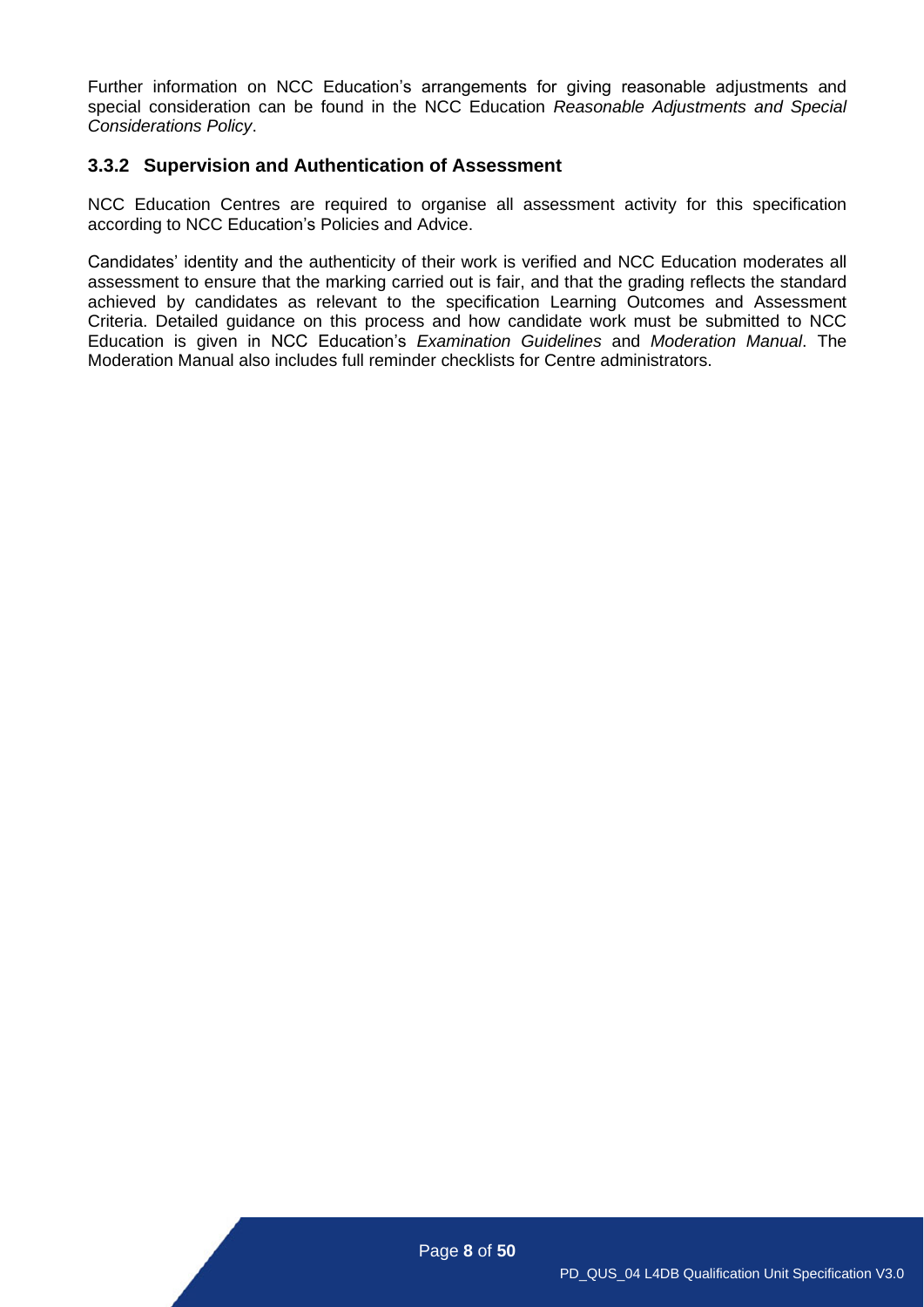# <span id="page-9-0"></span>**4 Administration**

#### <span id="page-9-1"></span>**4.1 Assessment Cycles**

Four assessment cycles are offered throughout the year, in Spring, Summer, Autumn and Winter.

Examination dates and assignment submission deadlines are published in the NCC Education *Activity Schedule*, which is provided to Centres by Customer Support. It is also available on *Candidate Registration Portal,* NCC Education's student registration system.

The *Activity Schedule* also gives the key dates for registering candidates for assessment cycles, the dates when Centres can expect the assessment documentation and, ultimately, the assessment results from NCC Education.

#### <span id="page-9-2"></span>**4.2 Language of Assessment**

All assessment is conducted in English.

#### <span id="page-9-3"></span>**4.3 Candidates**

NCC Education's qualifications are available to those Centre candidates who satisfy the entry requirements as stated in this specification.

#### <span id="page-9-4"></span>**4.4 Qualification and Unit Entry Requirements**

#### **Entry Requirements**

- Holders of the NCC Education Level 3 Diploma in Business (L3DB) (RQF), NCC Education Level 3 Diploma in Computing (L3DC) (RQF) or Level 3 International Foundation Diploma for Higher Education Studies (L3IFDHES) (RQF) qualification.
- Holders of any local or international qualification deemed to be a similar level to L3IFDHES or L3DB. These shall be agreed in advance with NCC Education.
- Holders of one 'A' level or equivalent, or an appropriate School Leaver's certificate.
- Mature students, able to demonstrate over two years' relevant work experience and an 'O' Level/ IGCSE English and Maths or equivalent.

For candidates whose first language is not English:

- **IELTS 5.5 or equivalent.**
- GCE 'O' Level English C6.

#### <span id="page-9-5"></span>**4.5 Candidate Entry**

Candidates are registered for assessment via NCC Education's *Candidate Registration Portal* system and according to the deadlines for registration provided in the *Activity Schedule*

Candidates are registered for the assessment of each Unit they wish to take in a particular assessment cycle (e.g. Units A and B in Summer, Units C and D in Autumn, Units E and F in Winter and Units G and H in Spring). This includes candidates who need to resit a particular Unit.

Further details can be found in NCC Education's *Operations Manual*.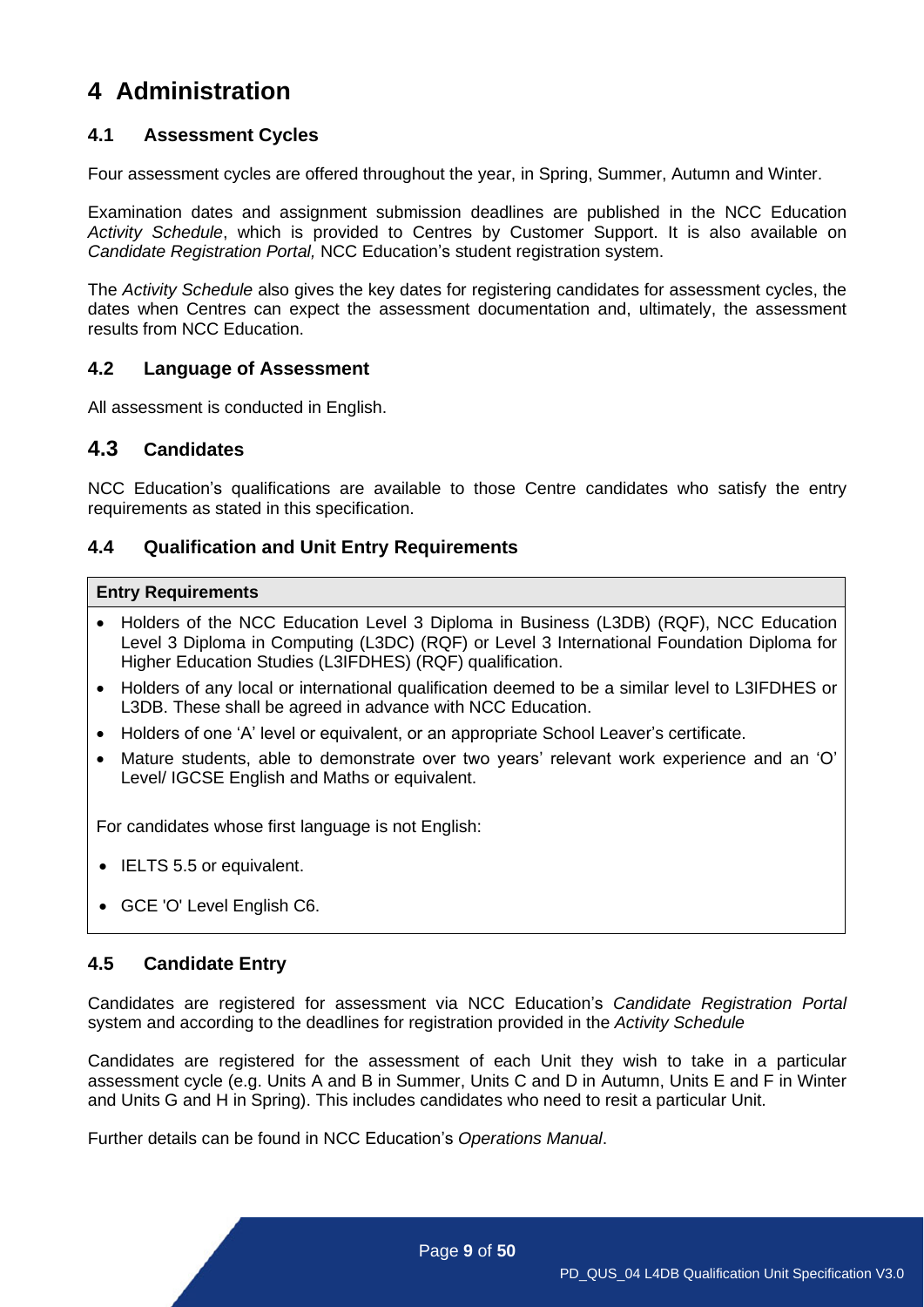#### <span id="page-10-0"></span>**4.6 Eligibility Period**

The maximum period of time that NCC Education allows for the completion of your programme is three years. Please contact your Accredited Partner Centre if you have any queries relating to this.

#### <span id="page-10-1"></span>**4.7 Resits**

If a candidate fails an assessment, they will be provided with opportunities to resit during the eligibility period.

Candidates may only seek reassessment in a previously failed Unit.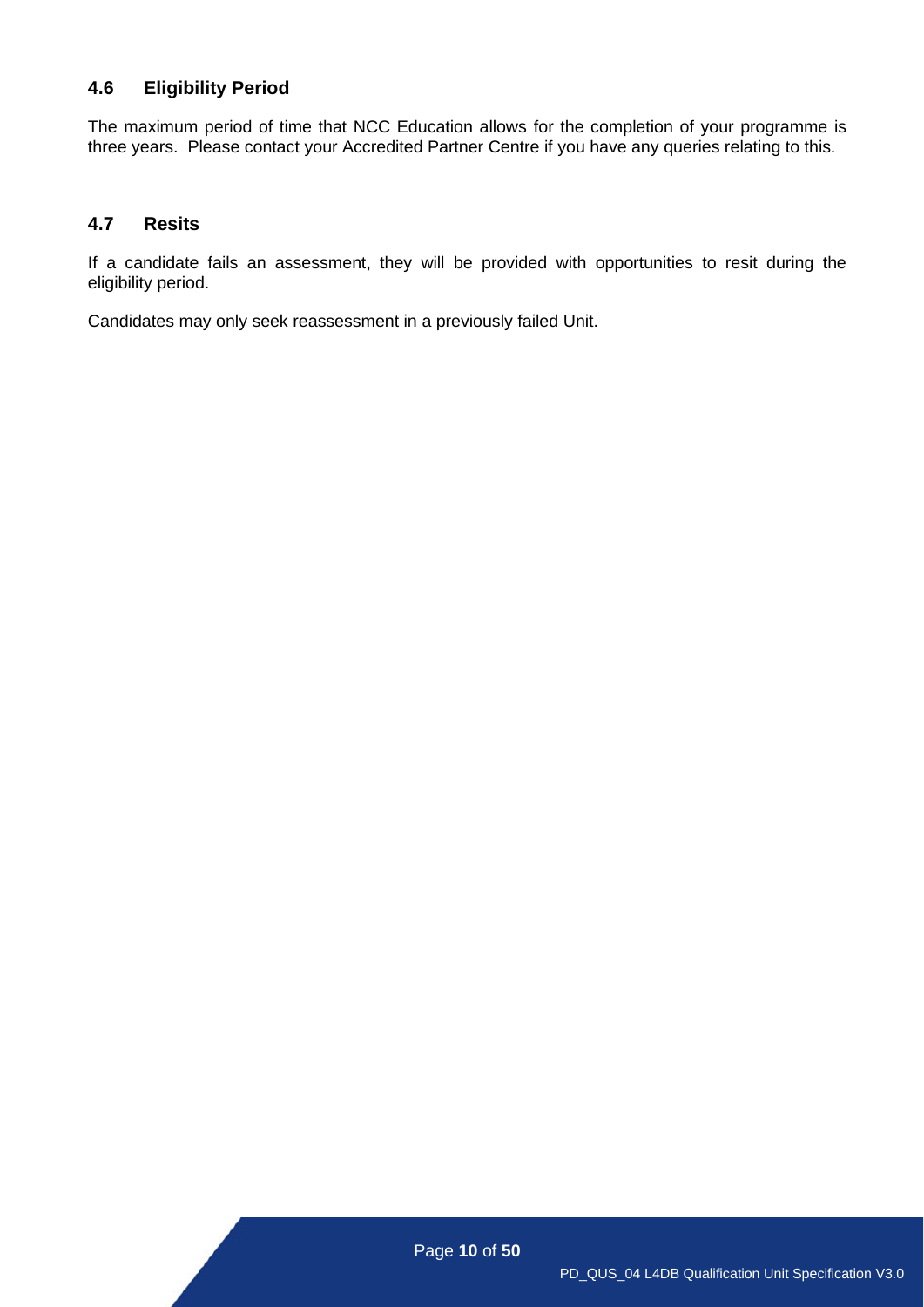# <span id="page-11-0"></span>**5. Syllabus**

# <span id="page-11-1"></span>**5.1. Business Mathematics**

| Title:                                                                      | <b>Business Mathematics</b> |                                             |  |  |  |  |  |
|-----------------------------------------------------------------------------|-----------------------------|---------------------------------------------|--|--|--|--|--|
| <b>RQF</b> code:                                                            |                             | A/502/8320<br><b>Credits</b><br>15<br>Level |  |  |  |  |  |
|                                                                             |                             |                                             |  |  |  |  |  |
| <b>Total Qualification</b><br>Cuided Learning<br>20 E houre (incl. 2 E hour |                             |                                             |  |  |  |  |  |

| <b>Guided Learning</b><br><b>Hours</b><br>exam) |  | 38.5 hours (incl. 2.5-hour | <b>Total Qualification</b><br><b>Time</b> | 150 hours |
|-------------------------------------------------|--|----------------------------|-------------------------------------------|-----------|
|                                                 |  |                            |                                           |           |

| <b>Learning Outcomes;</b> |                                                                  |                  | <b>Assessment Criteria;</b>                                                                          |
|---------------------------|------------------------------------------------------------------|------------------|------------------------------------------------------------------------------------------------------|
|                           | The Learner will:                                                |                  | The Learner can:                                                                                     |
|                           | 1. Use a range of mathematical<br>and statistical techniques and | 1.1              | Solve simple equations using the BODMAS<br>rule                                                      |
|                           | concepts                                                         | 1.2 <sub>2</sub> | Express numbers to a given number of<br>significant figures                                          |
|                           |                                                                  | 1.3              | Convert numbers into standard form                                                                   |
|                           |                                                                  | 1.4              | Solve equations involving fractions                                                                  |
|                           |                                                                  | 1.5              | Calculate percentages, ratios and proportions                                                        |
|                           |                                                                  | 1.6              | Solve equations containing brackets                                                                  |
|                           |                                                                  | 1.7              | Solve equations containing numbers with<br>powers                                                    |
|                           |                                                                  | 1.8              | Calculate simple and compound interest                                                               |
|                           |                                                                  | 1.9              | Solve linear equations                                                                               |
|                           |                                                                  |                  | 1.10 Draw and calculate the equation of straight<br>lines                                            |
|                           |                                                                  |                  | 1.11 Solve simultaneous equations                                                                    |
|                           |                                                                  |                  | 1.12 Solve quadratic equations                                                                       |
|                           |                                                                  |                  | 1.13 Draw and recognise non-linear graphs                                                            |
|                           |                                                                  |                  | 1.14 Change the subject of an equation or formula                                                    |
| $\overline{2}$            | Describe and summarise data                                      | 2.1              | Distinguish between different types of data                                                          |
|                           |                                                                  | $2.2^{\circ}$    | Present data using a variety of charts and<br>graphs                                                 |
|                           |                                                                  | 2.3              | Calculate and interpret the mean, mode,<br>median, standard deviation and quartiles of a<br>data set |
| 3                         | Apply the laws of probability<br>to a range of scenarios         | 3.1              | Calculate probability using a number of<br>methods                                                   |
|                           |                                                                  | 3.2              | Distinguish between mutually exclusive and<br>independent events                                     |
| 4                         | Use data for the purposes of                                     | 4.1              | Understand and interpret time series graphs                                                          |
|                           | forecasting                                                      | 4.2              | Calculate moving averages                                                                            |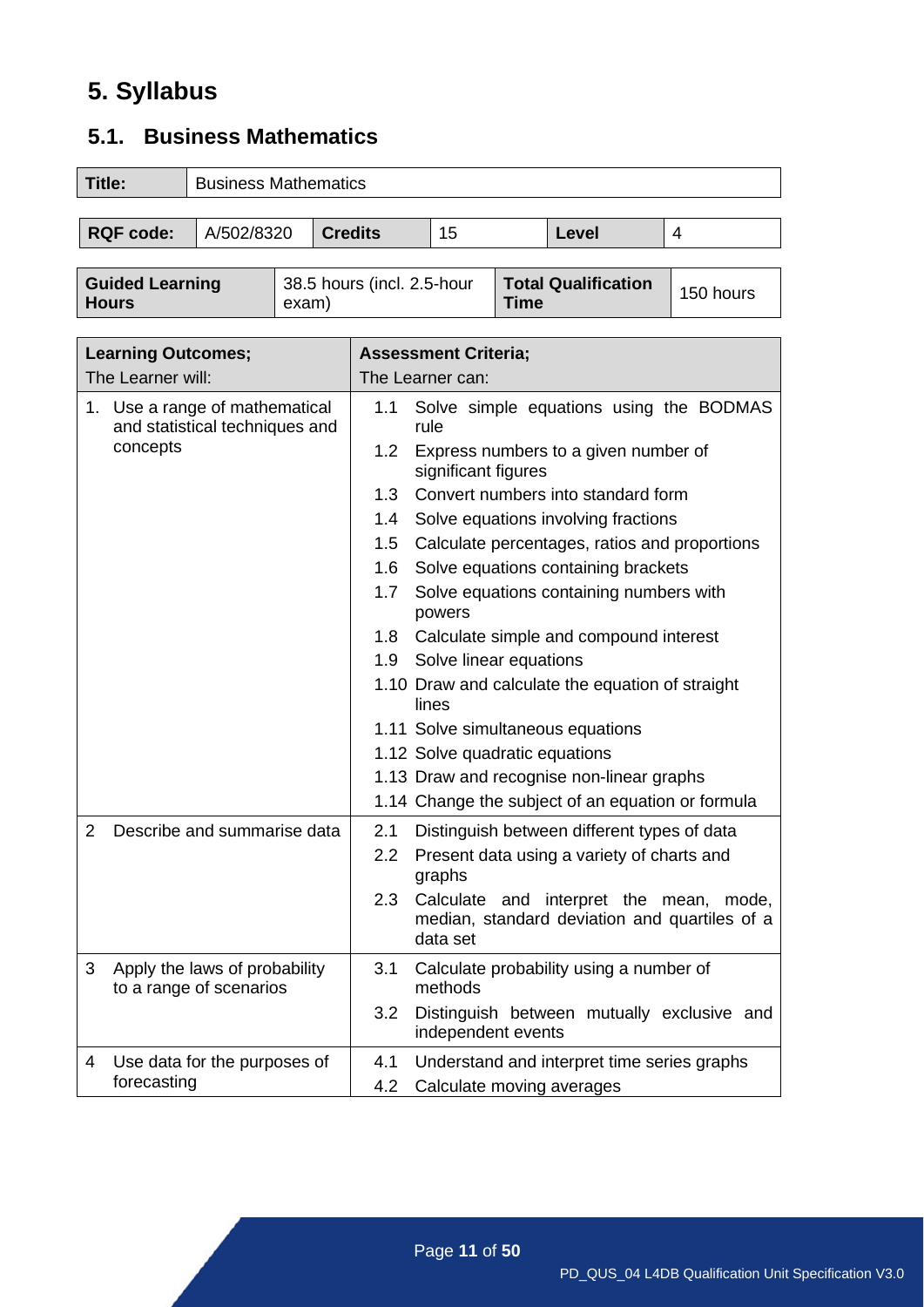| <b>Syllabus Content</b>                                           |                                                                                                                                                                                                                          |  |  |  |
|-------------------------------------------------------------------|--------------------------------------------------------------------------------------------------------------------------------------------------------------------------------------------------------------------------|--|--|--|
| <b>Topic</b>                                                      | <b>Course coverage</b>                                                                                                                                                                                                   |  |  |  |
| <b>Basic Number</b>                                               | Directed number<br>$\bullet$<br>Order of operation (BODMAS)<br>$\bullet$<br>Rounding to a given number of significant figures<br><b>Fractions</b><br><b>Learning Outcome: 1</b>                                          |  |  |  |
| <b>Indices and Standard</b><br>Form                               | Powers and indices<br>Standard form<br><b>Learning Outcome: 1</b>                                                                                                                                                        |  |  |  |
| Manipulating<br>algebraic<br>expressions and<br>solving equations | Simplifying algebraic expressions<br>Solving linear equations<br>Changing the subject of an equation or formula<br><b>Learning Outcome: 1</b>                                                                            |  |  |  |
| Linear graphs and<br>simultaneous<br>equations                    | Graphs of the form $y = mx + c$<br>$\bullet$<br>Finding the equation of a line<br>$\bullet$<br>Solving simultaneous equations graphically<br>Solving simultaneous equations algebraically.<br><b>Learning Outcome: 1</b> |  |  |  |
| Ratio and Proportion                                              | Using ratio<br>Proportion and best value<br>Conversion of foreign currencies<br>Direct and inverse proportion<br><b>Learning Outcome: 1</b>                                                                              |  |  |  |
| Probability                                                       | Mutually exclusive and independent events<br>$\bullet$<br>Calculating probabilities<br>Conditional probability<br><b>Learning Outcome: 3</b>                                                                             |  |  |  |
| Representing data                                                 | Types of data<br>Representing data<br>- Frequency diagrams<br>- Pie charts<br>- Histograms<br>Calculating mean, median and mode<br><b>Learning Outcome: 2</b>                                                            |  |  |  |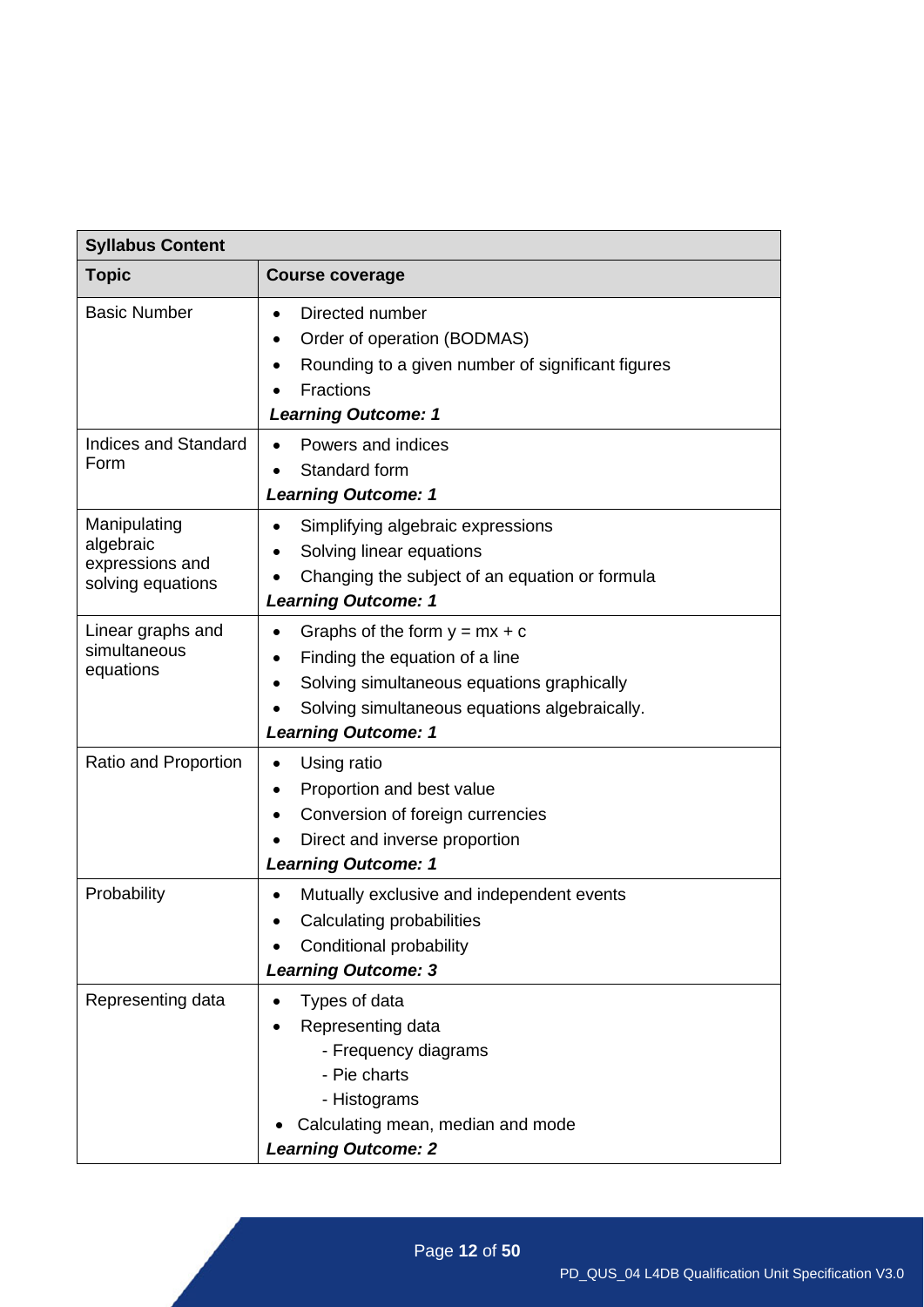| Measures of<br>dispersion | . Range<br>Standard deviation<br>Cumulative frequency and the Interquartile range.<br><b>Learning Outcome: 2</b>                                   |
|---------------------------|----------------------------------------------------------------------------------------------------------------------------------------------------|
| Percentages               | Increasing and decreasing by percentages<br>Percentage change<br>Simple and compound interest<br>Reverse percentages<br><b>Learning Outcome: 1</b> |
| Non-linear graphs         | Drawing and recognising non-linear graphs<br>Solving quadratic equations graphically<br>Transformations of graphs<br><b>Learning Outcome: 1</b>    |
| Quadratic equations       | Solving quadratic equations by:<br>Factorising<br>Completing the square<br>Using the quadratic formula<br><b>Learning Outcome: 1</b>               |
| <b>Time series</b>        | Time series graphs<br>Moving averages<br>Forecasting<br><b>Learning Outcome: 4</b>                                                                 |

# **Related National Occupational Standards (NOS) Sector Subject Area: Business and Administration (2013) Related NOS:** CFABAD321 Collate and organise data CFABAD322 Analyse and report data

#### **Assessments**

Global Examination (100%)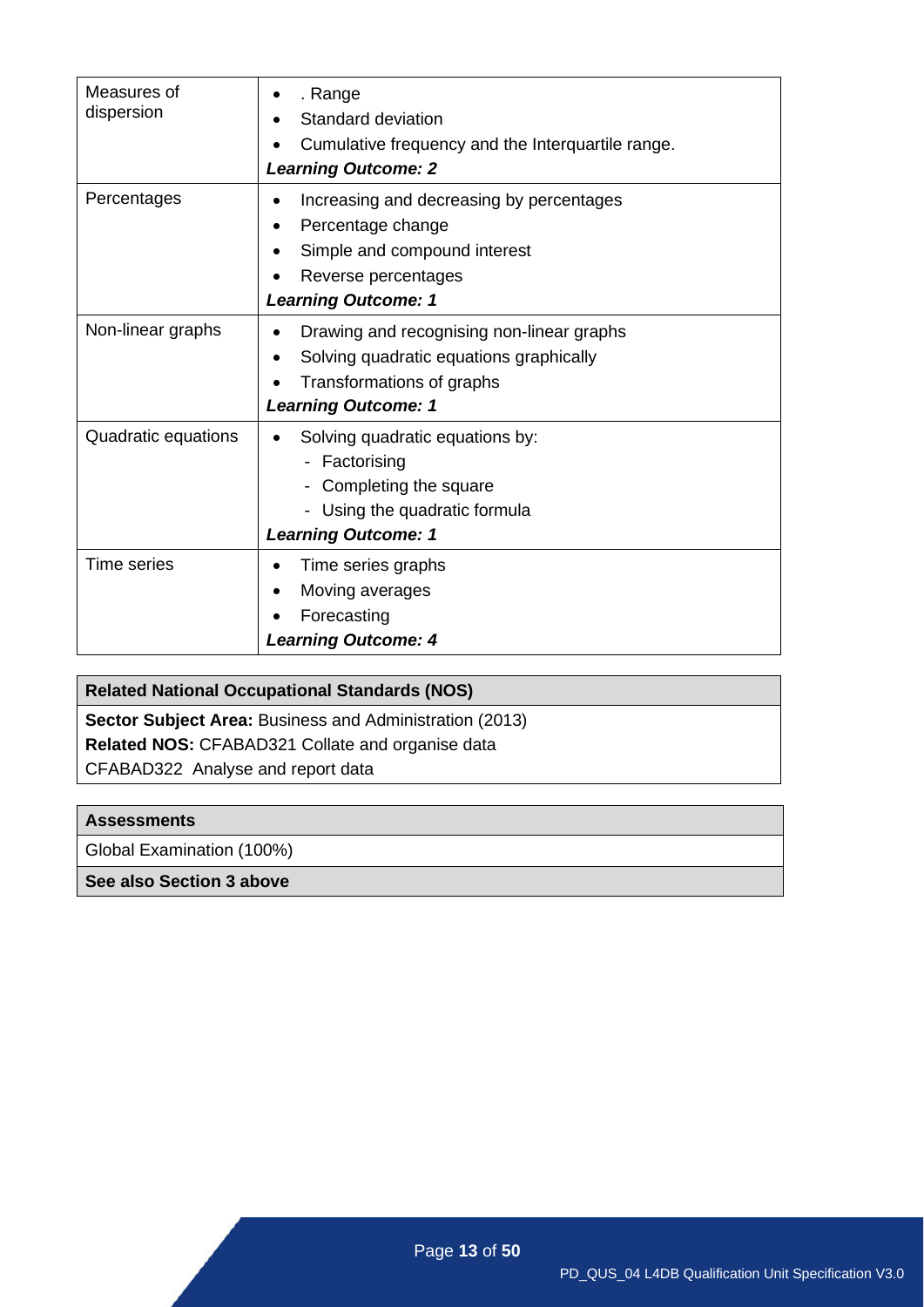### <span id="page-14-0"></span>**5.2. Communications for Business**

| Title:           | <b>Communications for Business</b> |                |    |       |  |
|------------------|------------------------------------|----------------|----|-------|--|
| <b>RQF code:</b> | Y/502/9572                         | <b>Credits</b> | 15 | Level |  |
|                  |                                    |                |    |       |  |

| <b>Guided Learning</b> | 48 hours | <b>Total Qualification</b> | 150 hours |
|------------------------|----------|----------------------------|-----------|
| <b>Hours</b>           |          | <b>Time</b>                |           |

| <b>Learning Outcomes;</b>                             | <b>Assessment Criteria;</b>                                                              |
|-------------------------------------------------------|------------------------------------------------------------------------------------------|
| The Learner will:                                     | The Learner can:                                                                         |
| 1. Prepare business messages<br>and reports           | 1.1 Use the three-step writing process to create<br>written messages                     |
|                                                       | 1.2 Create well-organised, written messages in a<br>variety of media                     |
|                                                       | 1.3 Review message content for clarity, readability<br>and appropriateness               |
|                                                       | 1.4 Create email messages that obey established<br>conventions                           |
| 2. Present quantitative data to<br>convey information | figures<br>2.1 Use charts, graphs and<br>to<br>convey<br>quantitative data               |
| 3. Deliver effective presentations                    | 3.1 Prepare and use visual aids to<br>support a<br>presentation                          |
|                                                       | 3.2 Design the presentation to account for the<br>intended audience for the presentation |
|                                                       | the<br>of<br>effective<br>3.3 Discuss<br>components<br>an<br>presentation                |
| 4. Contribute<br>business<br>to                       | 4.1 Explain the role and purpose of different meetings                                   |
| meetings                                              | 4.2 Document a meeting effectively                                                       |
|                                                       | the<br>4.3 Identify<br>advantage<br>and<br>problems<br>οf<br>technology-enabled meetings |
| 5. Understand<br>theories<br>of                       | 4.1 Identify different types of team                                                     |
| working in teams                                      | 4.2 Discuss the possible profiles of team members                                        |
|                                                       | 4.3 Describe the stages of the group/team lifecycle                                      |
| skills<br>6. Use<br>non-verbal<br>and                 | 5.1 Discuss the principles of body language                                              |
| listen effectively                                    | 5.2 Discuss<br>the<br>principles<br>of<br>Neuro-Linguistic<br>Programming (NLP)          |
|                                                       | 5.3 Explain different types of listening                                                 |
|                                                       | 5.4 Describe the differences between effective and<br>ineffective listening              |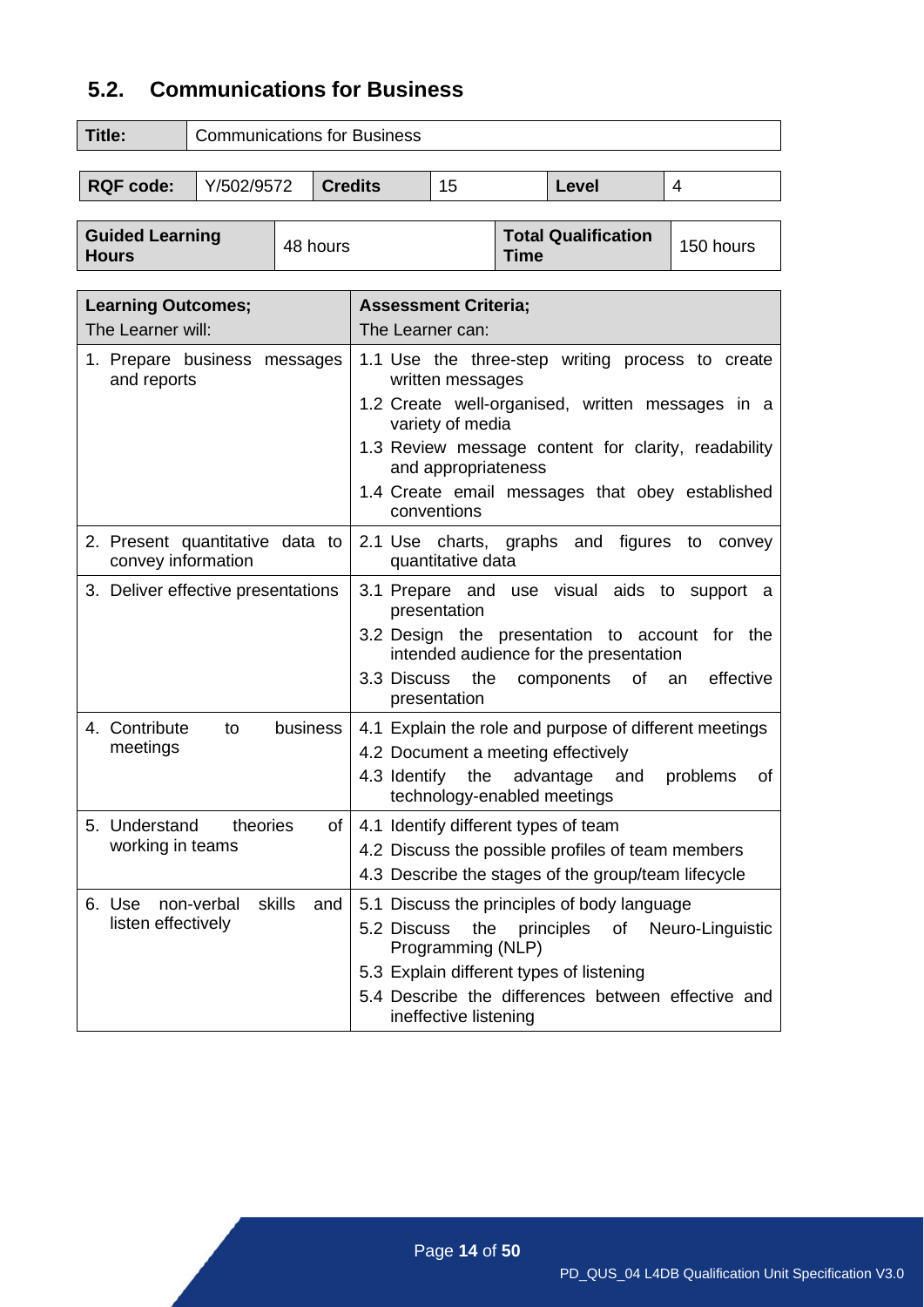| <b>Syllabus Content</b>                   |                                                                                                                                     |  |  |  |  |  |  |
|-------------------------------------------|-------------------------------------------------------------------------------------------------------------------------------------|--|--|--|--|--|--|
| <b>Topic</b>                              | <b>Course coverage</b>                                                                                                              |  |  |  |  |  |  |
| Effective<br>communication in<br>business | The importance of different types of communication in business<br><b>Learning Outcome: 1</b>                                        |  |  |  |  |  |  |
| <b>Writing business</b><br>messages I     | Understanding the purpose and selecting an appropriate<br>message type<br><b>Learning Outcome: 1</b>                                |  |  |  |  |  |  |
| <b>Writing business</b><br>messages II    | Creating, editing and communicating the written business<br>message<br><b>Learning Outcome: 1</b>                                   |  |  |  |  |  |  |
| Reports and<br>proposals I                | Understanding and planning different types of reports<br><b>Learning Outcomes: 1</b>                                                |  |  |  |  |  |  |
| Reports and<br>proposals II               | Preparing and writing different types of reports<br><b>Learning Outcomes: 1</b>                                                     |  |  |  |  |  |  |
| Visual<br>communication                   | Communicating continuous and<br>discrete<br>data<br>through<br>appropriate charts, graphs and figures<br><b>Learning Outcome: 2</b> |  |  |  |  |  |  |
| Working in teams                          | Advantages and disadvantages of teamwork and effective<br>group communication<br><b>Learning Outcome: 5</b>                         |  |  |  |  |  |  |
| <b>Business meetings</b>                  | Planning, organising and running business meetings<br><b>Learning Outcome: 4</b>                                                    |  |  |  |  |  |  |
| Oral presentations                        | Planning, creating and delivering effective presentations<br><b>Learning Outcome: 3</b>                                             |  |  |  |  |  |  |
| <b>Effective listening</b>                | Becoming an effective listener and learning how to listen<br><b>Learning Outcome: 6</b>                                             |  |  |  |  |  |  |
| Non-verbal<br>communication               | Reading and using non-verbal communication as an effective<br>business tool<br><b>Learning Outcome: 6</b>                           |  |  |  |  |  |  |
| CV writing and<br>interview techniques    | Preparing and writing a CV and succeeding at interviews<br><b>Learning Outcome: 1</b>                                               |  |  |  |  |  |  |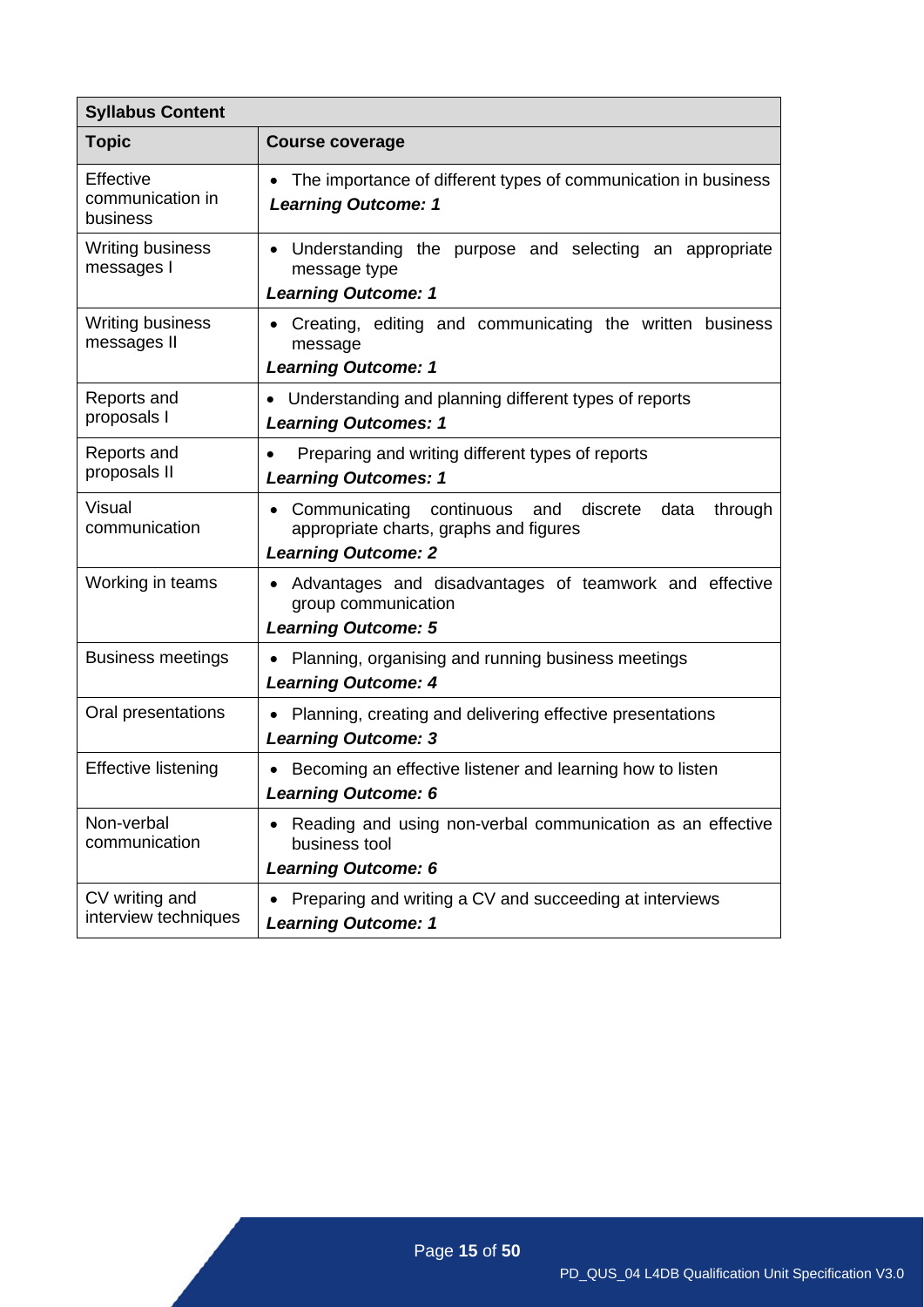**Sector Subject Area: Business and Administration (2013)** 

**Related NOS:** CFABAA211, [CFABAA212](http://www.cfa.uk.com/images/standards_1_ba/BAA211%20Produce%20documents%20in%20a%20business%20environment.pdf) [Produce documents in a business environment](http://www.cfa.uk.com/images/standards_1_ba/BAA211%20Produce%20documents%20in%20a%20business%20environment.pdf)

[CFABAA213 Prepare](http://www.cfa.uk.com/images/standards_1_ba/BAA213%20Prepare%20text%20from%20notes.pdf) text from notes

ESKIPS2 [Presentation software](http://www.cfa.uk.com/images/standards_1_ba/BAA226%20Presentation%20software.pdf)

CFABAA412 [Plan and organise meetings](http://www.cfa.uk.com/images/standards_1_ba/BAA412%20Plan%20and%20organise%20meetings.pdf)

CFABAA413 [Chair meetings](http://www.cfa.uk.com/images/standards_1_ba/BAA413%20Chair%20meetings.pdf)

CFABAA441 [Take minutes](http://www.cfa.uk.com/images/standards_1_ba/BAA441%20Take%20minutes.pdf)

CFABAA613 [Understand how to communicate in a business environment](http://www.cfa.uk.com/images/standards_1_ba/BAA613%20Understand%20how%20to%20communicate%20in%20a%20business%20environment.pdf)

[CFABAA614 Prepare to communicate in a business environment](http://www.cfa.uk.com/images/standards_1_ba/BAA614%20Prepare%20to%20communicate%20in%20a%20business%20environment.pdf)

CFABAA615 [Communicate in a business environment](http://www.cfa.uk.com/images/standards_1_ba/BAA615%20Communicate%20in%20a%20business%20environment.pdf)

CFABAA617 [Develop a presentation](http://www.cfa.uk.com/images/standards_1_ba/BAA617%20Develop%20a%20presentation.pdf)

CFABAA622 [Use electronic message systems](http://www.cfa.uk.com/images/standards_1_ba/BAA622%20Use%20electronic%20message%20systems.pdf)

CFABAA623 [Deliver a presentation](http://www.cfa.uk.com/images/standards_1_ba/BAA623%20Deliver%20a%20presentation.pdf)

#### **Assessments**

Global Assignment (100%)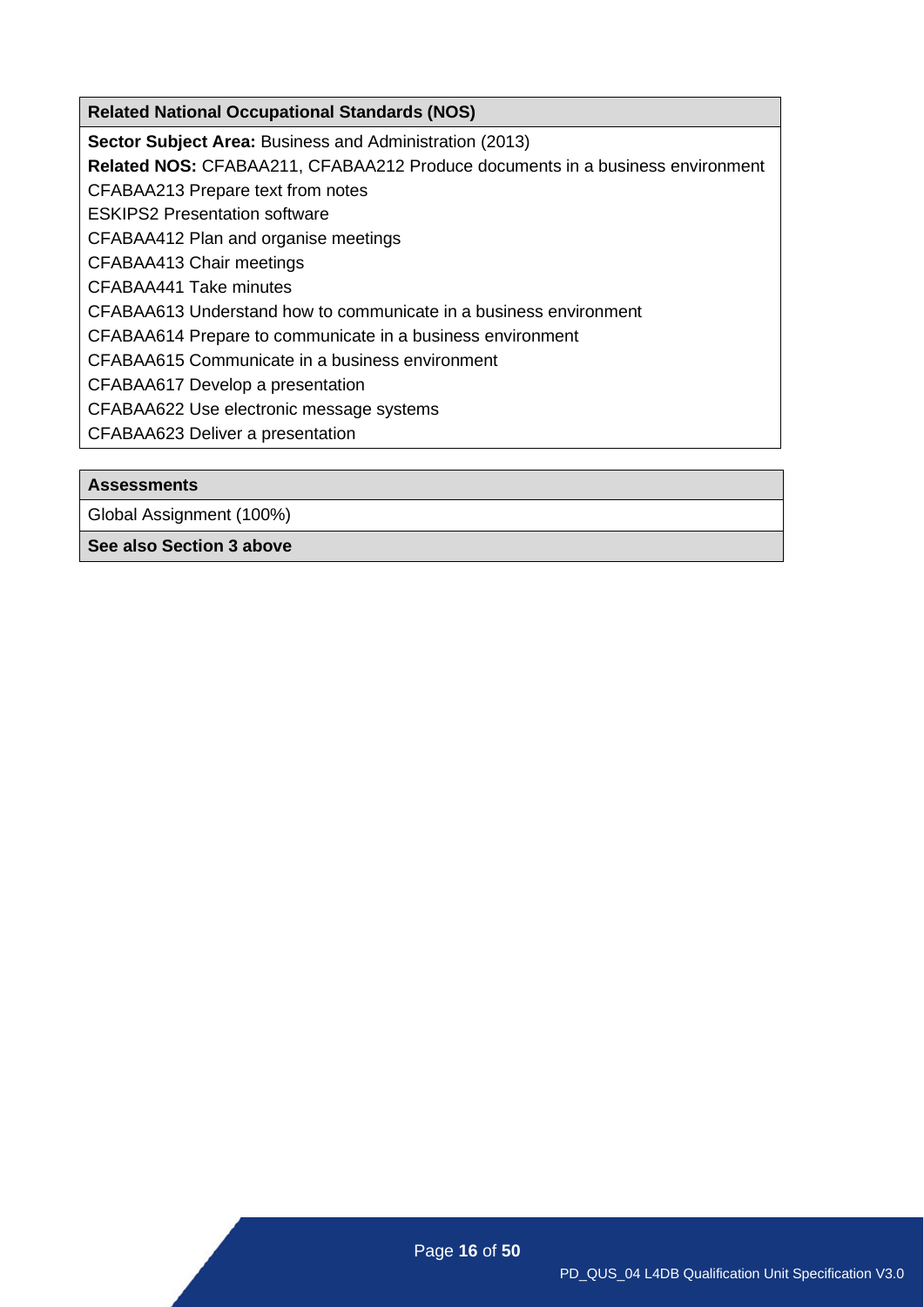# <span id="page-17-0"></span>**5.3. eBusiness**

| Title:    | eBusiness  |                |    |       |  |  |  |
|-----------|------------|----------------|----|-------|--|--|--|
|           |            |                |    |       |  |  |  |
| RQF code: | F/502/8321 | <b>Credits</b> | 15 | Level |  |  |  |

| <b>Guided Learning</b><br><b>Hours</b> | 36 hours | <b>Total Qualification</b><br><b>Time</b> | 150 hours |
|----------------------------------------|----------|-------------------------------------------|-----------|
|----------------------------------------|----------|-------------------------------------------|-----------|

| <b>Learning Outcomes;</b>                                     | <b>Assessment Criteria;</b>                                                                                                                                                                                                                                     |  |  |  |
|---------------------------------------------------------------|-----------------------------------------------------------------------------------------------------------------------------------------------------------------------------------------------------------------------------------------------------------------|--|--|--|
| The Learner will:                                             | The Learner can:                                                                                                                                                                                                                                                |  |  |  |
| 1. Analyse eCommerce business<br>models                       | 1.1 Identify eCommerce business models<br>1.2 Discuss the advantages and disadvantages of<br>eCommerce<br>1.3 Compare and contrast<br>different eCommerce<br>revenue models                                                                                     |  |  |  |
| eCommerce<br>2. Analyse<br>business-to-consumer<br>strategies | 2.1 Explain various eMarketing strategies<br>Customer Relationship Management<br>2.2 Discuss<br>(CRM)<br>2.3 Identify the various forms of online advertising                                                                                                   |  |  |  |
| eCommerce<br>3. Analyse<br>business-to-business<br>strategies | 3.1 Explain the business purchase process using<br>eCommerce technologies<br>3.2 Assess the use of Electronic Data Interchange<br>(EDI) in eCommerce businesses<br>the<br>importance of<br>3.3 Discuss<br>supply<br>chain<br>management in eCommerce businesses |  |  |  |
| 4. Evaluate various<br>forms<br>of<br>online marketplace      | 4.1 Identify different types and relative effectiveness<br>of online marketplaces<br>4.2 Compare and contrast different types of online<br>auction<br>4.3 Discuss the advantages and disadvantages of<br>forms of online payment                                |  |  |  |
| 5. Examine the security threats<br>posed to eCommerce users   | 5.1 Describe the security threats posed by the use of<br>eCommerce<br>technology for<br>end-users<br>and<br>enterprises<br>5.2 Discuss the technology available to combat<br>eCommerce security threats                                                         |  |  |  |
| 6. Understand<br>how<br>plan<br>to<br>eCommerce strategies    | 6.1 Identify the objectives for an eCommerce strategy<br>6.2 Explain the key factors in successfully managing<br>an eCommerce project                                                                                                                           |  |  |  |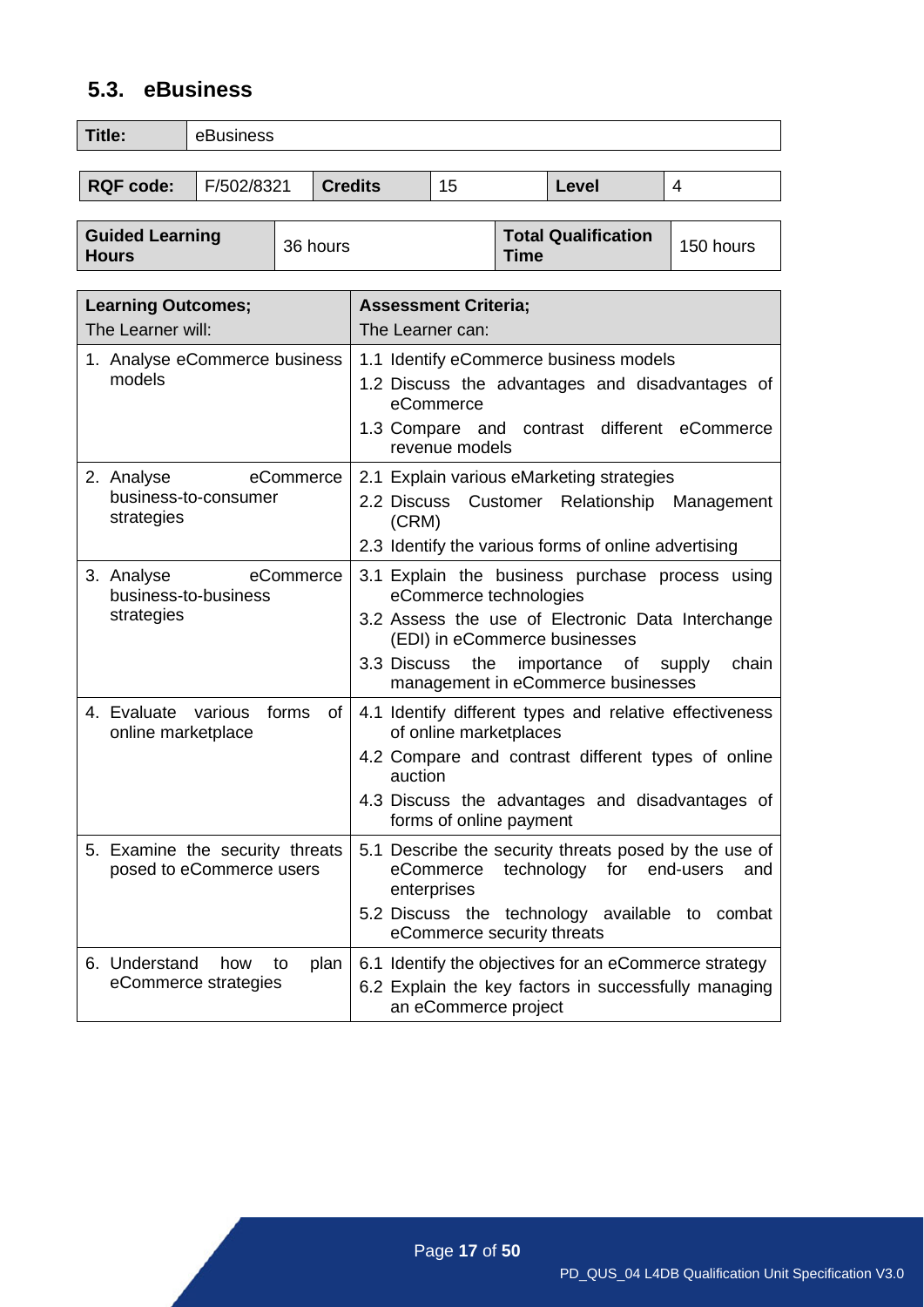| <b>Syllabus Content</b>                            |                                                                                                                                                                          |  |  |  |  |
|----------------------------------------------------|--------------------------------------------------------------------------------------------------------------------------------------------------------------------------|--|--|--|--|
| <b>Topic</b>                                       | <b>Course coverage</b>                                                                                                                                                   |  |  |  |  |
| Introduction to<br>eCommerce                       | Scope of eCommerce<br>$\bullet$<br>Business models, drivers and identification of opportunities<br><b>Learning Outcome: 1</b>                                            |  |  |  |  |
| eCommerce<br><b>Revenue Models</b>                 | A range of eCommerce revenue models, both established and<br>emerging – Research and provide examples of different types<br><b>Learning Outcome: 4</b>                   |  |  |  |  |
| eMarketing<br><b>Strategies</b>                    | Develop effective web-based marketing strategies and exploit<br>$\bullet$<br><b>CRM</b><br>Research a local eMarketing campaign and identify strengths<br>and weaknesses |  |  |  |  |
|                                                    | <b>Learning Outcome: 2</b>                                                                                                                                               |  |  |  |  |
| Advertising and<br><b>Brand Management</b>         | Main options for web-based advertising and importance of<br>$\bullet$<br>effective brand management                                                                      |  |  |  |  |
|                                                    | Research successful use of search engine positioning and<br>$\bullet$<br>provide examples                                                                                |  |  |  |  |
|                                                    | <b>Learning Outcome: 2</b>                                                                                                                                               |  |  |  |  |
| eCommerce<br><b>Business to Business</b>           | Use of eCommerce to enhance purchasing and logistics<br>activities, and the role of EDI                                                                                  |  |  |  |  |
| <b>Strategies</b>                                  | Research developments in EDI on the Internet<br><b>Learning Outcome: 3</b>                                                                                               |  |  |  |  |
| Supply Chain<br>Management                         | Main elements of supply chain management and the potential<br>٠<br>efficiencies                                                                                          |  |  |  |  |
|                                                    | Identify key supply chain issues for a large local retailer<br><b>Learning Outcome: 3</b>                                                                                |  |  |  |  |
| <b>Online Auctions</b>                             | Different types of online auctions and applicability in the B2B<br>$\bullet$<br>environment                                                                              |  |  |  |  |
|                                                    | Identify a local B2B auction and evaluate strengths and<br>weaknesses                                                                                                    |  |  |  |  |
|                                                    | <b>Learning Outcome: 4</b>                                                                                                                                               |  |  |  |  |
| Online Marketplaces,<br>Communities and<br>Portals | • Overview of different<br>online<br>approaches to developing<br>communities and associated revenue models                                                               |  |  |  |  |
|                                                    | Research a local web portal and establish the services offered<br>$\bullet$                                                                                              |  |  |  |  |
|                                                    | <b>Learning Outcome: 4</b>                                                                                                                                               |  |  |  |  |
| Security Threats and<br>Countermeasures for        | Overview of main security threats to PC users and the<br>$\bullet$<br>approaches to countering these                                                                     |  |  |  |  |
| <b>End Users</b>                                   | Research the major security threats posed to by worms and<br>$\bullet$<br>Trojan horses                                                                                  |  |  |  |  |
|                                                    | <b>Learning Outcome: 5</b>                                                                                                                                               |  |  |  |  |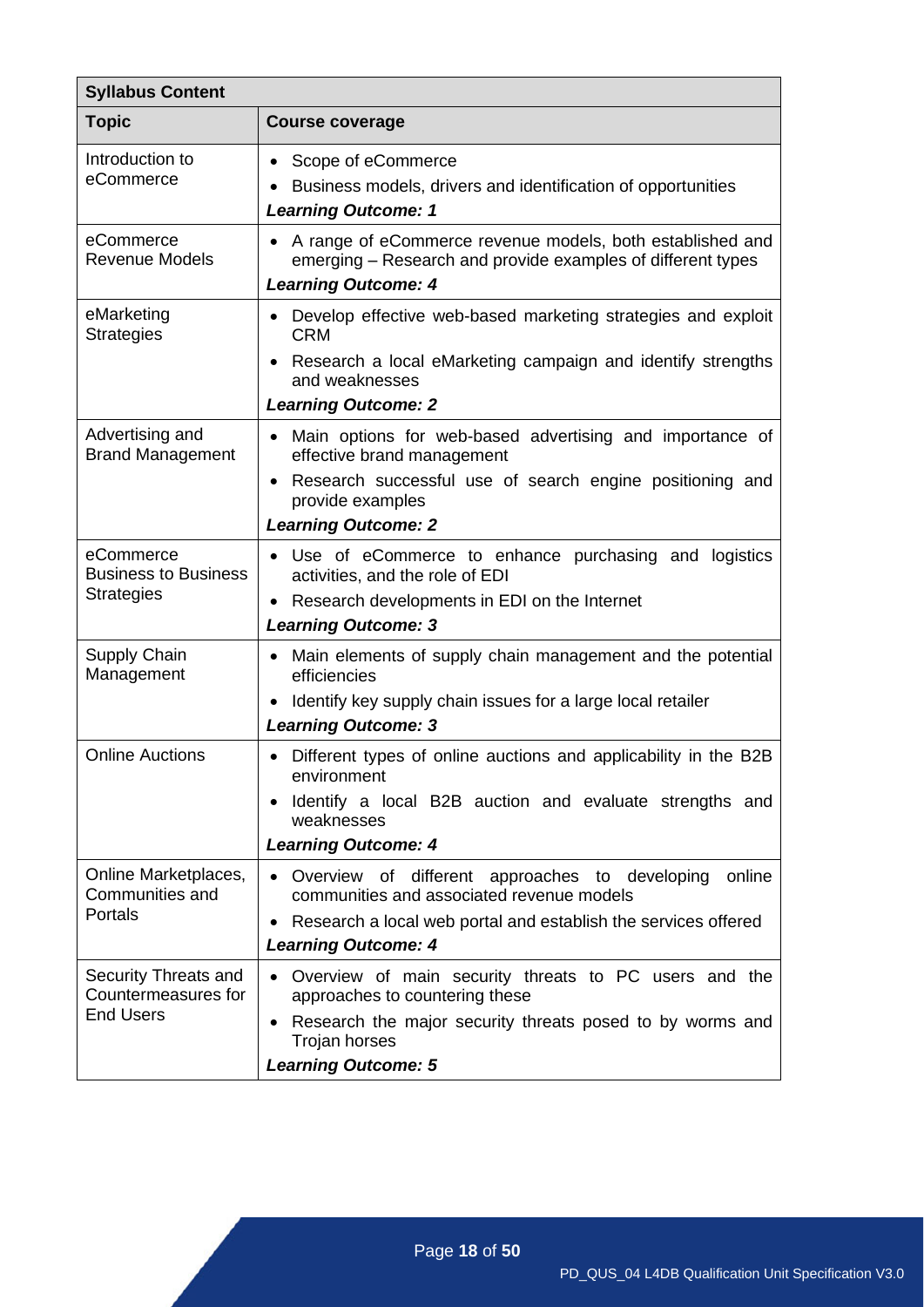| Security Threats and<br>Countermeasures for<br><b>Enterprises</b> | • Overview of the main security threats posed to eCommerce<br>servers and the approaches to countering these<br>Identify three possible threats to an eCommerce server<br><b>Learning Outcome: 5</b> |  |  |  |  |  |
|-------------------------------------------------------------------|------------------------------------------------------------------------------------------------------------------------------------------------------------------------------------------------------|--|--|--|--|--|
| Payment Systems for<br>eCommerce                                  | Main options for providing payment systems for eCommerce<br>$\bullet$<br>systems<br>Research payment systems used on three eCommerce<br>systems<br><b>Learning Outcome: 4</b>                        |  |  |  |  |  |
| Planning for<br>eCommerce                                         | • Planning eCommerce implementation<br>Managing the implementation<br>Measuring its effectiveness<br><b>Learning Outcome: 6</b>                                                                      |  |  |  |  |  |

**Sector Subject Area:** Management and Leadership National Occupational Standards 2008

**Related NOS:** CFAMLE4 - Promote the use of technology within your organisation;

CFABAA111 Respond to change in a business environment;

ESKIITS1, ESKIITS2, ESKIITS3 IT security for users.

CFABAA623 [Deliver a presentation](http://www.cfa.uk.com/images/standards_1_ba/BAA623%20Deliver%20a%20presentation.pdf)

#### **Assessments**

Global Assignment (100%)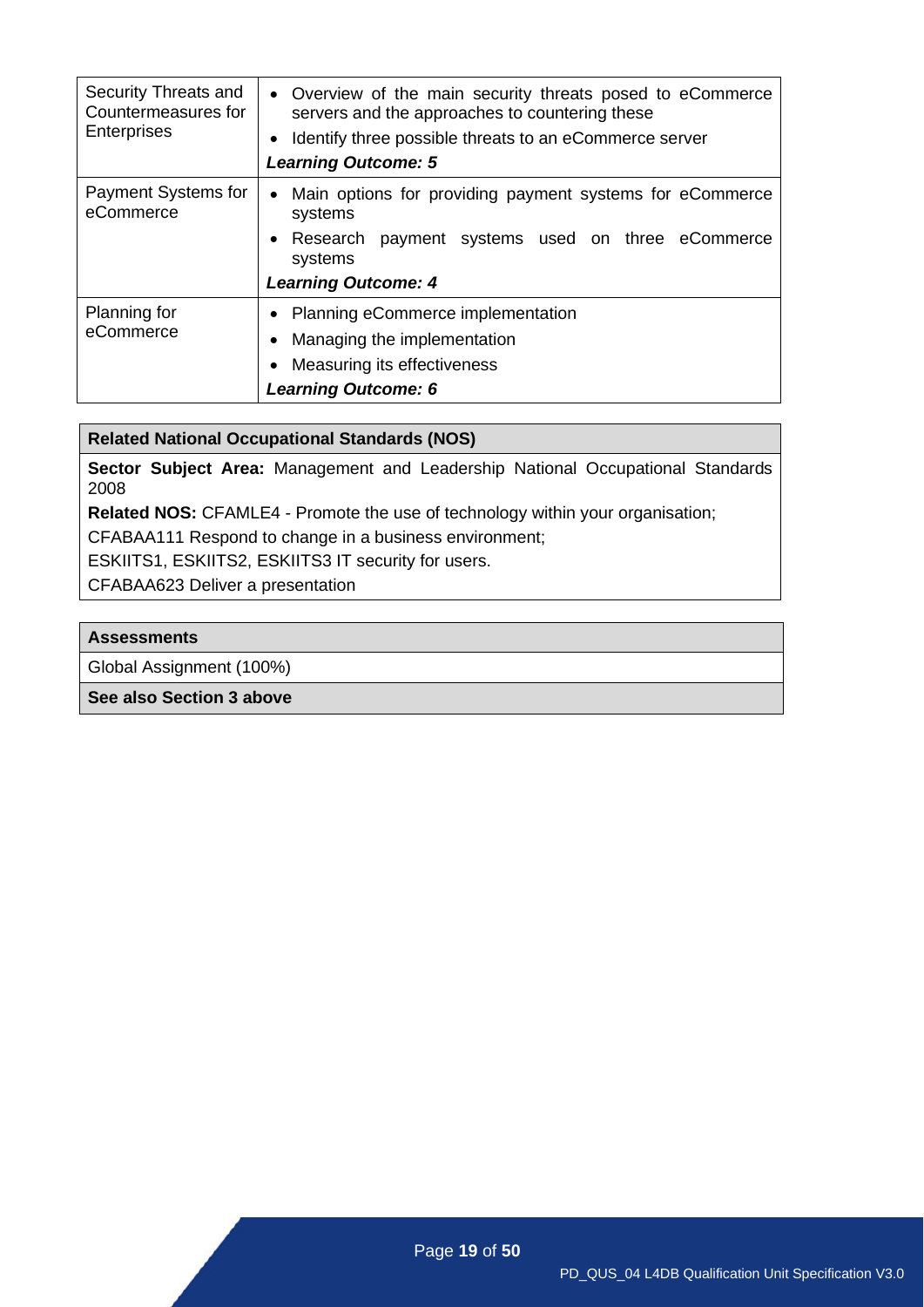# <span id="page-20-0"></span>**5.4. eSports Fundamentals**

| Title:                                                                             | eSports Fundamentals |  |  |  |  |  |  |
|------------------------------------------------------------------------------------|----------------------|--|--|--|--|--|--|
| L/618/6087<br><b>Credits</b><br><b>RQF code:</b><br>15<br>Level<br>4               |                      |  |  |  |  |  |  |
|                                                                                    |                      |  |  |  |  |  |  |
| <b>Guided Learning Hours</b><br><b>Total Qualification Time</b><br>48<br>150 Hours |                      |  |  |  |  |  |  |

| <b>Learning Outcomes;</b>                                                                                   | <b>Assessment Criteria;</b>                                                                                                                                                                                                                                        |  |  |  |  |  |
|-------------------------------------------------------------------------------------------------------------|--------------------------------------------------------------------------------------------------------------------------------------------------------------------------------------------------------------------------------------------------------------------|--|--|--|--|--|
| The Learner will:                                                                                           | The Learner can:                                                                                                                                                                                                                                                   |  |  |  |  |  |
| 1. Examine the factors impacting<br>the success of eSports                                                  | 1.1 Describe the history and evolution of eSports<br>1.2 Identify different<br>their<br>and<br>game<br>genres<br>characteristics<br>1.3 Analyse significant factors that support the growth                                                                        |  |  |  |  |  |
|                                                                                                             | of eSports<br>1.4 Evaluate the market for eSports in terms of future<br>potential                                                                                                                                                                                  |  |  |  |  |  |
| 2. Assess the professions and<br>stakeholders within eSports<br>and also the ecosystems that<br>underpin it | 2.1 Identify and explain the role of key stakeholders<br>within the eSports ecosystem<br>2.2 Discuss<br>stakeholder<br>the<br>of<br>importance<br>management<br>2.3 Perform a stakeholder analysis<br>2.4 Discuss the various professions in eSports and<br>select |  |  |  |  |  |
| 3. Evaluate the different<br>tournament formats and the<br>importance of gaming<br>sponsorships             | 3.1 Compare and contrast the different tournament<br>formats<br>3.2 Examine the importance of sponsorship for eSport<br>events and teams<br>3.3 Discuss further business opportunities associated<br>with eSports                                                  |  |  |  |  |  |
| 4. Assess the role of ethics<br>within eSports                                                              | 4.1 Discuss the behaviours that threaten the integrity<br>of eSports<br>4.2 Analyse what motivates individuals to cheat<br>4.3 Examine the ways in which the industry is<br>governed                                                                               |  |  |  |  |  |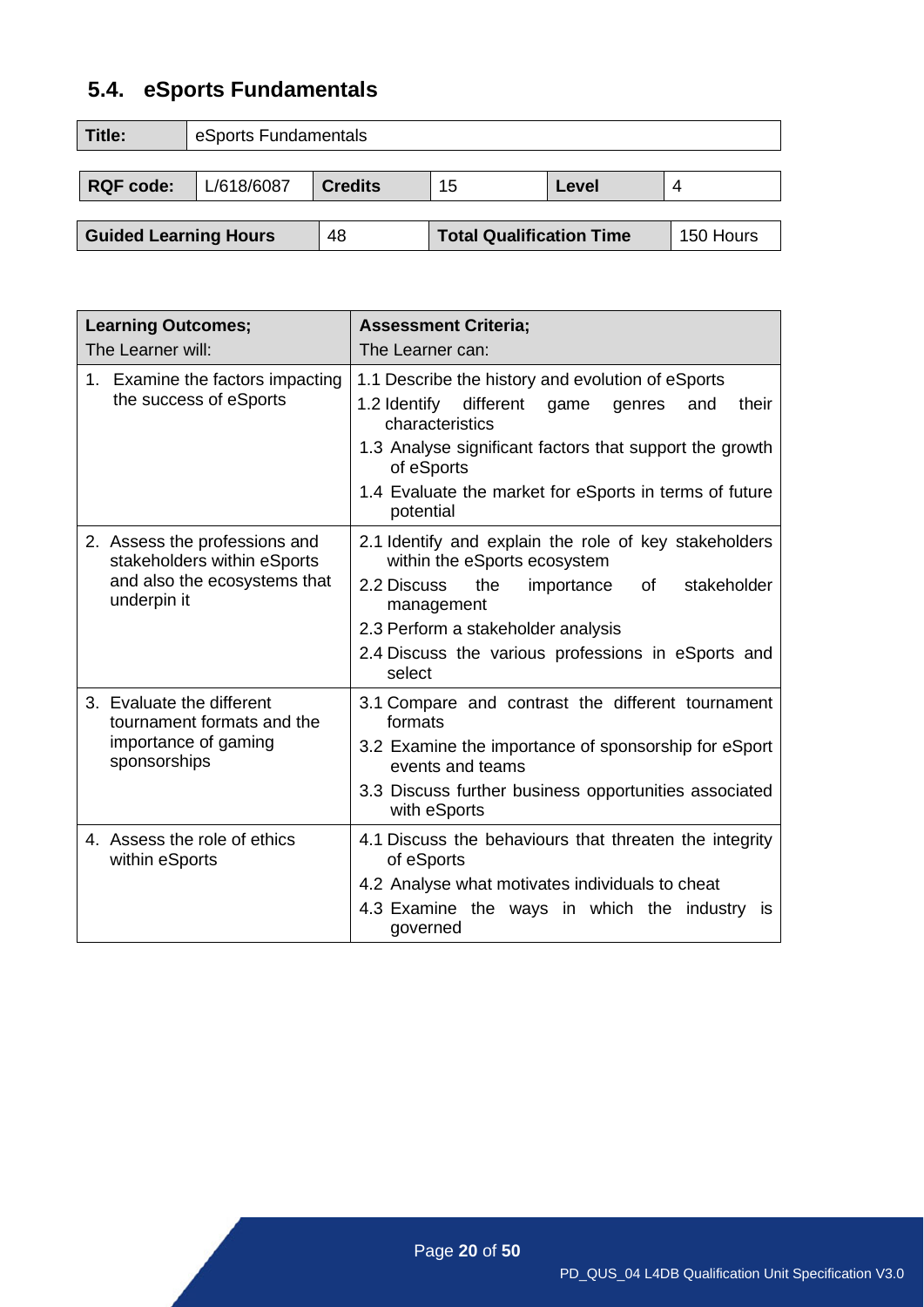| <b>Syllabus Content</b>       |                                                                                                                                                                                                                          |
|-------------------------------|--------------------------------------------------------------------------------------------------------------------------------------------------------------------------------------------------------------------------|
| <b>Topic</b>                  | <b>Course coverage</b>                                                                                                                                                                                                   |
| <b>Evolution of eSports</b>   | Defining eSports<br>Can eSports be justified as a sport?<br>How eSports has evolved<br><b>Learning Outcome: 1</b>                                                                                                        |
| <b>Games Genres</b>           | Success criteria to judge game popularity<br>Types of game and their appeal<br>Common motivating factors across genres<br><b>Learning Outcome: 1</b>                                                                     |
| eSports Industry<br>Growth    | Factors affecting the Success of eSports<br>Review of eSports industry<br>Forecasting in eSports<br><b>Learning Outcome: 1</b>                                                                                           |
| eSport Professions            | Roles associated within eSport events<br>Roles associated with the wider eSport industry<br>Career options within eSports<br><b>Learning Outcome: 2</b>                                                                  |
| eSport Stakeholders           | What is a stakeholder?<br>$\bullet$<br>Stakeholders in eSports<br><b>Stakeholder Benefits</b><br><b>Learning Outcome: 2</b>                                                                                              |
| eSport Stakeholder<br>Mapping | Stakeholder Identification<br>The Stakeholder Influence/Power Grid<br><b>Understanding Stakeholders</b><br><b>Learning Outcome: 2</b>                                                                                    |
| <b>Tournament Formats</b>     | <b>Tournament Availability</b><br>$\bullet$<br><b>Common Tournament Formats</b><br>$\bullet$<br>Round-robin<br>$\circ$<br>Swiss system<br>$\circ$<br><b>Elimination Bracket</b><br>$\circ$<br><b>Learning Outcome: 3</b> |
| Sponsorship                   | The Promotional Mix<br>Event Sponsorship<br><b>Team Sponsorship</b><br><b>Learning Outcome: 3</b>                                                                                                                        |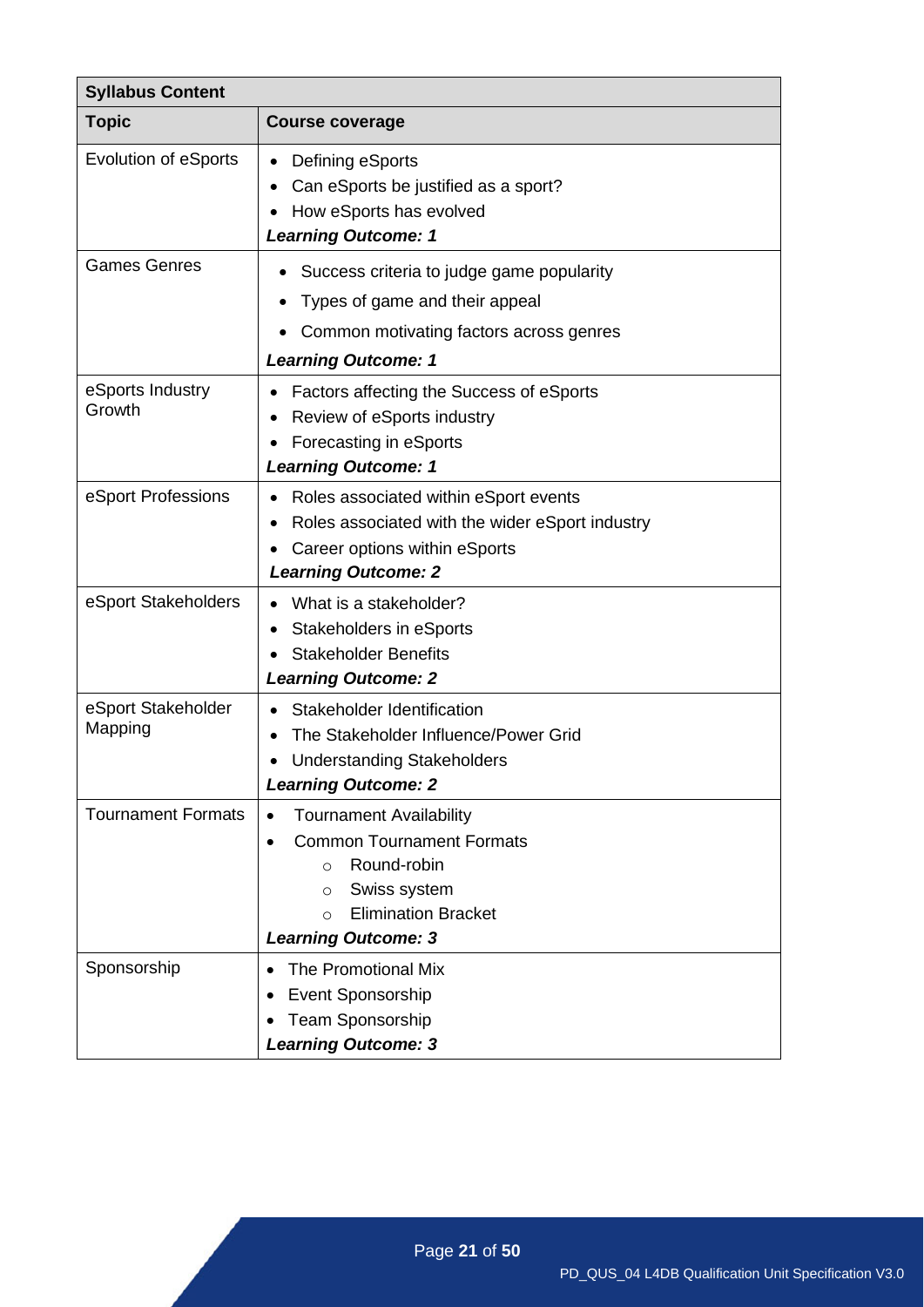| <b>Business</b><br>Opportunities in<br>eSports | Revenue and Audience Forecasts<br>$\bullet$<br>Key areas associated with the growth of eSports<br>Mobile eSports<br>$\bullet$<br><b>Technology and Media</b><br>$\bullet$<br><b>Player Management Agencies</b><br>$\bullet$<br>Hosting & Venues, etc.<br>$\bullet$<br><b>Learning Outcome: 3</b> |  |  |  |
|------------------------------------------------|--------------------------------------------------------------------------------------------------------------------------------------------------------------------------------------------------------------------------------------------------------------------------------------------------|--|--|--|
| Ethical Issues in<br>eSports                   | What is ethics?<br>Ethics and legality<br>Ethical risks to eSports<br><b>Learning Outcome: 4</b>                                                                                                                                                                                                 |  |  |  |
| eSports Governance                             | Why do people cheat?<br>The Governance of eSports<br><b>Learning Outcome: 4</b>                                                                                                                                                                                                                  |  |  |  |
| Unit Summary and<br><b>SWOT Analysis</b>       | <b>SWOT Analysis</b><br>$\bullet$<br>Key concepts recap<br>$\bullet$<br><b>Learning Outcome: All</b>                                                                                                                                                                                             |  |  |  |

**Sector Subject Area:** Business and Administration (2013)

**Related NOS:** CFABAA613 - Understand how to communicate in a business environment

CFABAA615 - Communicate in a business environment

CFABAG128 - Evaluate and solve business problems

CFAMLD9 - Build and manage teams

#### **Assessment**

Global Assignment: 100%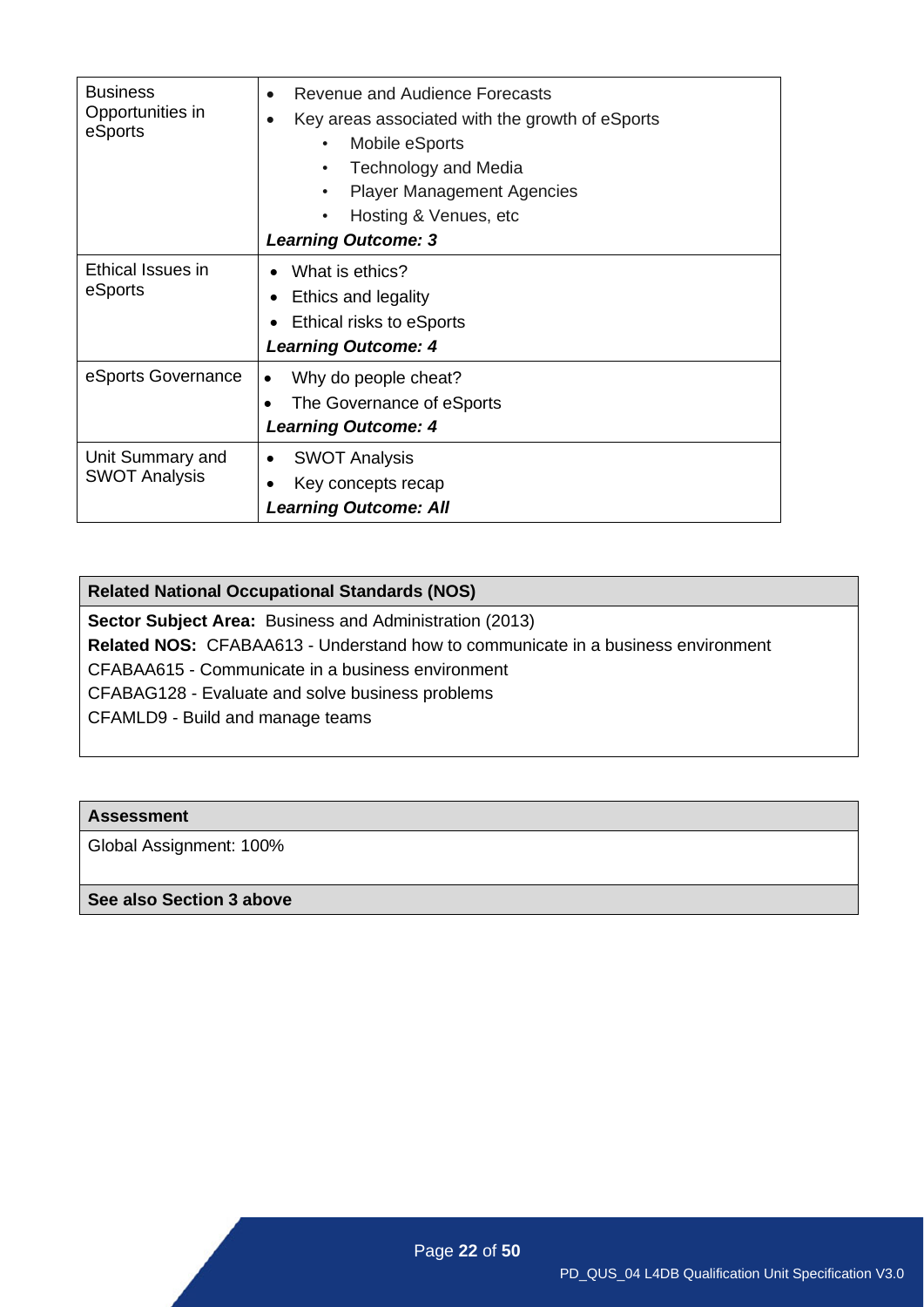# <span id="page-23-0"></span>**5.5. Essentials of Management**

| Title:                                                                            | <b>Essentials of Management</b>                      |            |                |                                                                                                                                         |                                                                                                                                                                                                                                                                                                                                                                                                    |              |                    |                   |  |
|-----------------------------------------------------------------------------------|------------------------------------------------------|------------|----------------|-----------------------------------------------------------------------------------------------------------------------------------------|----------------------------------------------------------------------------------------------------------------------------------------------------------------------------------------------------------------------------------------------------------------------------------------------------------------------------------------------------------------------------------------------------|--------------|--------------------|-------------------|--|
| <b>RQF code:</b>                                                                  |                                                      | L/502/8323 | <b>Credits</b> |                                                                                                                                         | 15                                                                                                                                                                                                                                                                                                                                                                                                 | <b>Level</b> |                    | 4                 |  |
|                                                                                   |                                                      |            |                |                                                                                                                                         |                                                                                                                                                                                                                                                                                                                                                                                                    |              |                    |                   |  |
| <b>Guided Learning</b><br><b>Hours</b>                                            |                                                      | 36 hours   |                |                                                                                                                                         | <b>Total Qualification</b><br>150 hours<br><b>Time</b>                                                                                                                                                                                                                                                                                                                                             |              |                    |                   |  |
| <b>Learning Outcomes;</b><br>The Learner will:                                    |                                                      |            |                |                                                                                                                                         | <b>Assessment Criteria;</b><br>The Learner can:                                                                                                                                                                                                                                                                                                                                                    |              |                    |                   |  |
| function<br>1. Analyse<br>the<br>of<br>management                                 |                                                      |            |                | manager                                                                                                                                 | 1.1 Discuss the roles and functions of managers within<br>an organisation<br>1.2 Evaluate the key skills needed to be a successful                                                                                                                                                                                                                                                                 |              |                    |                   |  |
| 2. Examine<br>the<br>management<br>decision-making process                        |                                                      |            |                | 2.1 Discuss the importance of the management<br>decision-making process<br>2.2 Compare and contrast different decision-making<br>styles |                                                                                                                                                                                                                                                                                                                                                                                                    |              |                    |                   |  |
| 3. Assess<br>management                                                           | the<br>use<br>οf<br>and<br>organisational strategies |            |                |                                                                                                                                         | 3.1 Discuss the importance of strategic management<br>within an organisation<br>3.2 Discuss the different types of corporate and<br>business-level strategies that can be employed                                                                                                                                                                                                                 |              |                    |                   |  |
| 4. Analyse how<br>management<br>can influence individual and<br>group performance |                                                      |            |                | 4.3 Evaluate                                                                                                                            | 4.1 Discuss how organisational behaviour can explain,<br>predict and influence individual behaviour<br>4.2 Evaluate the ways in which job satisfaction can<br>impact upon employee behaviour<br>the<br>performance and satisfaction<br>4.4 Evaluate the strengths and weaknesses<br>contemporary theories of motivation<br>4.5 Discuss and explain the key factors in designing<br>motivating jobs |              | major determinants | of<br>group<br>0f |  |
| 5. Examine<br>leadership and control                                              |                                                      | theories   | of             |                                                                                                                                         | 5.1 Discuss the challenges posed to leadership by<br>contemporary business models<br>5.2 Assess the importance of control in effective<br>organisational performance                                                                                                                                                                                                                               |              |                    |                   |  |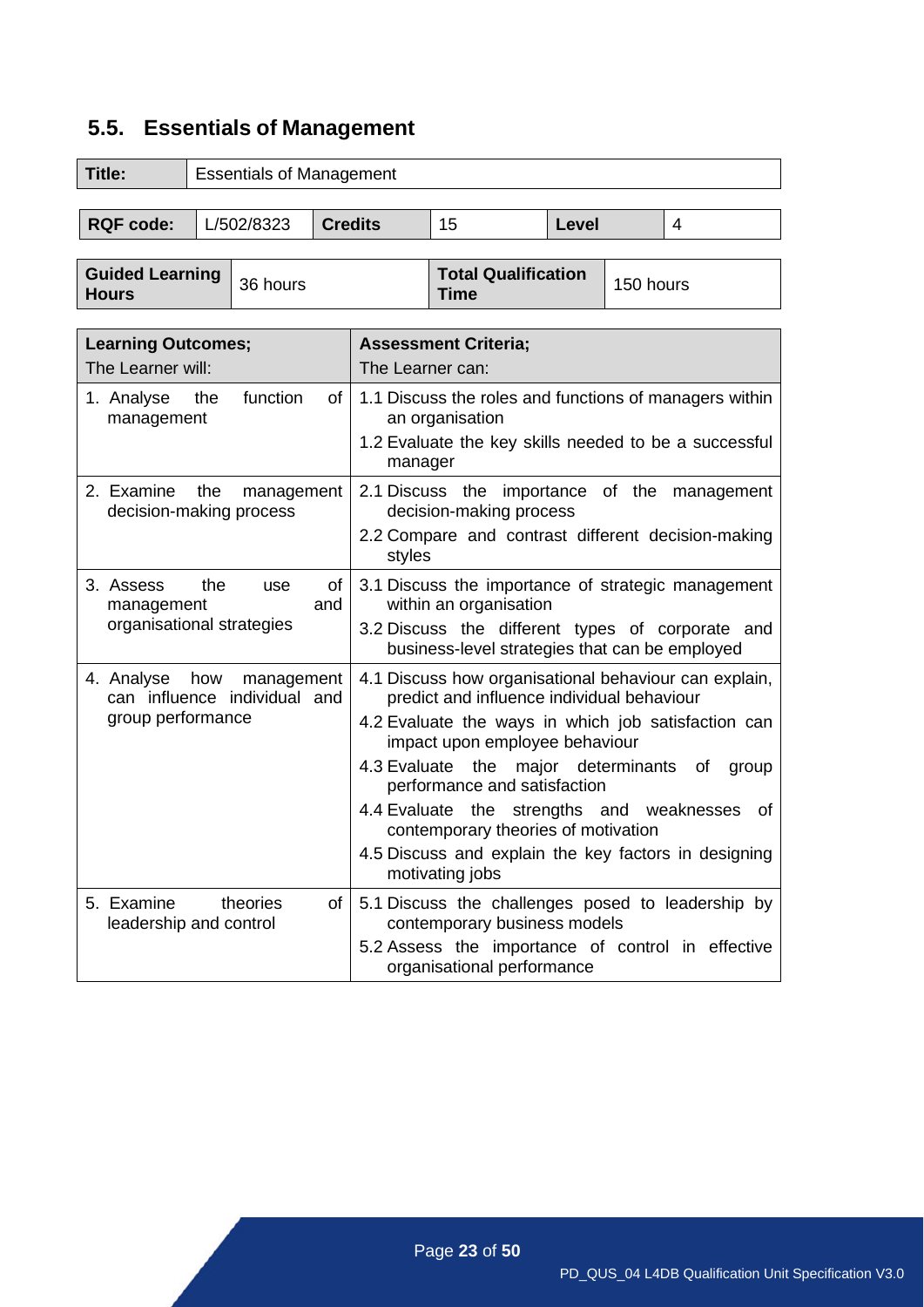| <b>Syllabus Content</b>                 |                                                                                                                                                  |  |
|-----------------------------------------|--------------------------------------------------------------------------------------------------------------------------------------------------|--|
| <b>Topic</b>                            | <b>Course coverage</b>                                                                                                                           |  |
| Introduction to<br>Management           | • Management functions and characteristics of an organisation<br><b>Learning Outcome: 1</b>                                                      |  |
| Management<br><b>Theories</b>           | • Key research and theories in management<br><b>Learning Outcome: 1</b>                                                                          |  |
| <b>Decision Making</b>                  | • The manager as a decision maker<br><b>Learning Outcome: 2</b>                                                                                  |  |
| Planning                                | • How and why do managers plan?<br><b>Learning Outcome: 3</b>                                                                                    |  |
| Strategic<br>Management                 | • Key steps in the strategic management process<br><b>Learning Outcome: 3</b>                                                                    |  |
| Organisational<br><b>Strategies</b>     | • Research into types of growth and business level strategies<br><b>Learning Outcome: 3</b>                                                      |  |
| Planning Tools and<br><b>Techniques</b> | • The key planning tools and techniques for allocating resources<br>and undertaking effective project management<br><b>Learning Outcome: 5</b>   |  |
| Foundations of<br>Behaviour             | • Research into the individual behaviour of employees and how it<br>can impact upon their work-related performance<br><b>Learning Outcome: 4</b> |  |
| <b>Groups and Teams</b>                 | • Group performance and effective teams<br><b>Learning Outcome: 4</b>                                                                            |  |
| Theories of<br>Motivation               | • Early and contemporary theories of motivation<br><b>Learning Outcome: 4</b>                                                                    |  |
| <b>Leadership Theories</b>              | • Research into effective leadership<br><b>Learning Outcome: 5</b>                                                                               |  |
| <b>The Control Process</b>              | • Designing<br>control<br>systems<br>and<br>using<br>tools<br>control<br>to<br>organisational performance<br><b>Learning Outcome: 5</b>          |  |
|                                         |                                                                                                                                                  |  |

**Sector Subject Area:** Business and Administration NOS (2010) **Related NOS:** CFABAG121 Contribute to decision-making in a business environment; CFABAG1212 Supervise a team in a business environment.

#### **Assessments**

Global Assignment (100%)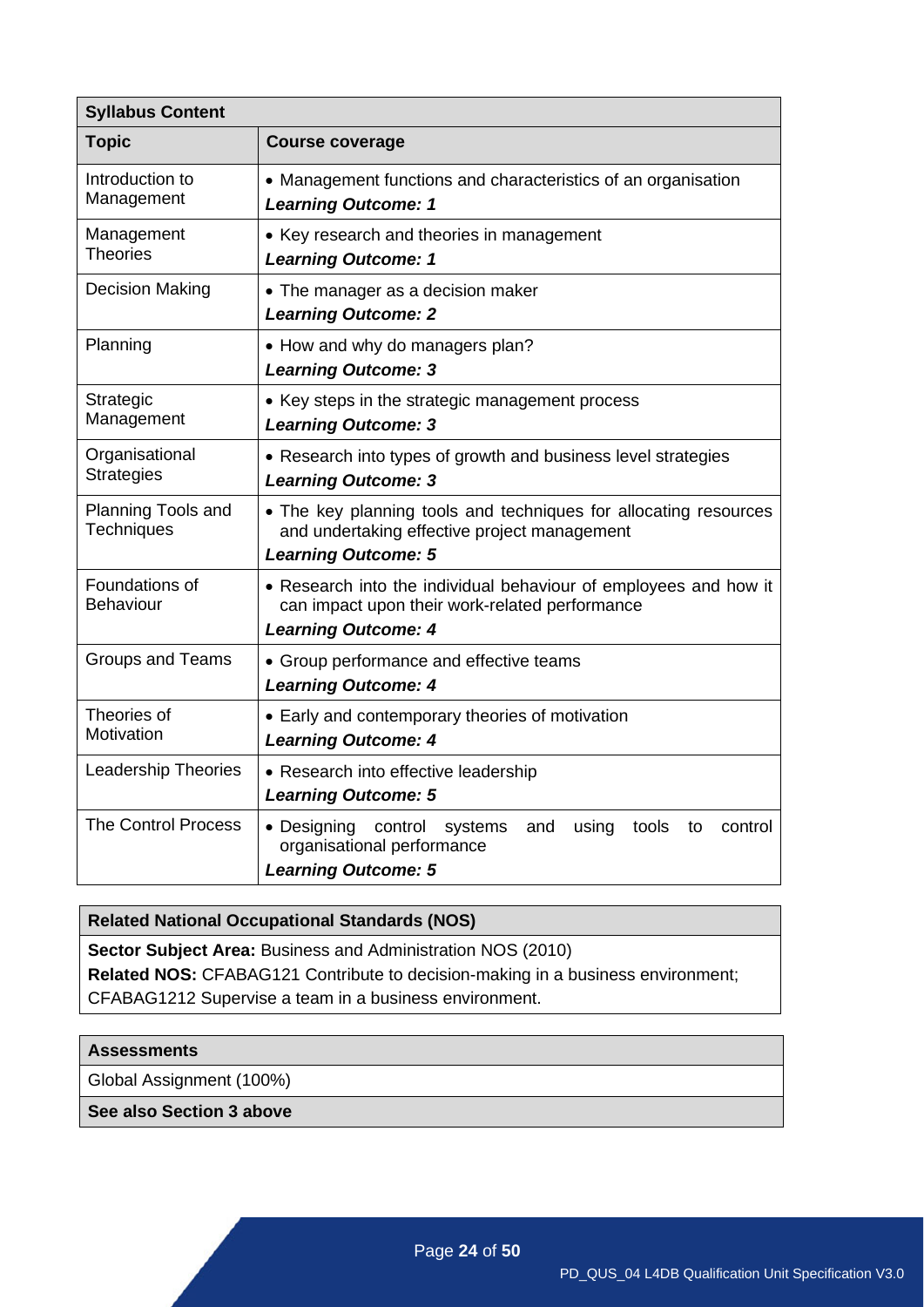# <span id="page-25-0"></span>**5.6. Fundamentals of Economics**

| Title:           | <b>Fundamentals of Economics</b> |                |    |       |  |
|------------------|----------------------------------|----------------|----|-------|--|
| <b>RQF code:</b> | J/502/8322                       | <b>Credits</b> | 15 | Level |  |
|                  |                                  |                |    |       |  |

| <b>Guided Learning</b> | 48 hours | <b>Total Qualification</b> | $\blacksquare$ 150 hours |
|------------------------|----------|----------------------------|--------------------------|
| <b>Hours</b>           |          | Time                       |                          |

| <b>Learning Outcomes;</b>                                       | <b>Assessment Criteria;</b>                                                                                                                    |
|-----------------------------------------------------------------|------------------------------------------------------------------------------------------------------------------------------------------------|
| The Learner will:                                               | The Learner can:                                                                                                                               |
| 1. Apply the basic tools of<br>microeconomics and the           | 1.1 Discuss the 'economic problem' and the methods<br>used to resolve it                                                                       |
| theories of demand and                                          | 1.2 Use models to explain economic theories                                                                                                    |
| supply                                                          | 1.3 Identify the factors that influence demand and<br>supply and their elasticities                                                            |
|                                                                 | 1.4 Explain the concepts of total, average<br>and<br>marginal costs and their interrelationships<br>1.5 Evaluate how output decisions are made |
|                                                                 |                                                                                                                                                |
| 2. Analyse the various forms of<br>market structure             | 2.1 Compare and contrast various market structures<br>in the short and long-run                                                                |
| 3. Analyse the key components<br>of macroeconomics              | 3.1 Examine the circular flow of income and its impact<br>on the economy                                                                       |
|                                                                 | 3.2 Examine the various measures of macroeconomic<br>activity                                                                                  |
|                                                                 | 3.3 Identify and explain the components of aggregate<br>demand                                                                                 |
|                                                                 | 3.4 Discuss the effect of fiscal policy on the economy                                                                                         |
|                                                                 | 3.5 Discuss the effect of foreign trade on the economy                                                                                         |
| 4. Examine the monetary policy<br>and its effect on the economy | 4.1 Compare<br>and contrast fiscal<br>and<br>monetary<br>policies                                                                              |
|                                                                 | 4.2 Analyse the relationship between inflation and<br>aggregate demand                                                                         |
|                                                                 | 4.3 Analyse the theory of aggregate supply                                                                                                     |
|                                                                 | 4.4 Examine the link between inflation and interest<br>rates using appropriate theories                                                        |

Page **25** of **50**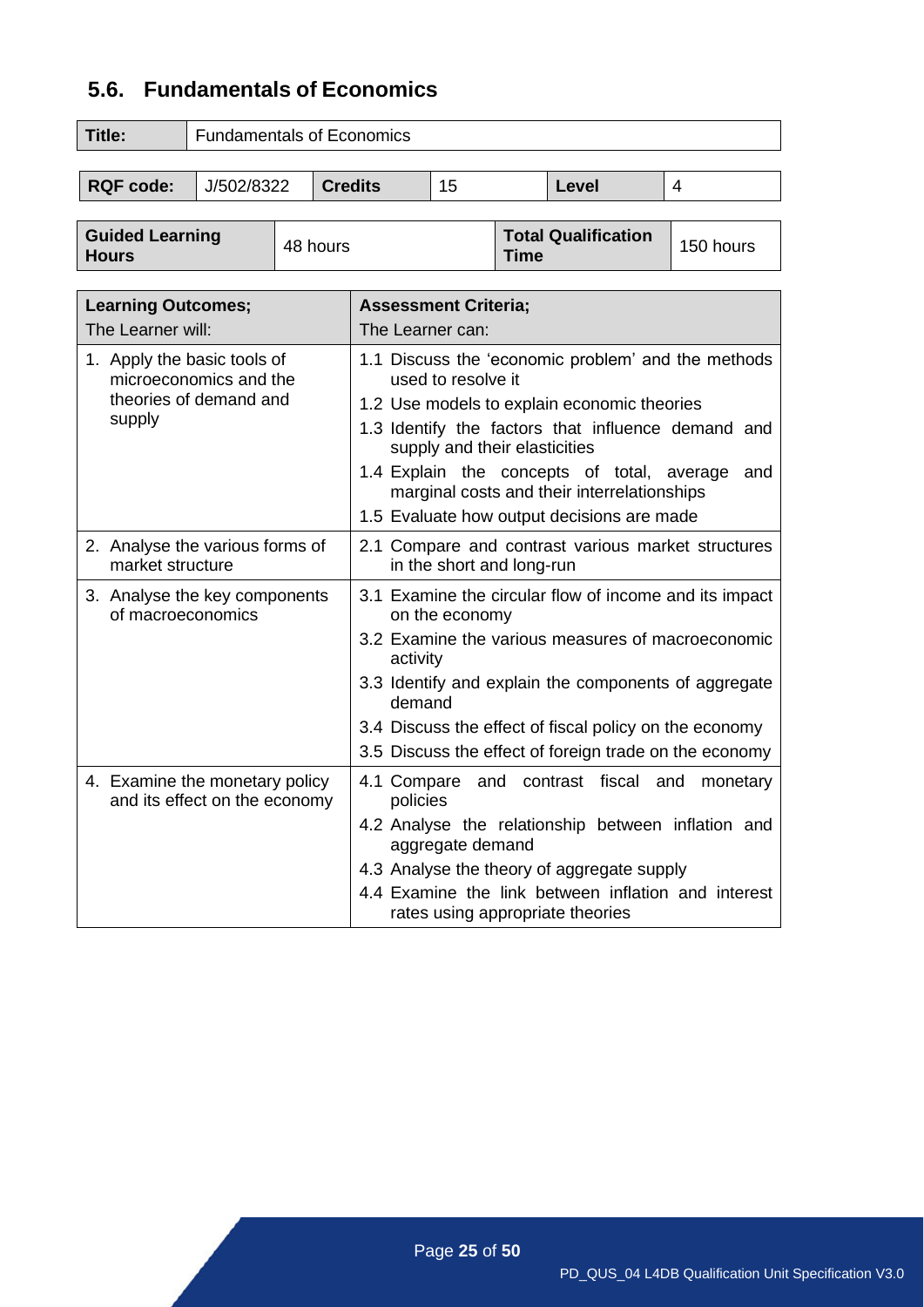| <b>Syllabus Content</b>                                                     |                                                                                                                                                                                                                                                                                                       |  |
|-----------------------------------------------------------------------------|-------------------------------------------------------------------------------------------------------------------------------------------------------------------------------------------------------------------------------------------------------------------------------------------------------|--|
| <b>Topic</b>                                                                | <b>Course coverage</b>                                                                                                                                                                                                                                                                                |  |
| Introduction to<br>economics and the<br>basic tools of<br>economic analysis | Nature of economics as a subject<br>$\bullet$<br>Micro and macroeconomics explained<br>Tools of economic analysis<br>$\bullet$<br><b>Learning Outcome: 1</b>                                                                                                                                          |  |
| Theory of demand<br>and supply                                              | Basic microeconomic supply and demand analysis<br>Elasticity of demand and supply<br><b>Practical analysis</b><br><b>Learning Outcome: 1</b>                                                                                                                                                          |  |
| Introducing supply<br>decisions                                             | Different legal forms of business organisation<br>Introduction to firms' accounts<br>Economists' and accountants' approaches to cost and<br>profitability<br>Basic profit maximisation<br><b>Learning Outcome: 1</b>                                                                                  |  |
| Costs and supply                                                            | Short-run and long-run cost behaviour<br>Short-run output<br><b>Learning Outcome: 1</b>                                                                                                                                                                                                               |  |
| Perfect competition<br>and pure monopoly                                    | Cost and revenue curves under perfect competition and<br>monopoly<br>Firm and industry supply curves under perfect competition<br>Perfectly competitive comparative statics analysis<br>Profit maximisation by a monopoly<br>Comparing monopoly and perfect competition<br><b>Learning Outcome: 2</b> |  |
| Market structure and<br>imperfect competition                               | Monopolistic competition<br>٠<br>Oligopoly<br>$\bullet$<br>Oligopoly and game theory<br>٠<br>Other models of interdependent decision making<br>Contestable markets<br><b>Learning Outcome: 2</b>                                                                                                      |  |
| Introduction to<br>macroeconomics                                           | Macroeconomic aggregates<br>Measuring economic activity<br>The circular flow of income<br><b>Learning Outcome: 3</b>                                                                                                                                                                                  |  |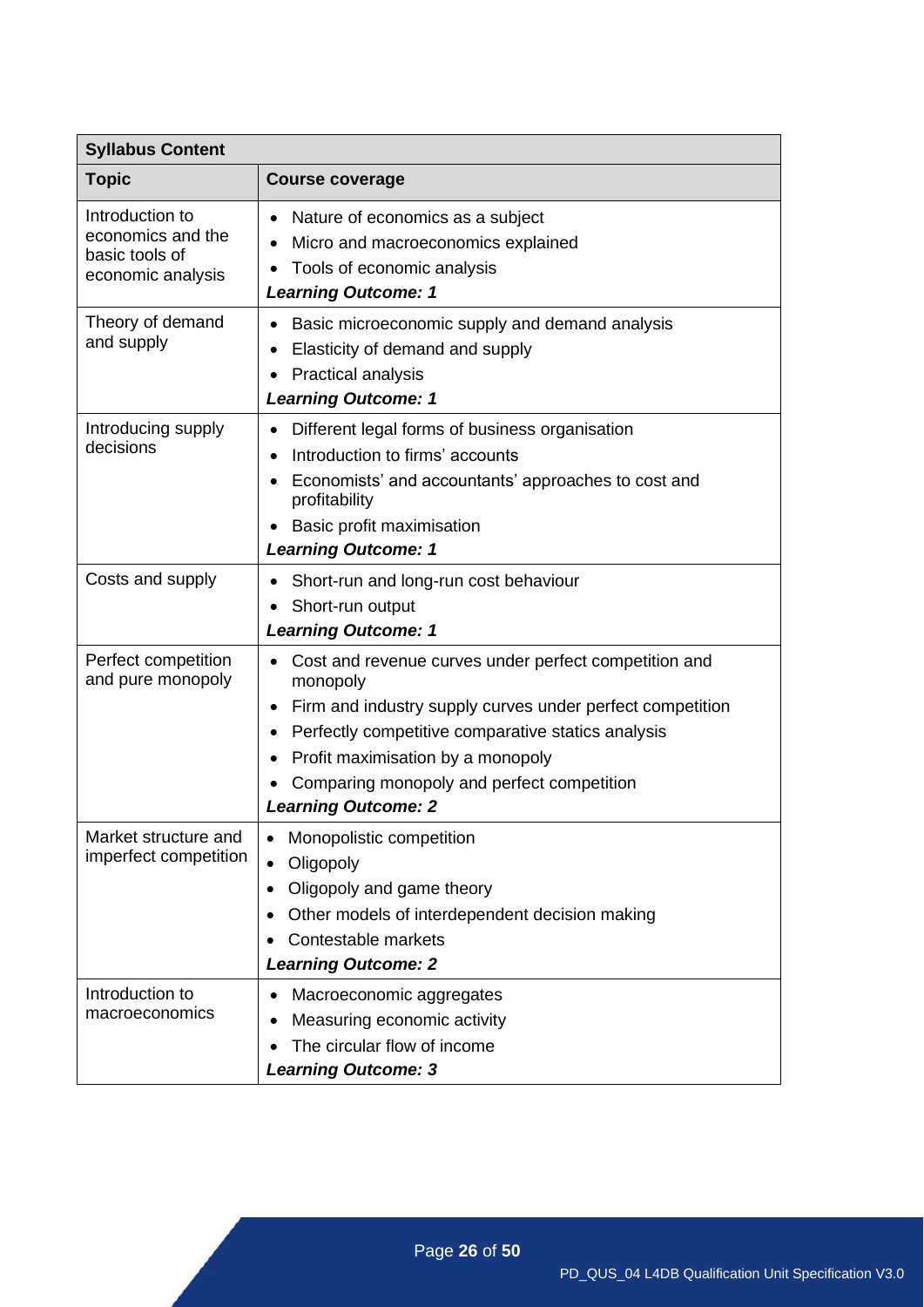| Output and<br>aggregate demand                             | Components of aggregate demand<br>Macroeconomic equilibrium output<br>The multiplier effect<br>The paradox of thrift                                                                          |
|------------------------------------------------------------|-----------------------------------------------------------------------------------------------------------------------------------------------------------------------------------------------|
|                                                            | <b>Learning Outcome: 3</b>                                                                                                                                                                    |
| Fiscal policy and<br>foreign trade                         | The impact of fiscal policy and international trade on the<br>multiplier                                                                                                                      |
|                                                            | Concepts in fiscal policy                                                                                                                                                                     |
|                                                            | Government budget deficits and debt                                                                                                                                                           |
|                                                            | <b>Learning Outcome: 3</b>                                                                                                                                                                    |
| Money and banking                                          | Money and its functions<br>Banks and money creation<br>The demand for money<br>The central bank and the supply of money<br>Monetary policy<br>Investment demand<br><b>Learning Outcome: 4</b> |
| Aggregate supply,<br>prices and<br>adjustment<br>processes | Aggregate supply and demand analysis<br>Price flexibility/inflation<br>Adjustment processes under different assumptions<br><b>Learning Outcome: 4</b>                                         |
| Inflation,<br>expectations and<br>credibility              | Theories of inflation<br>Expectations and inflation<br><b>Learning Outcome: 4</b>                                                                                                             |

**Sector Subject Area:** Marketing

**Related NOS:** CFAM3.3.1 [Establish and maintain pricing policy for products/services](http://www.cfa.uk.com/images/standards_marketing_sales/standards_marketing/MKT331%20Establish%20and%20maintain%20pricing%20policy%20for%20products_services.pdf)

#### **Assessment**

Global Assignment (100%)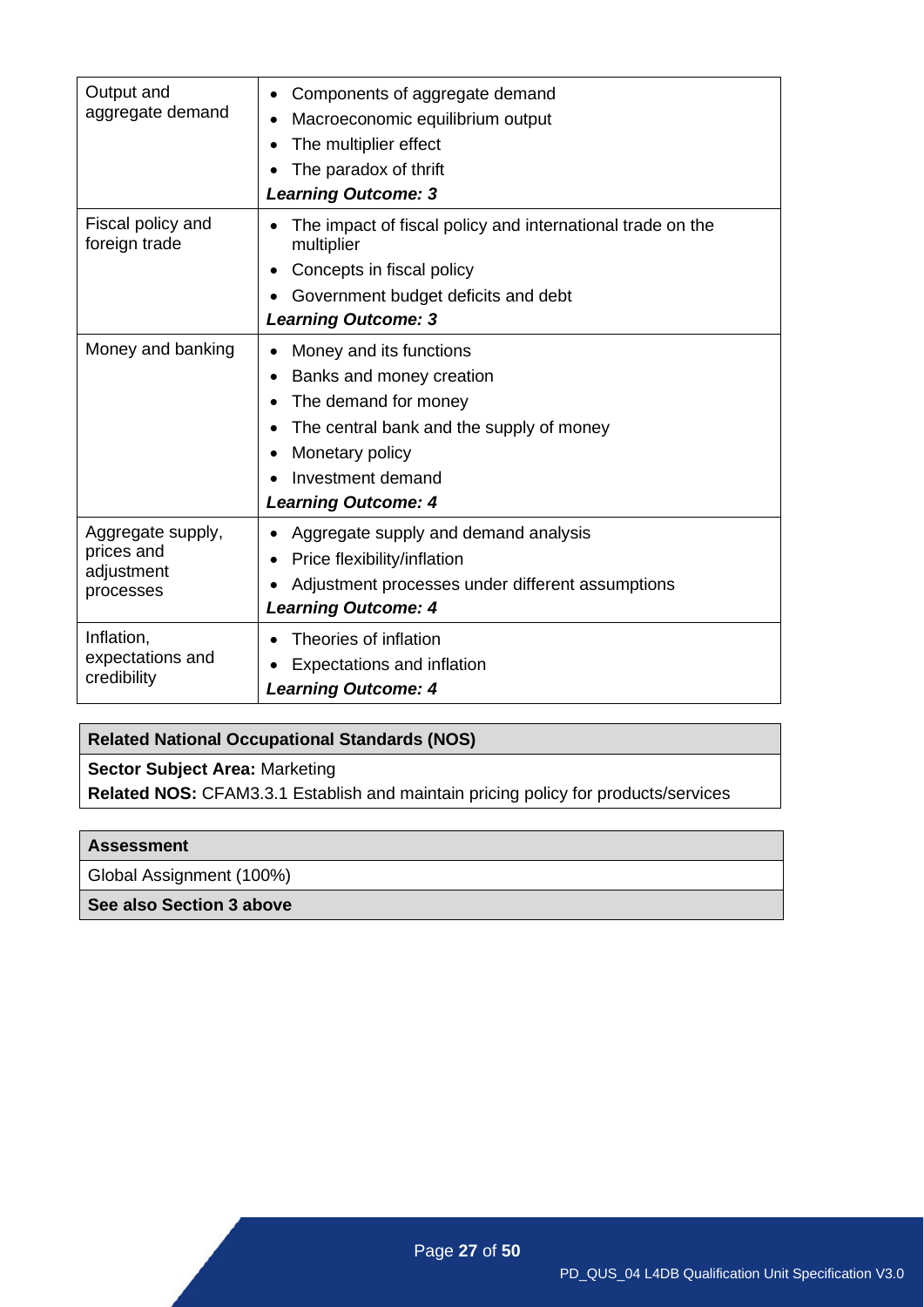# <span id="page-28-0"></span>**5.7. Introduction to Finance**

| Title:           | Introduction to Finance |         |    |       |  |
|------------------|-------------------------|---------|----|-------|--|
|                  |                         |         |    |       |  |
| <b>RQF code:</b> | R/502/8324              | Credits | 15 | Level |  |
|                  |                         |         |    |       |  |

| <b>Guided Learning</b> | 39 hours (incl. 3-hour | <b>Total Qualification</b> | $\blacksquare$ 150 hours |
|------------------------|------------------------|----------------------------|--------------------------|
| <b>Hours</b>           | exam)                  | <b>Time</b>                |                          |

| The Learner will:<br>The Learner can:<br>1. Analyse the use of accounting<br>1.1 Identify the purposes of accounting<br>in organisations<br>accounting<br>statements<br>2. Prepare and analyse financial<br>simple<br>balance<br>2.1 Prepare<br>sheets,<br>statements and cash flow statements<br>statements<br>2.2 Account for current and non-current assets<br>3. Examine the use of costs in<br>3.1 Classify costs<br>organisations<br>3.2 Account for different types of cost<br>3.3 Calculate costs of production<br>3.4 Calculate the value of stock | <b>Learning Outcomes;</b> | <b>Assessment Criteria;</b>                            |
|-------------------------------------------------------------------------------------------------------------------------------------------------------------------------------------------------------------------------------------------------------------------------------------------------------------------------------------------------------------------------------------------------------------------------------------------------------------------------------------------------------------------------------------------------------------|---------------------------|--------------------------------------------------------|
|                                                                                                                                                                                                                                                                                                                                                                                                                                                                                                                                                             |                           |                                                        |
|                                                                                                                                                                                                                                                                                                                                                                                                                                                                                                                                                             |                           |                                                        |
|                                                                                                                                                                                                                                                                                                                                                                                                                                                                                                                                                             |                           | 1.2 Compare and contrast financial and managerial      |
|                                                                                                                                                                                                                                                                                                                                                                                                                                                                                                                                                             |                           | 1.3 Identify the needs of different users of financial |
|                                                                                                                                                                                                                                                                                                                                                                                                                                                                                                                                                             |                           | income                                                 |
|                                                                                                                                                                                                                                                                                                                                                                                                                                                                                                                                                             |                           |                                                        |
|                                                                                                                                                                                                                                                                                                                                                                                                                                                                                                                                                             |                           | 2.3 Calculate depreciation using a number of methods   |
|                                                                                                                                                                                                                                                                                                                                                                                                                                                                                                                                                             |                           | 2.4 Review annual reports and draw valid conclusions   |
|                                                                                                                                                                                                                                                                                                                                                                                                                                                                                                                                                             |                           |                                                        |
|                                                                                                                                                                                                                                                                                                                                                                                                                                                                                                                                                             |                           |                                                        |
|                                                                                                                                                                                                                                                                                                                                                                                                                                                                                                                                                             |                           |                                                        |
|                                                                                                                                                                                                                                                                                                                                                                                                                                                                                                                                                             |                           |                                                        |
| 4. Examine how accounting is<br>4.1 Perform a break even analysis<br>decision-<br>used<br>to<br>support<br>4.2 Prepare a<br>budget<br>based<br>on.<br>making<br>information                                                                                                                                                                                                                                                                                                                                                                                 |                           | accounting                                             |

| <b>Syllabus Content</b>       |                                                                                                                                                              |
|-------------------------------|--------------------------------------------------------------------------------------------------------------------------------------------------------------|
| <b>Topic</b>                  | Course coverage                                                                                                                                              |
| Introduction to<br>Accounting | An overview of accounting<br>Financial accounting<br>Users of financial statements<br>Types of business entity<br>Management accounting                      |
|                               | Role of management accounting<br>Classifying and reporting costs<br><b>Budgetary information</b><br>Supporting decision making<br><b>Learning Outcome: 1</b> |
| <b>Financial Statements</b>   | The balance sheet.<br>The income statement.                                                                                                                  |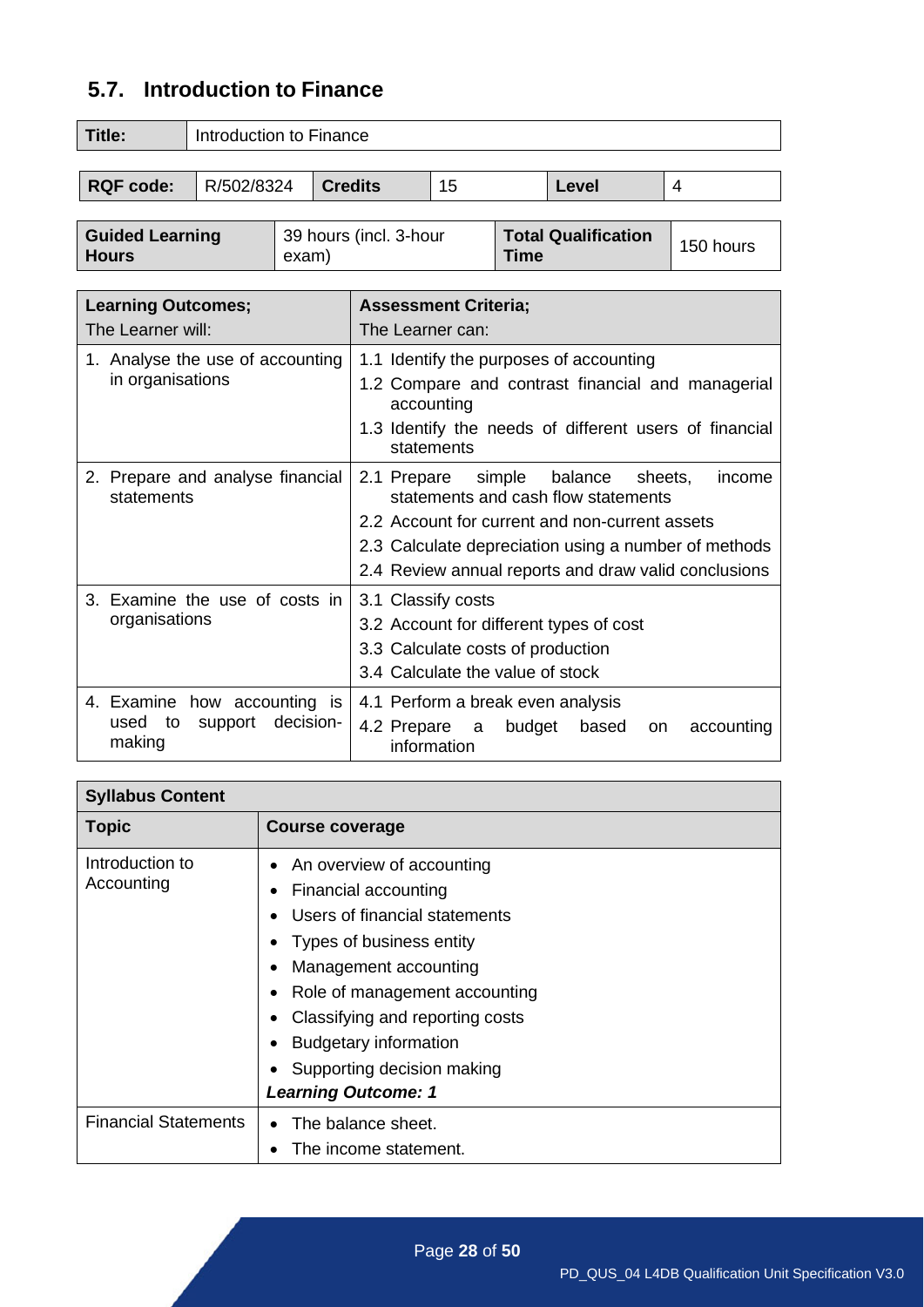|                           | The cash flow statements                    |
|---------------------------|---------------------------------------------|
|                           | Profits, gains and losses                   |
|                           | Processing accounting data                  |
|                           | The accounting equation                     |
|                           | <b>Learning Outcome: 2</b>                  |
| Accounting                | Accounting for a trading business           |
| Information for           | The production of financial statements      |
| <b>Trading Businesses</b> | <b>Learning Outcome: 2</b>                  |
|                           |                                             |
| <b>Non-current Assets</b> | Types of non-current assets                 |
|                           | Depreciation methods                        |
|                           | Accounting for depreciation                 |
|                           | <b>Learning Outcome: 2</b>                  |
| <b>Current Assets</b>     | Types of current asset                      |
|                           | Accounting for                              |
|                           | Inventory                                   |
|                           | Receivables                                 |
|                           | Prepayments                                 |
|                           | <b>Learning Outcome: 2</b>                  |
| Liabilities               | Types of liabilities                        |
|                           | Accounting for                              |
|                           | Payables                                    |
|                           | <b>Accruals</b>                             |
|                           | Provisions                                  |
|                           | Debt/loans                                  |
|                           | <b>Learning Outcome: 2</b>                  |
| Financial<br>Producing    | A review of the accounts production process |
| <b>Statements</b>         | Producing cash flow statements              |
|                           | An overview of the annual report            |
|                           | <b>Learning Outcome: 2</b>                  |
| Classification of         | Reasons for classifying costs<br>$\bullet$  |
| Costs                     | Direct and indirect costs                   |
|                           | Variable and fixed costs                    |
|                           | <b>Learning Outcome: 3</b>                  |
|                           |                                             |
| <b>Product Costs</b>      | Accounting for materials costs              |
|                           | Accounting for labour costs<br>٠            |
|                           | Accounting for overheads                    |
|                           | Overhead analysis sheets                    |
|                           | Absorption bases                            |
|                           | Calculating recovery rates                  |
|                           | <b>Learning Outcome: 3</b>                  |
| Job Costing and           | Job costing<br>$\bullet$                    |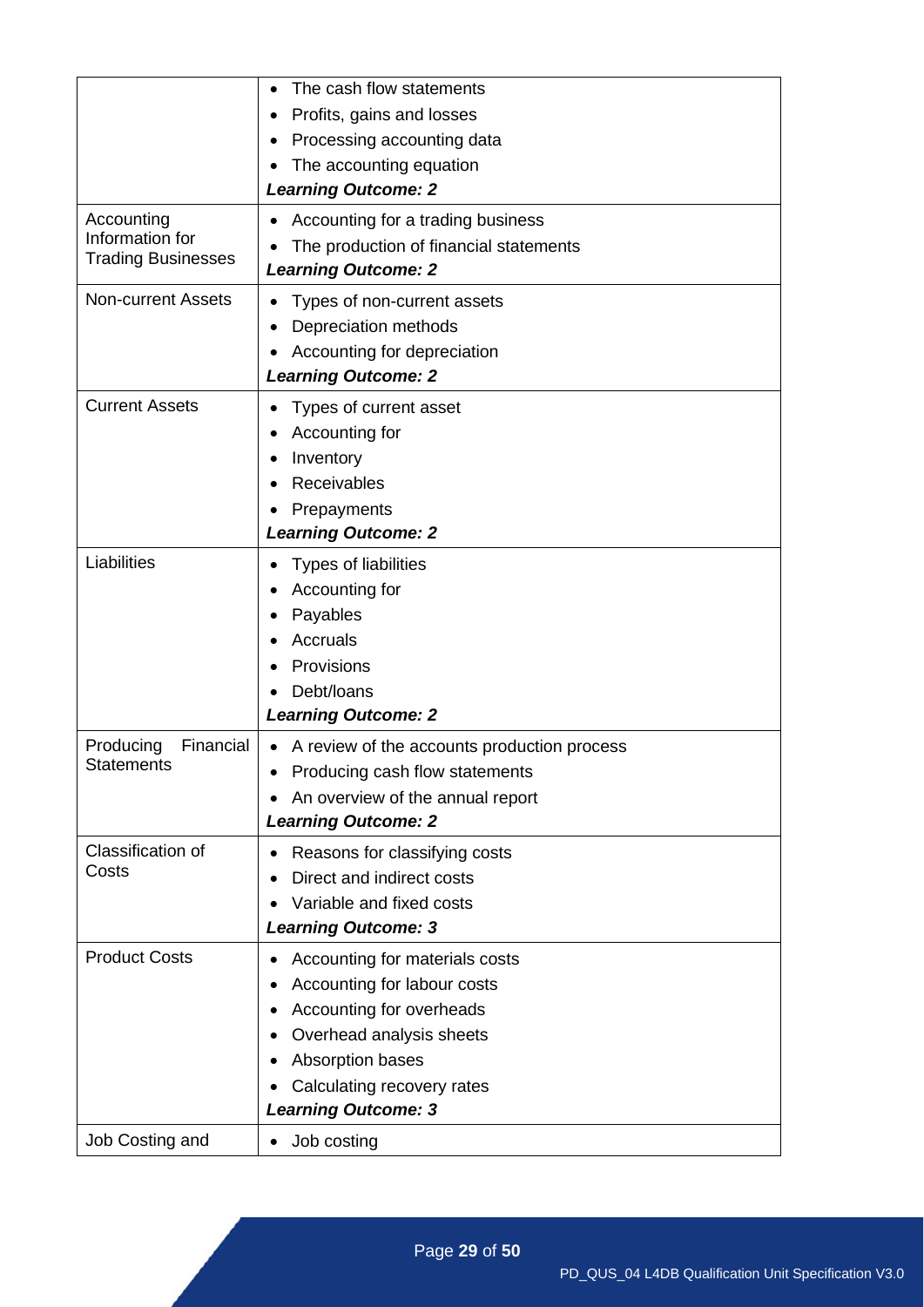| <b>Stock Valuation</b>               | Basic accounting procedures<br>$\bullet$<br>Valuation of stock<br>Introduction to marginal costing<br>Comparing Absorption and marginal costing.<br><b>Learning Outcome: 3</b> |
|--------------------------------------|--------------------------------------------------------------------------------------------------------------------------------------------------------------------------------|
| <b>Short Term Decision</b><br>Making | Short term decisions<br>Techniques<br>Break even analysis<br><b>CVP</b> analysis<br>Decision contexts.<br><b>Learning Outcome: 4</b>                                           |
| Preparing a Budget                   | What is a budget<br>The budgeting process<br>Practical example<br>Behavioural aspects of budgeting<br><b>Learning Outcome: 4</b>                                               |

**Sector Subject Area: Accountancy** 

**Related NOS:** FSPFA3 [Account for Income](http://www.cfa.uk.com/images/standards_1_ba/BAA521%20Account%20for%20Income%20and%20Expenditure.pdf) and Expenditure

FSPFA5 [Draft Financial Statements](http://www.cfa.uk.com/images/standards_1_ba/BAA522%20Draft%20Financial%20Statements.pdf)

#### **Assessment**

Global Examination (100%)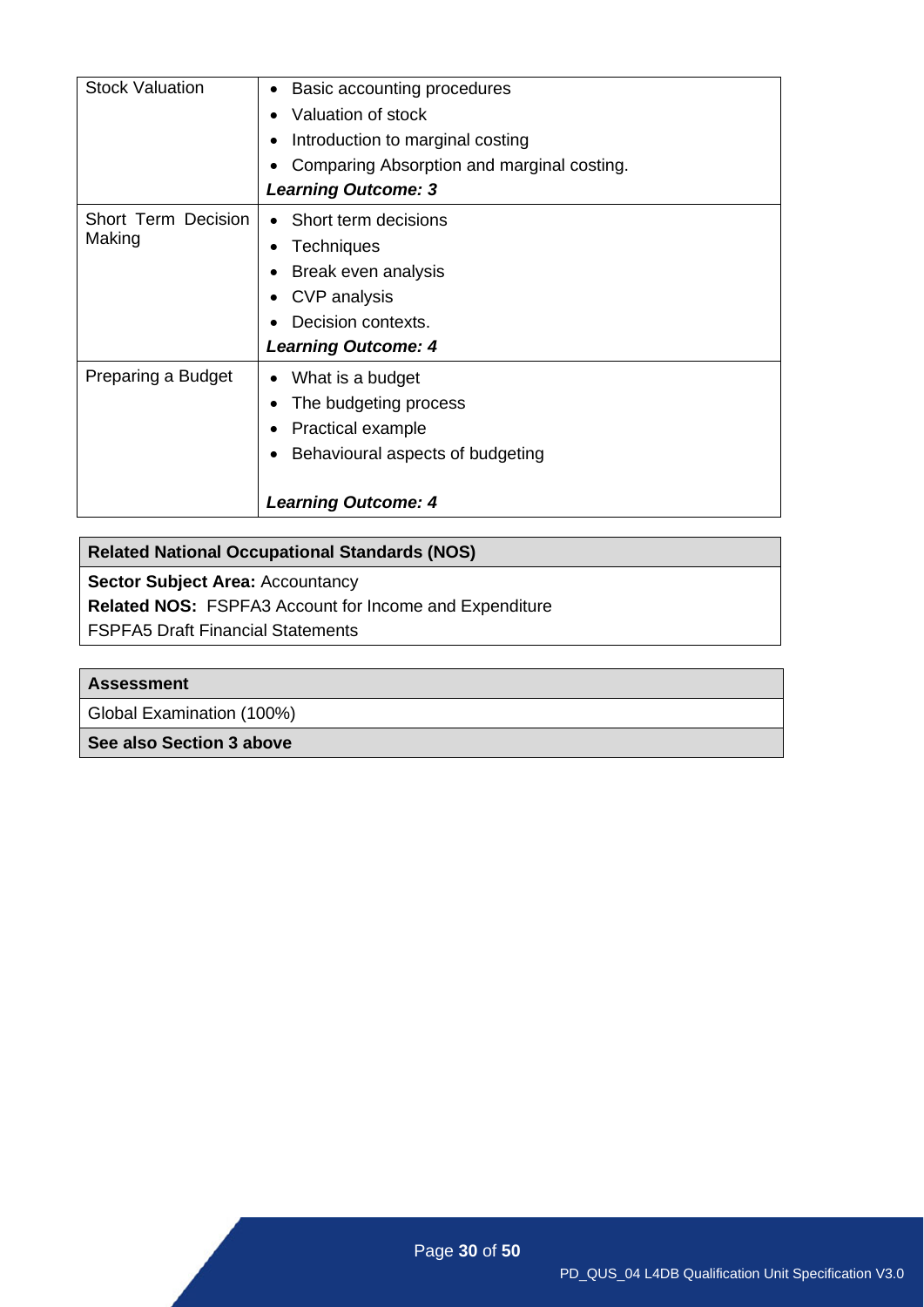# <span id="page-31-0"></span>**5.8. Managing eSports Teams**

| Title:<br><b>Managing eSports Teams</b>                                           |                                                                                                             |  |  |                                                                                                                                                                                                                                                                                                  |                                                                                                                                                                  |                             |           |       |   |
|-----------------------------------------------------------------------------------|-------------------------------------------------------------------------------------------------------------|--|--|--------------------------------------------------------------------------------------------------------------------------------------------------------------------------------------------------------------------------------------------------------------------------------------------------|------------------------------------------------------------------------------------------------------------------------------------------------------------------|-----------------------------|-----------|-------|---|
|                                                                                   |                                                                                                             |  |  | <b>Credits</b>                                                                                                                                                                                                                                                                                   | 15                                                                                                                                                               |                             |           | Level | 4 |
| <b>RQF code:</b><br>R/618/6088                                                    |                                                                                                             |  |  |                                                                                                                                                                                                                                                                                                  |                                                                                                                                                                  |                             |           |       |   |
| <b>Guided Learning</b><br>48 hours<br><b>Hours</b>                                |                                                                                                             |  |  | <b>Time</b>                                                                                                                                                                                                                                                                                      |                                                                                                                                                                  | <b>Total Qualification</b>  | 150 hours |       |   |
| <b>Learning Outcomes;</b><br>The Learner will:                                    |                                                                                                             |  |  |                                                                                                                                                                                                                                                                                                  | The Learner can:                                                                                                                                                 | <b>Assessment Criteria;</b> |           |       |   |
| 1.<br>Discuss teamwork theories<br>in the context of eSports                      |                                                                                                             |  |  | 1.1 Describe the development of eSports teams<br>1.2 Differentiate the characteristics of successful<br>eSports teams<br>1.3 Explain the relationship between team<br>cohesiveness and productivity<br>1.4 Evaluate what makes effective teamwork<br>1.5 Explain the importance of team profiles |                                                                                                                                                                  |                             |           |       |   |
| 2.                                                                                | the<br>Evaluate<br>factors<br>facilitating effective eSports<br>teams                                       |  |  |                                                                                                                                                                                                                                                                                                  | 2.1 Discuss the equation of actual productivity from<br>the Steiner's Model<br>2.2 Identify types of process losses<br>2.3 Explain how norms impact team success |                             |           |       |   |
| 3.<br>Discuss the creation of team<br>goals within the context of<br>team culture |                                                                                                             |  |  | 3.1 Evaluate the importance of establishing a strong<br>team culture<br>3.2 Assess the role of cultural diversity within teams<br>3.3 Create appropriate team goals using the SMART<br>framework                                                                                                 |                                                                                                                                                                  |                             |           |       |   |
| 4.                                                                                | Assess the cause of team<br>misalignments                                                                   |  |  | Discuss how to categorise team culture types<br>4.1<br>4.2 Analyse the individual and environmental<br>misalignments<br>4.3 Evaluate the importance of psychological safety<br>and accountability within team misalignment<br>Discuss potential conflict resolution techniques<br>4.4            |                                                                                                                                                                  |                             |           |       |   |
| 5.                                                                                | Discuss the importance of<br>leadership, communication<br>and decision-making for<br>eSports Team Managers. |  |  | 5.1 Discuss key theories of leadership and<br>Management<br>5.2 Assess the importance of communication for Team<br>Managers<br>5.3 Discuss key motivation theories<br>5.4 Explain the 8-step decision making process<br>5.5 Discuss ethical considerations when making<br>decisions              |                                                                                                                                                                  |                             |           |       |   |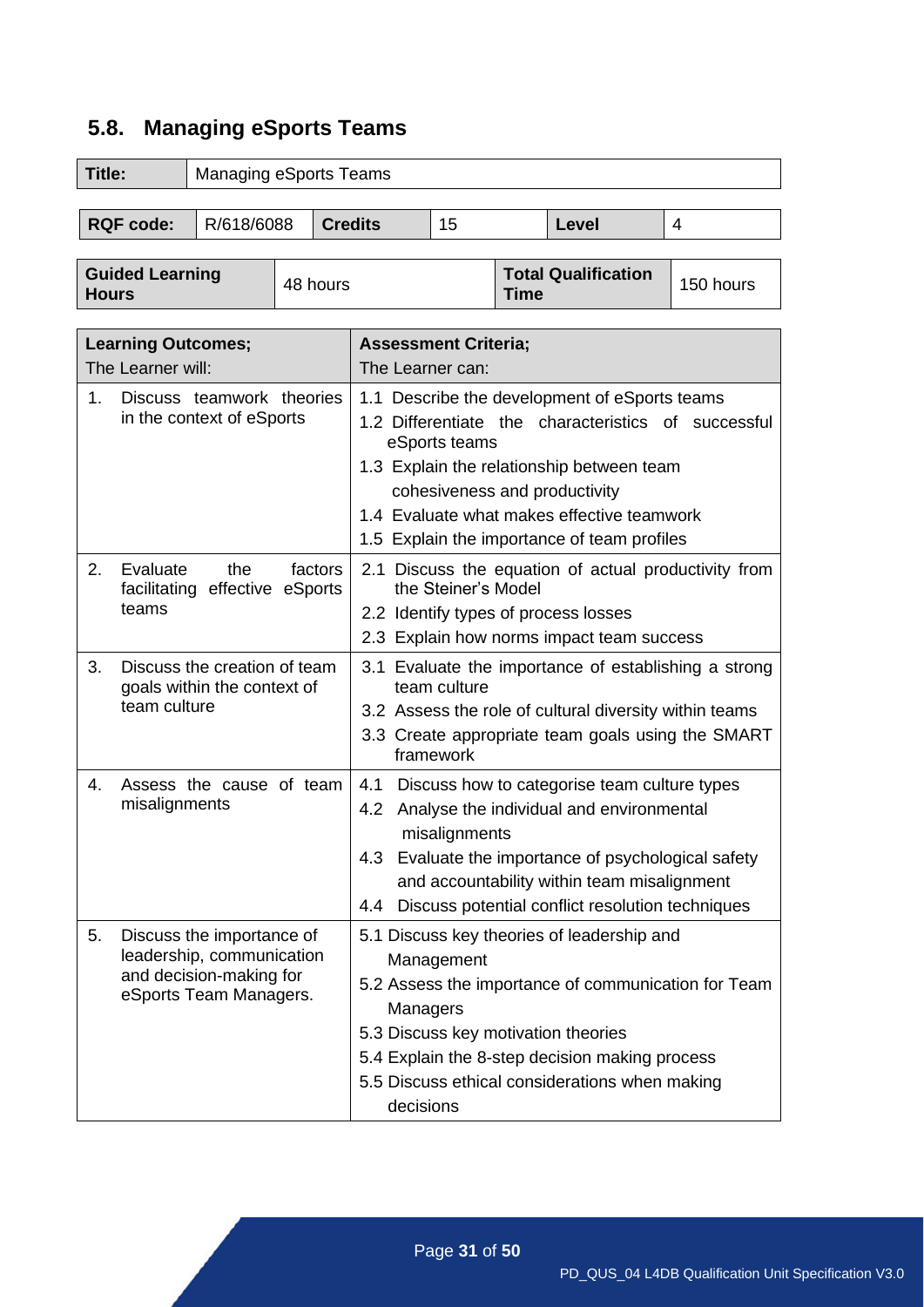| <b>Syllabus Content</b>                   |                                                                                                                                                                                                      |  |  |  |  |
|-------------------------------------------|------------------------------------------------------------------------------------------------------------------------------------------------------------------------------------------------------|--|--|--|--|
| <b>Topic</b>                              | <b>Course coverage</b>                                                                                                                                                                               |  |  |  |  |
| Introduction to<br>eSports Teams          | Successful eSports Teams<br>٠<br>Creating an eSports Team from Scratch<br><b>Franchised Teams</b><br>$\bullet$<br><b>Learning Outcome: 1</b>                                                         |  |  |  |  |
| <b>Team Development</b><br>and Management | <b>Stages of Team Development</b><br>٠<br><b>Group Cohesiveness and Productivity</b><br>$\bullet$<br>Key Aspects of Team Management<br><b>Learning Outcome: 2</b>                                    |  |  |  |  |
| Team Roles, Norms<br>and Profiles         | eSports Team Roles<br>٠<br><b>Team Norms</b><br>$\bullet$<br><b>Team Profiles</b><br><b>Learning Outcomes: 1 and 2</b>                                                                               |  |  |  |  |
| <b>Effective Sports</b><br>Teams          | Steiner's Model of Group Effectiveness<br>$\bullet$<br><b>Process Losses</b><br><b>Learning Outcome: 2</b>                                                                                           |  |  |  |  |
| <b>Team Culture and</b><br>goals          | The importance of eSports Team Culture<br><b>Cultural Diversity</b><br>٠<br><b>Goal Setting</b><br><b>Learning Outcome: 3</b>                                                                        |  |  |  |  |
| <b>Team Misalignments</b>                 | <b>Team Culture Types</b><br>٠<br><b>Team Misalignments</b><br>٠<br><b>Psychological Safety</b><br><b>Learning Outcome: 4</b>                                                                        |  |  |  |  |
| <b>Handling Team</b><br>Misalignments     | Conflict resolution techniques<br><b>Obtaining Team Feedback</b><br>$\bullet$<br><b>Learning Outcome: 4</b>                                                                                          |  |  |  |  |
| <b>Motivating eSports</b><br>Teams        | <b>The Motivation Process</b><br>$\bullet$<br>Maslow's Hierarchy of Needs<br>$\bullet$<br><b>Player Motivations</b><br><b>Learning Outcomes: 2 and 5</b>                                             |  |  |  |  |
| Effective<br><b>Communication Skills</b>  | The importance of Communication<br>$\bullet$<br>Before and After Game Communication<br>$\bullet$<br>In-game Communication<br>$\bullet$<br>Neuro Linguistic Programming<br><b>Learning Outcome: 5</b> |  |  |  |  |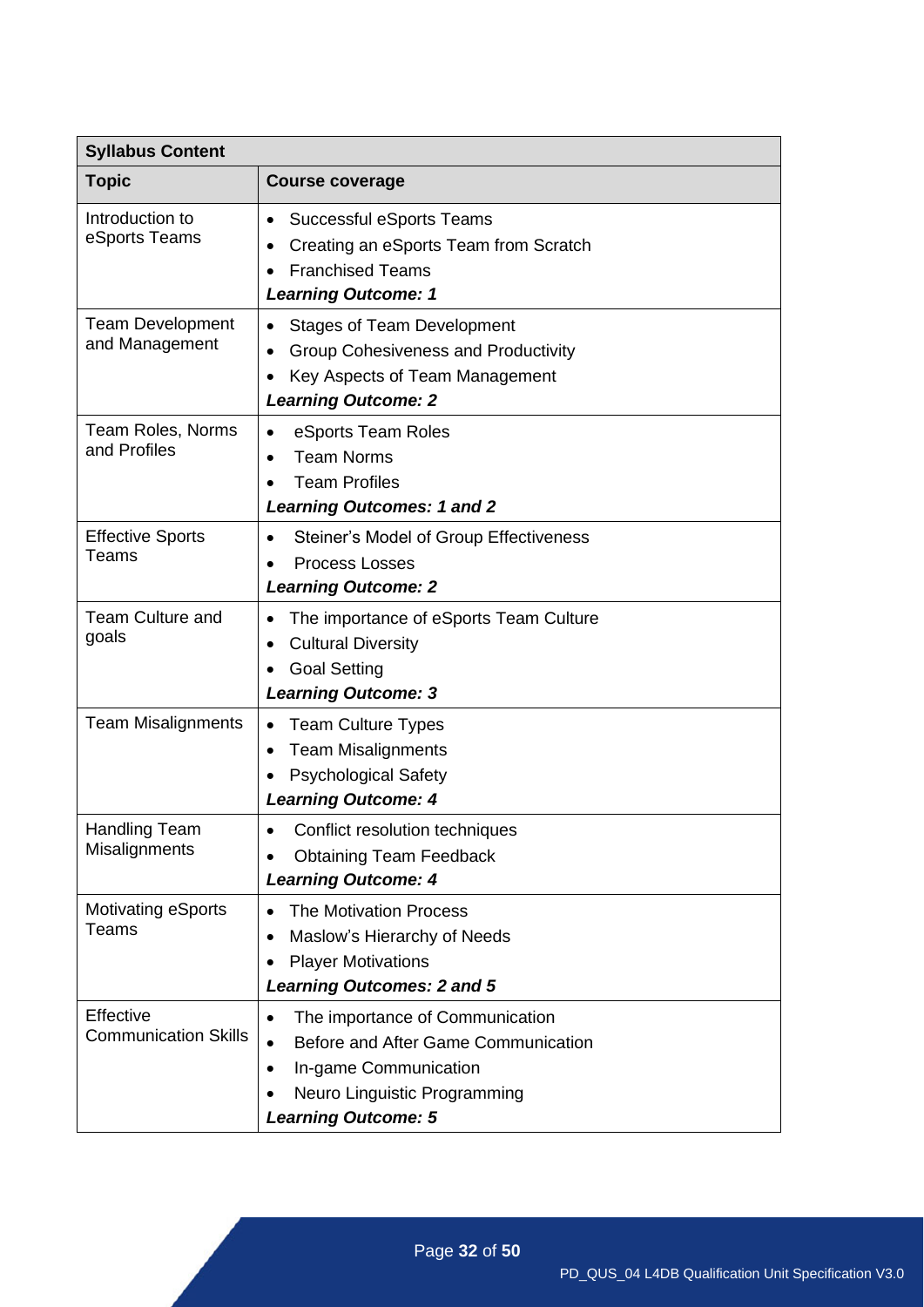| <b>Effective eSports</b><br>Team Leadership     | <b>Team Manager Responsibilities</b><br>$\bullet$<br>Leadership Styles<br>Developing Trust with the Team<br>٠<br><b>Learning Outcome: 5</b>                           |  |  |
|-------------------------------------------------|-----------------------------------------------------------------------------------------------------------------------------------------------------------------------|--|--|
| Decision Making for<br>eSports Team<br>Managers | Decisions for eSports Management<br>$\bullet$<br>The importance of effective decision making<br>٠<br>The 8-step decision making process<br><b>Learning Outcome: 5</b> |  |  |
| Unit Summary                                    | Checklist for a successful Team<br>Key concepts recap<br>٠<br><b>Learning Outcome: All</b><br>٠                                                                       |  |  |

**Sector Subject Area:** Management and Leadership National Occupational Standards 2008

**Related NOS:**CFABAG1212 - Supervise a team in a business environment

CFAMLD13 - Support individuals to develop and maintain their performance

CFAMLD9 - Build and manage teams

CFAMLE10 - Take effective decisions

CFAMLD8 - Help team members address problems affecting their performance

#### **Assessments**

Global Assignment (100%)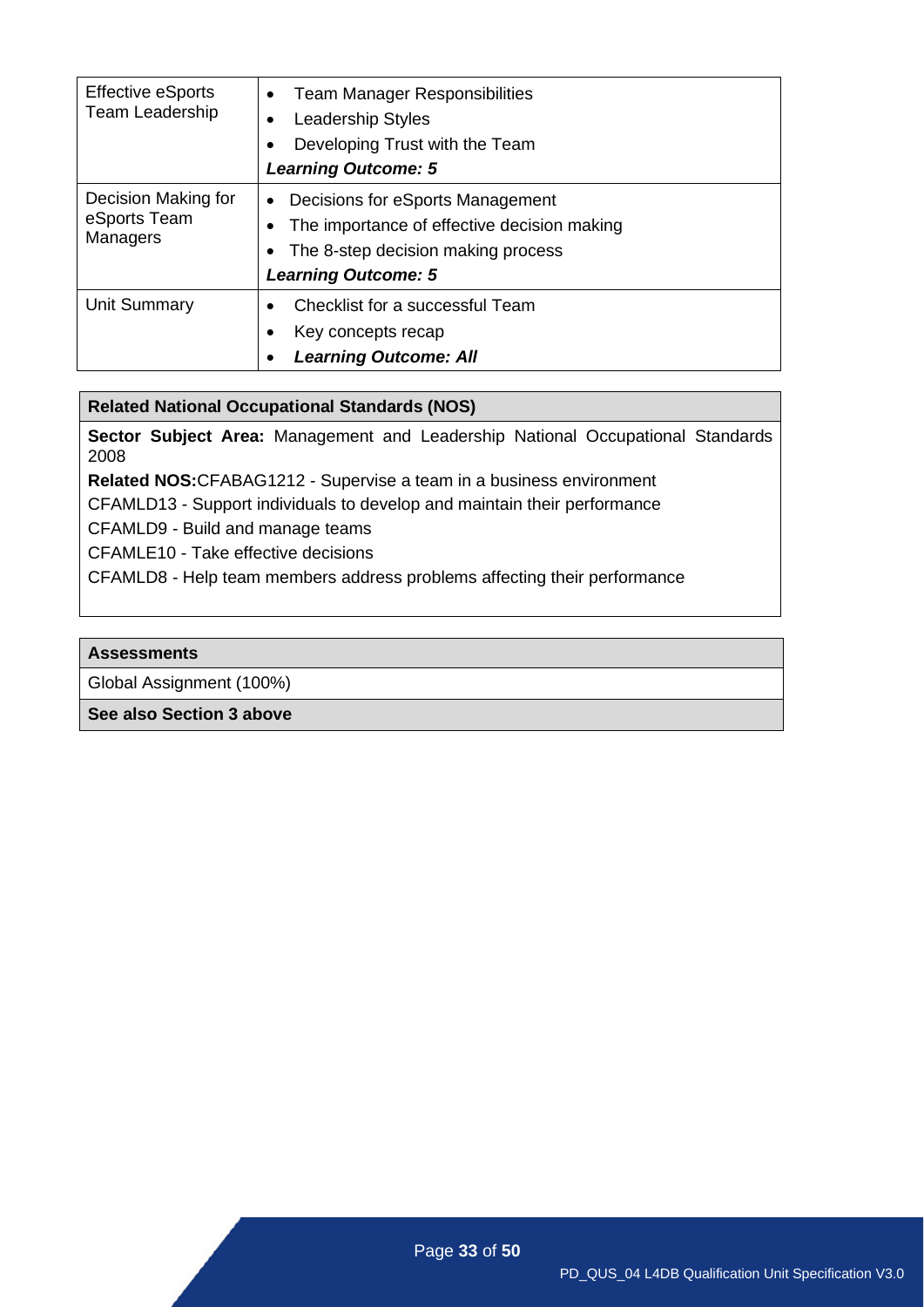# <span id="page-34-0"></span>**5.9. Principles of Marketing**

| <b>Title:</b>                                                                     |  | <b>Principles of Marketing</b>                                |     |                                                                                                                       |                                                                      |                                                 |           |                                                     |                |
|-----------------------------------------------------------------------------------|--|---------------------------------------------------------------|-----|-----------------------------------------------------------------------------------------------------------------------|----------------------------------------------------------------------|-------------------------------------------------|-----------|-----------------------------------------------------|----------------|
|                                                                                   |  |                                                               |     |                                                                                                                       |                                                                      |                                                 |           |                                                     |                |
| <b>RQF code:</b>                                                                  |  | K/503/0225                                                    |     | <b>Credits</b>                                                                                                        |                                                                      | 15                                              |           | <b>Level</b>                                        | $\overline{4}$ |
|                                                                                   |  |                                                               |     |                                                                                                                       |                                                                      |                                                 |           |                                                     |                |
| <b>Guided Learning</b><br>48 hours<br><b>Hours</b>                                |  |                                                               |     | Time                                                                                                                  |                                                                      | <b>Total Qualification</b>                      | 150 hours |                                                     |                |
|                                                                                   |  |                                                               |     |                                                                                                                       |                                                                      |                                                 |           |                                                     |                |
| <b>Learning Outcomes;</b><br>The Learner will:                                    |  |                                                               |     |                                                                                                                       |                                                                      | <b>Assessment Criteria;</b><br>The Learner can: |           |                                                     |                |
|                                                                                   |  | 1. Understand key terms<br>concepts in marketing              | and |                                                                                                                       | 1.1 Illustrate the role that marketing has to play in a<br>business  |                                                 |           |                                                     |                |
|                                                                                   |  |                                                               |     |                                                                                                                       | 1.2 Identify and analyse business foci and marketing<br>orientations |                                                 |           |                                                     |                |
|                                                                                   |  |                                                               |     |                                                                                                                       | 1.3 Perform and analyse the result of a PESTLE<br>analysis           |                                                 |           |                                                     |                |
| 2. Understand and apply<br>the<br>associated<br>with<br>concepts<br>marketing mix |  |                                                               |     | 2.1 Identity and explain a number of marketing mixes<br>2.2 Relate the marketing mix to marketing planning            |                                                                      |                                                 |           |                                                     |                |
|                                                                                   |  | 3. Understand the marketing of                                |     |                                                                                                                       |                                                                      |                                                 |           | 3.1 Differentiate between products and services     |                |
|                                                                                   |  | products and services                                         |     |                                                                                                                       | 3.2 Explain how products and/or services can be<br>marketed          |                                                 |           |                                                     |                |
| 4. Understand<br>and<br>apply<br>marketing communication                          |  |                                                               |     | 4.1 Apply marketing communications to a range of<br>scenarios                                                         |                                                                      |                                                 |           |                                                     |                |
|                                                                                   |  |                                                               |     | 4.2 Apply a systematic approach to the development<br>and assessment of marketing communications<br>plan and strategy |                                                                      |                                                 |           |                                                     |                |
|                                                                                   |  | 5. Understand the relationship<br>between sales and marketing |     |                                                                                                                       |                                                                      | marketing                                       |           | 5.1 Explain the relationship between sales and      |                |
|                                                                                   |  |                                                               |     |                                                                                                                       |                                                                      | of scenarios                                    |           | 5.2 Explain and apply supply techniques in a number |                |

| <b>Syllabus Content</b> |                                                                                                                                                                                                                                               |  |  |  |  |  |
|-------------------------|-----------------------------------------------------------------------------------------------------------------------------------------------------------------------------------------------------------------------------------------------|--|--|--|--|--|
| <b>Topic</b>            | <b>Course coverage</b>                                                                                                                                                                                                                        |  |  |  |  |  |
| What is Marketing?      | • Definition of Marketing: Marketing v Sales:<br>• A background history to marketing;<br>Marketing organisational position in a modern business<br>function: Marketing's role in business strategy and planning<br><b>Learning Outcome: 1</b> |  |  |  |  |  |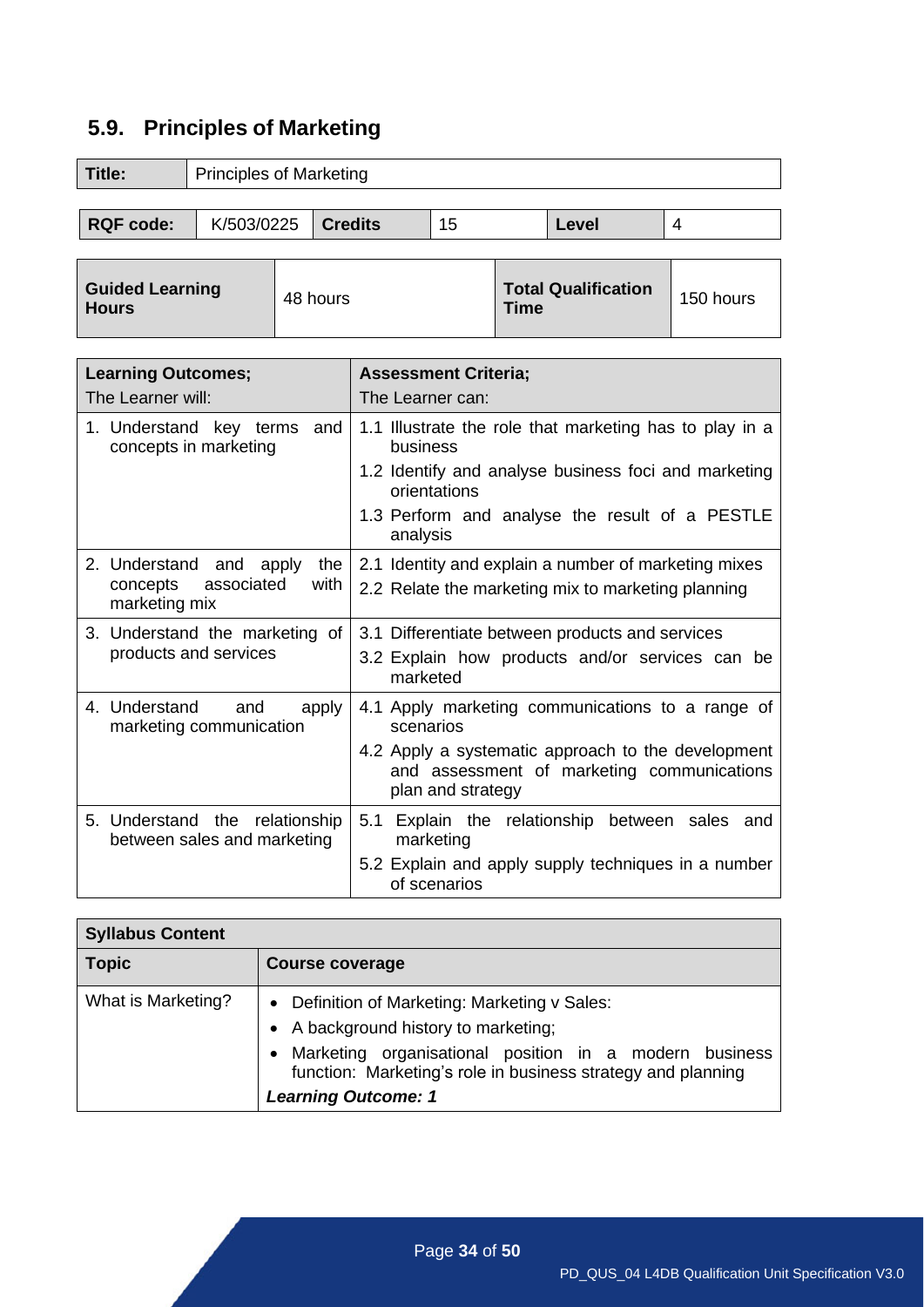| Business and<br>Marketing<br><b>Orientations</b>          | <b>Marketing/Business Orientations</b><br>٠<br>Product-Production - Sales<br>$\bullet$<br>Marketing/Customer - Societal<br><b>Learning Outcome: 1</b>                                                                                        |  |  |  |  |  |
|-----------------------------------------------------------|----------------------------------------------------------------------------------------------------------------------------------------------------------------------------------------------------------------------------------------------|--|--|--|--|--|
| The Marketing<br>Environment                              | Internal and External - Macro/Micro Marketing Environments<br>The Importance of Monitoring the external environment to a<br>business<br><b>Learning Outcome: 1</b>                                                                           |  |  |  |  |  |
| The Marketing Mixes                                       | The development of the 4P to 7P's marketing mix<br>The $4P + 3P$ mix; Why a 7P mix today?<br><b>Learning Outcome: 2</b>                                                                                                                      |  |  |  |  |  |
| <b>The Product</b>                                        | Define Product - Service - Not for Profit - 3rd Sector<br>Use of Marketing Mix as basis of marketing strategy and<br>planning<br><b>Learning Outcome: 3</b>                                                                                  |  |  |  |  |  |
| <b>The Service</b>                                        | Growth of the service sector<br>The differences between marketing products and services<br><b>Learning Outcome: 3</b>                                                                                                                        |  |  |  |  |  |
| Promotion and<br>Marketing<br>Communications              | The move from Promotion to Marketing Communications<br>$\bullet$<br>Promotion Mix v Marketing Communications mix<br>Marketing Communications v Media - Media Mix<br>Integrated and Co-ordinated Marketing<br><b>Learning Outcome: 4</b>      |  |  |  |  |  |
| Marketing<br>Communications<br><b>Theories and Models</b> | Marketing Communication Planning Framework - MCPF: The<br>$\bullet$<br>Role of Marketing Communications: 'D.R.I.P'<br>Marketing Communication Strategy: Push/Pull/Profile<br>Plan using SOSTAC/SOSTACE - DAGMA<br><b>Learning Outcome: 4</b> |  |  |  |  |  |
| Consumer and<br><b>Business Buyer</b><br><b>Behaviour</b> | Factors affecting buyer behaviour<br>$\bullet$<br>difference in behaviour<br>The<br>between<br>consumers<br>and<br>businesses<br>The decision-making process<br>٠<br><b>Learning Outcome: 2</b>                                              |  |  |  |  |  |
| <b>The Sales Process</b>                                  | The marketing to sales interface<br><b>Transactional v Relationship Selling</b><br>The Ten Stage Sales Process<br><b>Learning Outcome: 5</b>                                                                                                 |  |  |  |  |  |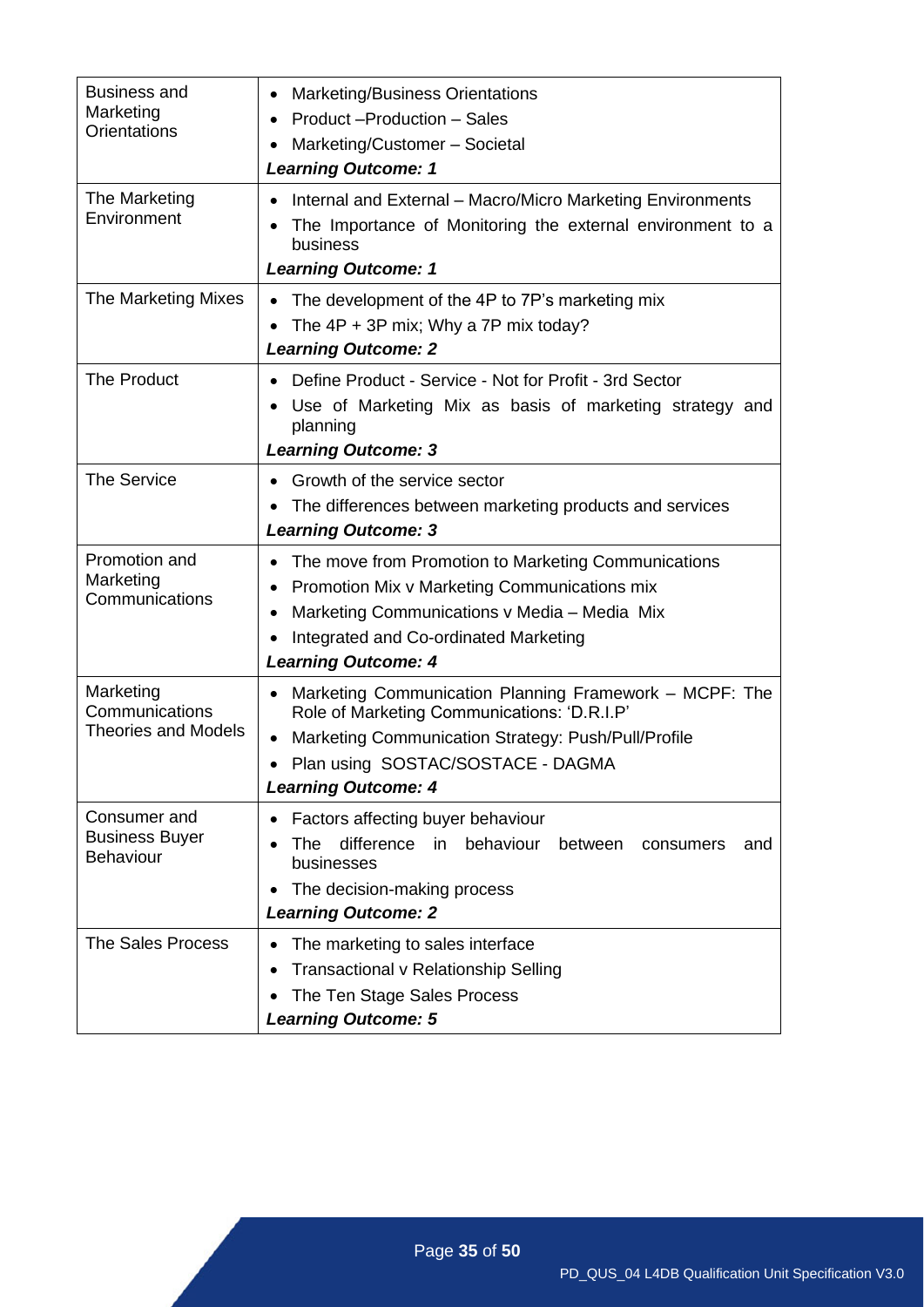| <b>Personal Selling</b><br><b>Techniques</b> | • Sales Call Planning<br>• Handling Sales Objections<br>Closing the Sale<br>• Post Sales Support<br><b>Learning Outcome: 5</b> |
|----------------------------------------------|--------------------------------------------------------------------------------------------------------------------------------|
| Self-Marketing                               | Developing Confidence<br>$\bullet$<br>Answering the key questions?<br>What are your USP's?<br><b>Learning Outcome: 5</b>       |

**Sector Subject Area:** Management and Leadership National Occupational Standards 2008

**Related NOS:** CFAMLF16 - [Manage the development and](http://www.cfa.uk.com/images/standards_management/M&LF16%20-%20Manage%20the%20development%20and%20marketing%20of%20products_services%20in%20your%20area%20of%20responsibility.pdf) marketing of products and [services in your area](http://www.cfa.uk.com/images/standards_management/M&LF16%20-%20Manage%20the%20development%20and%20marketing%20of%20products_services%20in%20your%20area%20of%20responsibility.pdf) of responsibility

CFAMLF4 - Develop and implement marketing [plans for your area of responsibility](http://www.cfa.uk.com/images/standards_management/M&LF4%20-%20Develop%20and%20implement%20marketing%20plans%20for%20your%20area%20of%20responsibility.pdf)

CFAM1.1.1 [Map organisations within their current and future marketing environment](http://www.cfa.uk.com/images/standards_marketing_sales/standards_marketing/MKT111%20Map%20organisations%20within%20their%20current%20and%20future%20marketing%20environment.pdf)

CFAM1.1.3 [Identify and monitor competitors` marketing strategies and activities](http://www.cfa.uk.com/images/standards_marketing_sales/standards_marketing/MKT113%20Identify%20and%20monitor%20competitors%60%20marketing%20strategies%20and%20activities.pdf)

CFASMA1.3V4.0 [Develop understanding of theories and evidence about what might](http://www.cfa.uk.com/images/standards_marketing_sales/standards_marketing/MKT135%20Develop%20understanding%20of%20theories%20and%20evidence%20about%20what%20might%20influence%20the%20behaviour%20of%20target%20groups.pdf)  [influence the behaviour of target](http://www.cfa.uk.com/images/standards_marketing_sales/standards_marketing/MKT135%20Develop%20understanding%20of%20theories%20and%20evidence%20about%20what%20might%20influence%20the%20behaviour%20of%20target%20groups.pdf) groups

CFAM2.1.3 [Demonstrate the value of marketing to the organisation](http://www.cfa.uk.com/images/standards_marketing_sales/standards_marketing/MKT213%20Demonstrate%20the%20value%20of%20marketing%20to%20the%20organisation.pdf)

CFAM4.5.3 [Implement sales promotion](http://www.cfa.uk.com/images/standards_marketing_sales/standards_marketing/MKT453%20Implement%20sales%20promotion%20activity.pdf) activity

#### **Assessment**

Global Assignment (100%)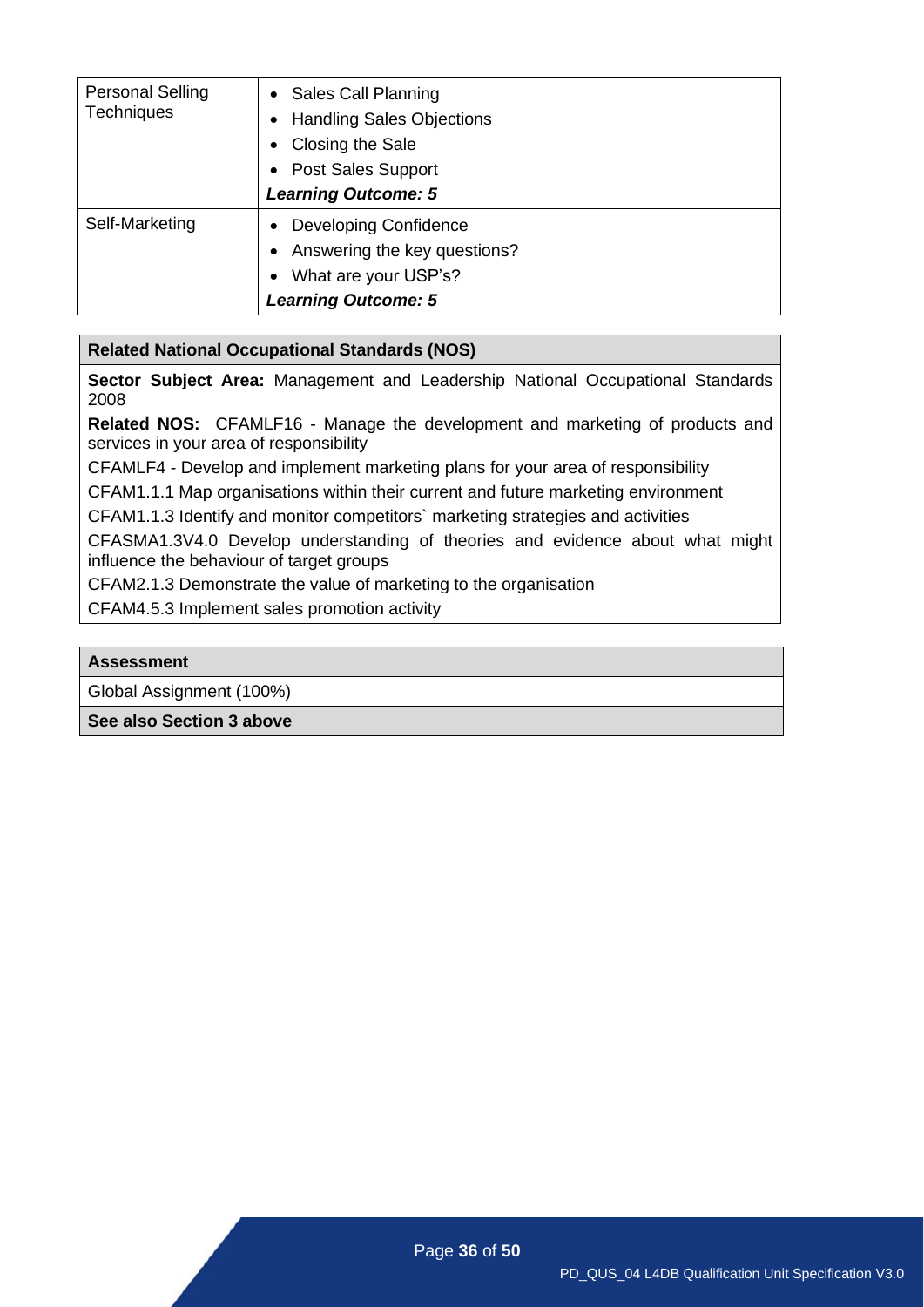# <span id="page-37-0"></span>**5.10. Understanding Business Organisations**

| Title:                                 | <b>Understanding Business Organisations</b> |          |                |             |                            |           |   |  |
|----------------------------------------|---------------------------------------------|----------|----------------|-------------|----------------------------|-----------|---|--|
|                                        |                                             |          |                |             |                            |           |   |  |
| <b>RQF code:</b>                       | J/502/9275                                  |          | <b>Credits</b> | 15          |                            | Level     | 4 |  |
|                                        |                                             |          |                |             |                            |           |   |  |
| <b>Guided Learning</b><br><b>Hours</b> |                                             | 36 hours |                | <b>Time</b> | <b>Total Qualification</b> | 150 hours |   |  |

| <b>Learning Outcomes;</b><br>The Learner will:                                                                         | <b>Assessment Criteria;</b><br>The Learner can:                                                                                                                                                                                                                               |
|------------------------------------------------------------------------------------------------------------------------|-------------------------------------------------------------------------------------------------------------------------------------------------------------------------------------------------------------------------------------------------------------------------------|
| of<br>Evaluate various<br>types<br>1.<br>organisation                                                                  | 1.1 Compare and contrast the form, aims, objectives<br>and operations of business organisations across<br>a number of sectors                                                                                                                                                 |
| Evaluate various forms<br>2.<br>of<br>organisational structure                                                         | 2.1 Discuss<br>the<br>of<br>organisational<br>process<br>development<br>2.2 Compare and contrast the mechanistic and<br>organic forms of organisation structure<br>2.3 Analyse<br>the<br>competitive<br>forces<br>exerting<br>influences on an organisation and its structure |
| 3.<br>Examine<br>of<br>the<br>process<br>organisational change                                                         | 3.4 Compare and contrast types of organisational<br>change<br>3.5 Discuss the steps in the change process for<br>organisations<br>3.6 Assess the impact of resistance to change on<br>organisational performance                                                              |
| the<br>4.<br>Assess<br>of<br>use<br>communication<br>in.<br>organisations                                              | 4.1 Analyse the barriers to effective communication<br>4.2 Examine the ways in which communication<br>processes can help or hinder organisational<br>performance                                                                                                              |
| Examine how organisational<br>5.<br>performance is monitored                                                           | 5.1 Discuss the control processes put in place in<br>organisations<br>5.2 Compare and contrast the use of budgetary and<br>non-budgetary methods of control                                                                                                                   |
| Evaluate<br>the<br>of<br>IT<br>6.<br>use<br>systems on the performance<br>and<br>structure<br>of<br>an<br>organisation | 6.1 Assess how the effective use of IT can impact<br>upon organisational performance<br>6.2 Explain how<br>the Internet and<br>collaboration<br>technologies<br>enabled<br>have<br>forms<br>new<br>0f<br>organisation                                                         |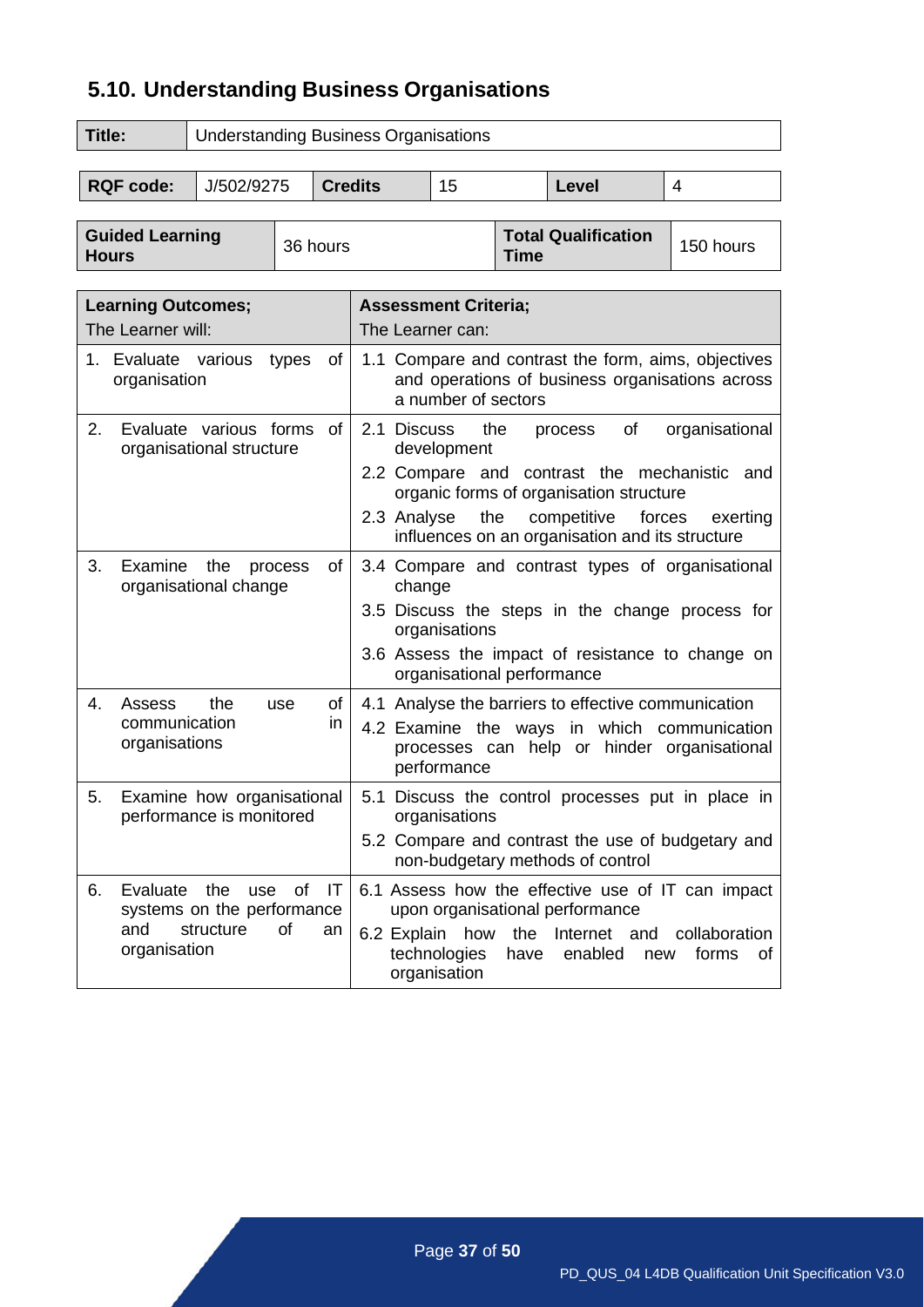| <b>Syllabus Content</b>                                                                        |                                                                                                                                                                                                     |  |  |  |  |  |
|------------------------------------------------------------------------------------------------|-----------------------------------------------------------------------------------------------------------------------------------------------------------------------------------------------------|--|--|--|--|--|
| <b>Topic</b>                                                                                   | <b>Course coverage</b>                                                                                                                                                                              |  |  |  |  |  |
| Different Types of<br>Organisation                                                             | Non-incorporated organisations, limited companies and other<br>$\bullet$<br>business organisations<br><b>Learning Outcome: 1</b>                                                                    |  |  |  |  |  |
| Organisational<br><b>Structures</b>                                                            | Alternative forms of organisation structure<br>٠<br>Review advantages and disadvantages of the main types<br><b>Learning Outcome: 1</b>                                                             |  |  |  |  |  |
| Mechanistic and<br>Organic Forms of<br>Organisational<br><b>Structure</b>                      | Compare and contrast the features of mechanistic and organic<br>$\bullet$<br>forms of organisational structure<br><b>Learning Outcome: 2</b>                                                        |  |  |  |  |  |
| <b>Human Resource</b><br>Management                                                            | The impact of Human Resource Management (HRM)<br>on<br>$\bullet$<br>organisational performance, and the key aspects of HRM<br><b>Learning Outcome: 3</b>                                            |  |  |  |  |  |
| Organisations and<br>the Competitive<br>Environment                                            | The main sets of forces exerting influences on organisations<br>$\bullet$<br>Tools to analyse the competitive environment<br><b>Learning Outcome: 2</b>                                             |  |  |  |  |  |
| Change in<br>Organisations                                                                     | The motivations for organisational change, the types of change<br>٠<br>that can be introduced and the impact of organisational culture<br>on potential change<br><b>Learning Outcome: 3</b>         |  |  |  |  |  |
| Implementing and<br>Managing<br>Organisational<br>Change                                       | The steps in the change process, resistance to change and<br>$\bullet$<br>managing change successfully<br><b>Learning Outcome: 3</b>                                                                |  |  |  |  |  |
| Effective<br>Communication in<br>Organisations                                                 | Different types of communication channels, advantages and<br>$\bullet$<br>disadvantages<br>of each,<br>selecting<br>and<br>the<br>appropriate<br>communication medium<br><b>Learning Outcome: 4</b> |  |  |  |  |  |
| Monitoring<br>Organisational<br>Performance -<br>Financial &<br><b>Budgetary Control</b>       | The importance of financial results and budgetary control in<br>$\bullet$<br>evaluating organisational performance<br><b>Learning Outcome: 5</b>                                                    |  |  |  |  |  |
| Optimising<br>Organisational<br>Performance -<br>Quality and<br>Operational<br><b>Measures</b> | The use of quality control, Total Quality Management (TQM)<br>$\bullet$<br>and operational systems<br><b>Learning Outcome: 5</b>                                                                    |  |  |  |  |  |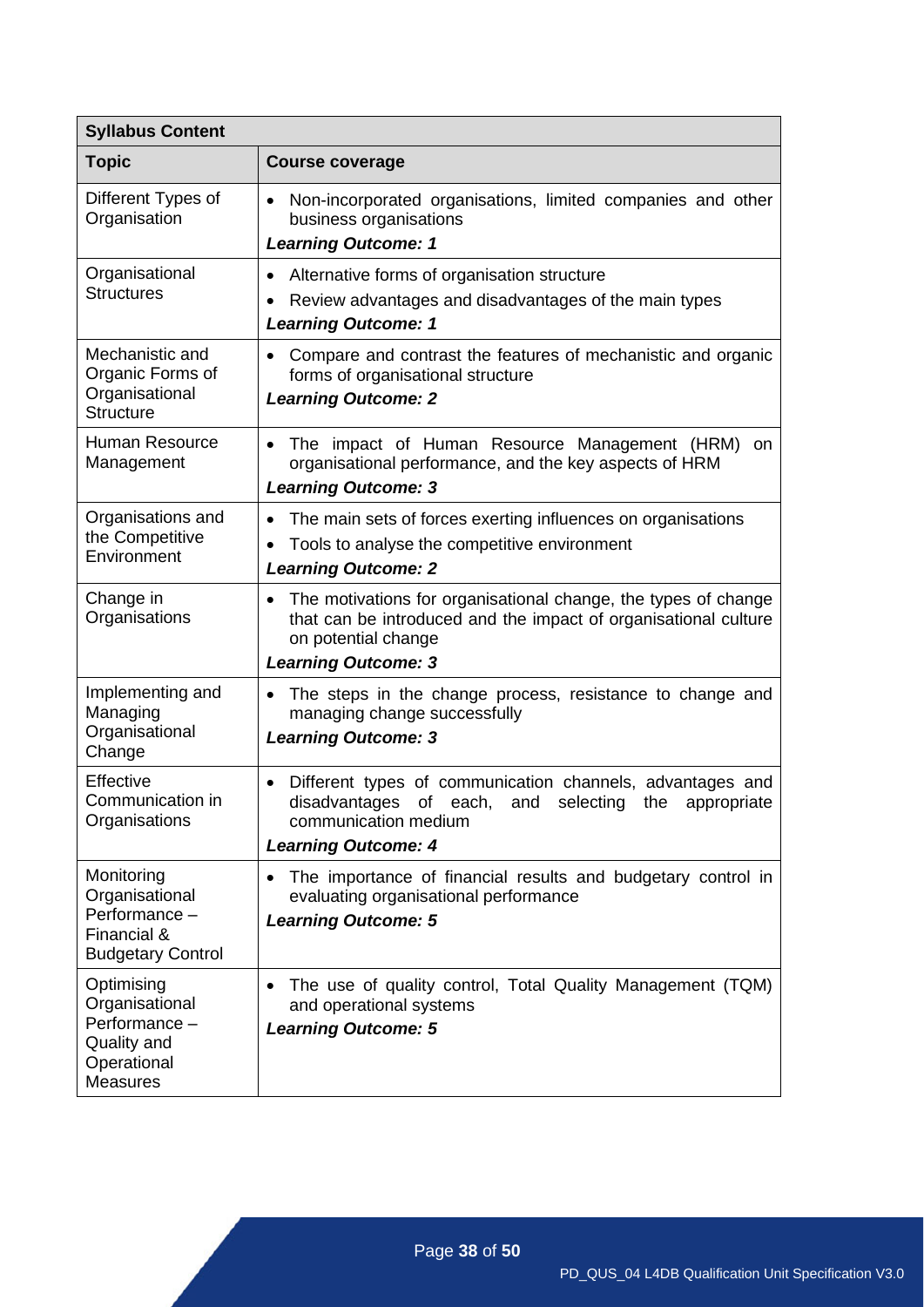| The IT Environment<br><b>Within Business</b> | • The use of technology within the organisation for enhancing<br>business activities, decision making and operations<br><b>Learning Outcome: 6</b> |
|----------------------------------------------|----------------------------------------------------------------------------------------------------------------------------------------------------|
| New Organisational                           | • The use of evolving networking, eCommerce and social media                                                                                       |
| Structures and                               | technologies within organisations, and their impact on                                                                                             |
| Opportunities                                | organisational structures and ways of working                                                                                                      |
| Through IT                                   | <b>Learning Outcome: 6</b>                                                                                                                         |

**Subject Sector Area:** Business and Administration (2013) **Related NOS:** CFABAA111 Respond to change in a business environment;

**Subject Sector Area:** NOS for Operational Delivery Processing roles **Related NOS:** SFJPA1.5 Manage and evaluate an information system.

**Assessments**

Global Assignment (100%)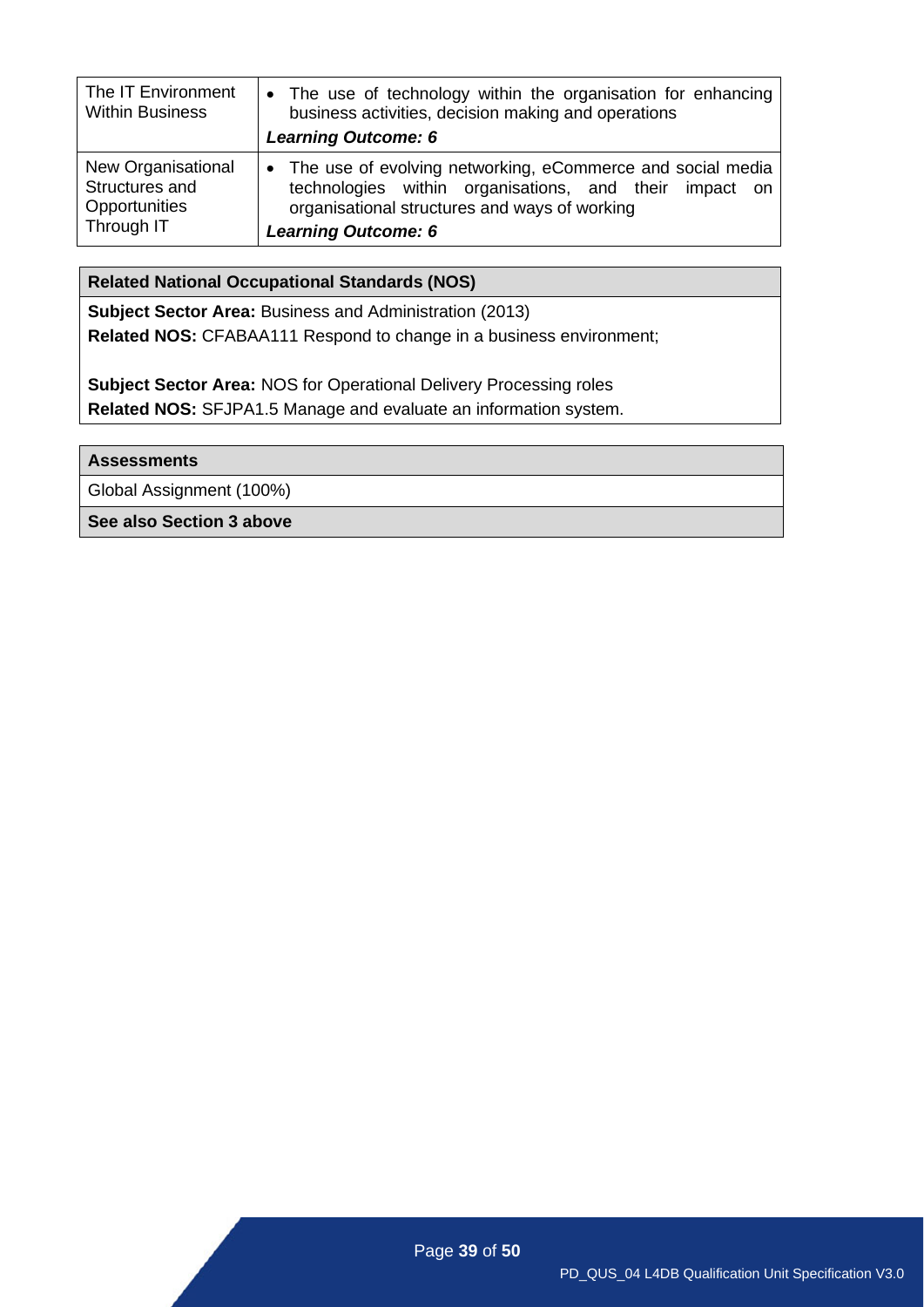# <span id="page-40-0"></span>**6. Results and Certificates**

The grade descriptors Pass, Merit and Distinction are awarded by Unit to successful candidates. A Pass is awarded for an overall Unit mark of between 40 and 59. A Merit is awarded for an overall Unit mark of between 60 and 69 and a Distinction is awarded for an overall Unit mark of 70 and above. Candidates who obtain an overall Unit mark of below 40 are classed as failed in the Unit and may resit.

A final qualification mark will be awarded upon successful completion of all units. This is calculated by finding the average mark of all units that make up the qualification. Please note that in exceptional circumstances, NCC Education may be required to change the algorithm to calculate a final qualification mark for a learner in order to secure the maintenance of standards over time. Any necessary changes to this algorithm would be shared with Centres and learners promptly by NCC Education.

Grade Descriptors incorporate characteristics intended to provide a general indication of assessment performance in relation to each Unit's Learning Outcomes in this specification. The final Unit grade awarded will depend on the extent to which a candidate has satisfied the Assessment Criteria. A qualification is awarded when the candidate has achieved at least a pass in all Units.

After each assessment cycle, results slips are issued (in electronic format) which detail the grades achieved, i.e. Failed, Pass, Merit or Distinction (see *Appendix 2*). Certificates which contain your qualification grade and pass mark are then dispatched to Centres.

# <span id="page-40-1"></span>**7. Further Information**

For more information about any of NCC Education's products please contact customer.support@nccedu.com or alternatively please visit [www.nccedu.com](http://www.nccedu.com/) to find out more about our suite of high-quality British qualifications.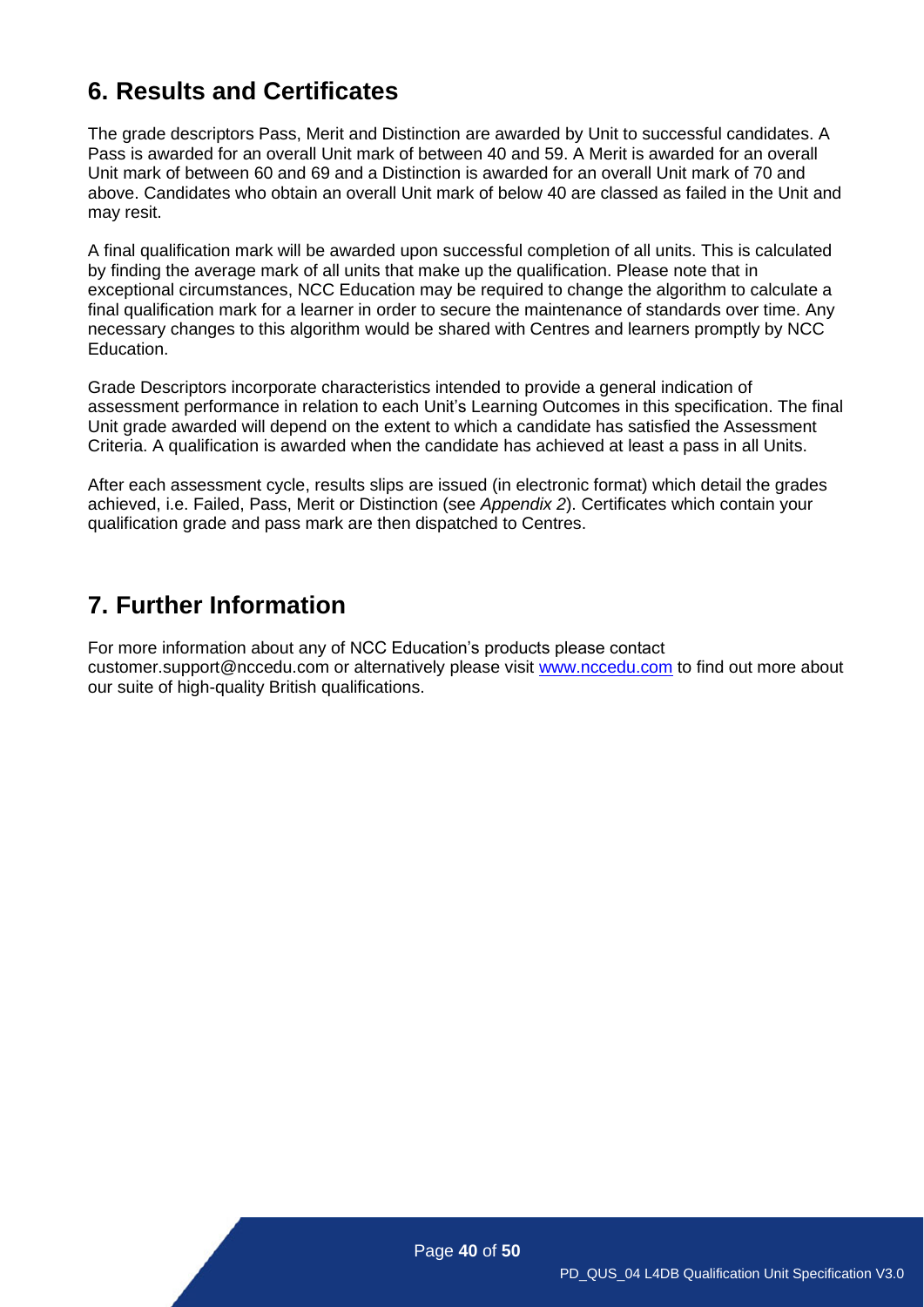# <span id="page-41-0"></span>**Appendix 1 Qualification Documentation**

The following NCC Education documentation has been referred to in this specification:

- Reasonable Adjustments and Special Considerations Policy
- Examination Guidelines
- Marking and Moderation Manual
- Activity Schedule
- Operations Manual

All documentation, together with access to NCC Education's online resources, is available to Centres and (where applicable) candidates who have registered for assessment.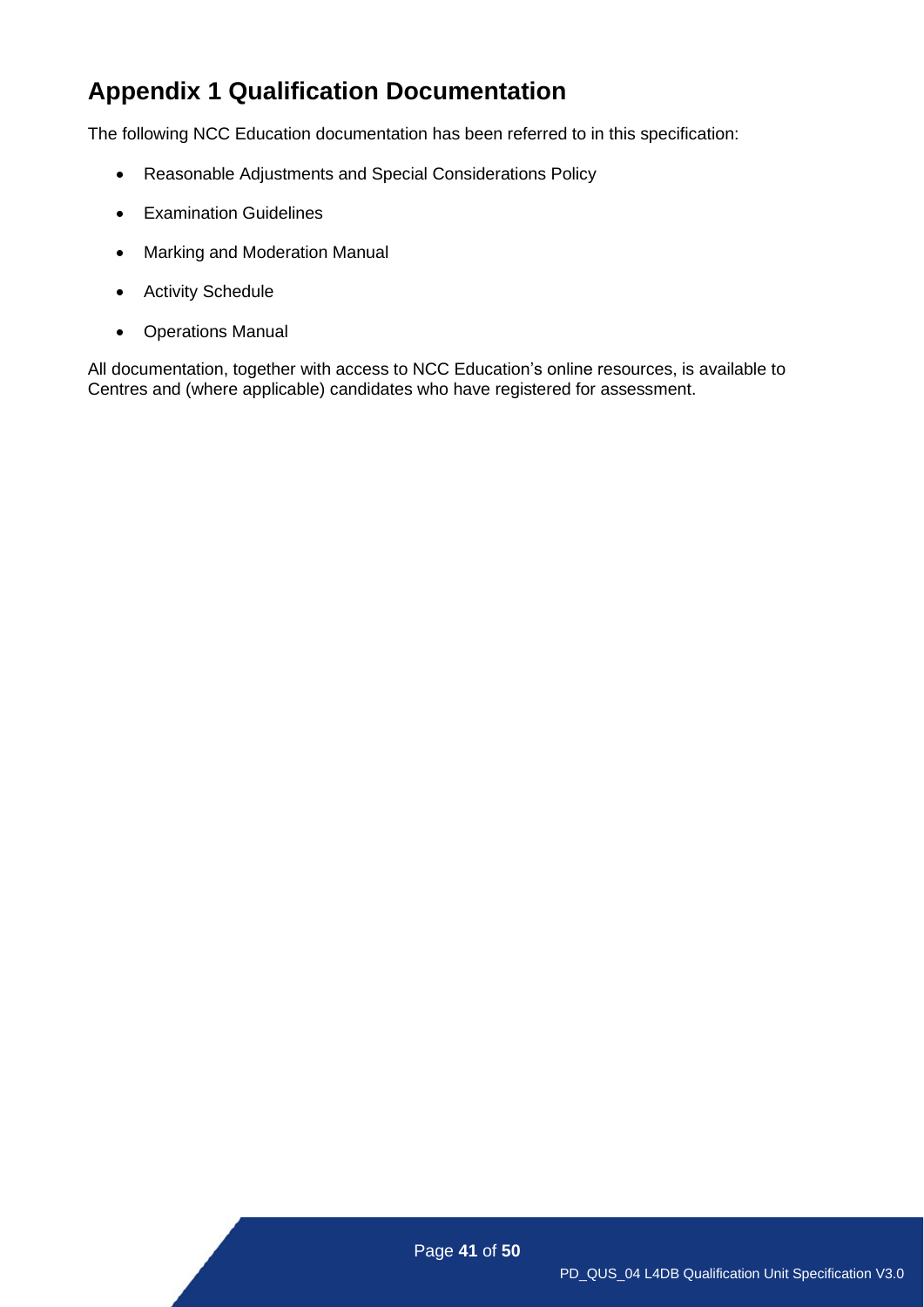# <span id="page-42-0"></span>**Appendix 2 Grade Descriptors**

The grade descriptors Pass, Merit and Distinction are awarded to successful candidates. The following are characteristics intended to provide a general indication of assessment performance in relation to each Learning Outcome in this specification. The final grade awarded will depend on the extent to which a candidate has satisfied the Assessment Criteria overall.

| <b>Learning Outcome</b> | <b>Pass</b>         | <b>Merit</b>        | <b>Distinction</b>     |
|-------------------------|---------------------|---------------------|------------------------|
| Use a range of          | Demonstrate ability | Demonstrate ability | Demonstrate ability to |
| mathematical and        | to perform all      | to perform all      | perform all techniques |
| statistical techniques  | techniques          | techniques          | to the highest         |
| and concepts            |                     | consistently well   | standard               |
| Describe and            | Demonstrate ability | Demonstrate ability | Demonstrate ability to |
| summarise data          | to perform the task | to perform the task | perform the task to    |
|                         |                     | consistently well   | the highest standard   |
| Apply the laws of       | Demonstrate         | Demonstrate sound   | Demonstrate detailed   |
| probability to a range  | adequate and        | and consistently    | and highly appropriate |
| of scenarios            | appropriate         | appropriate         | application            |
|                         | application         | application         |                        |
| Use data for the        | Demonstrate         | Demonstrate         | Demonstrate highly     |
| purposes of             | adequate and        | appropriate and     | appropriate and        |
| forecasting             | appropriate use     | effective use       | effective use          |

#### **Grade descriptors for Business Mathematics**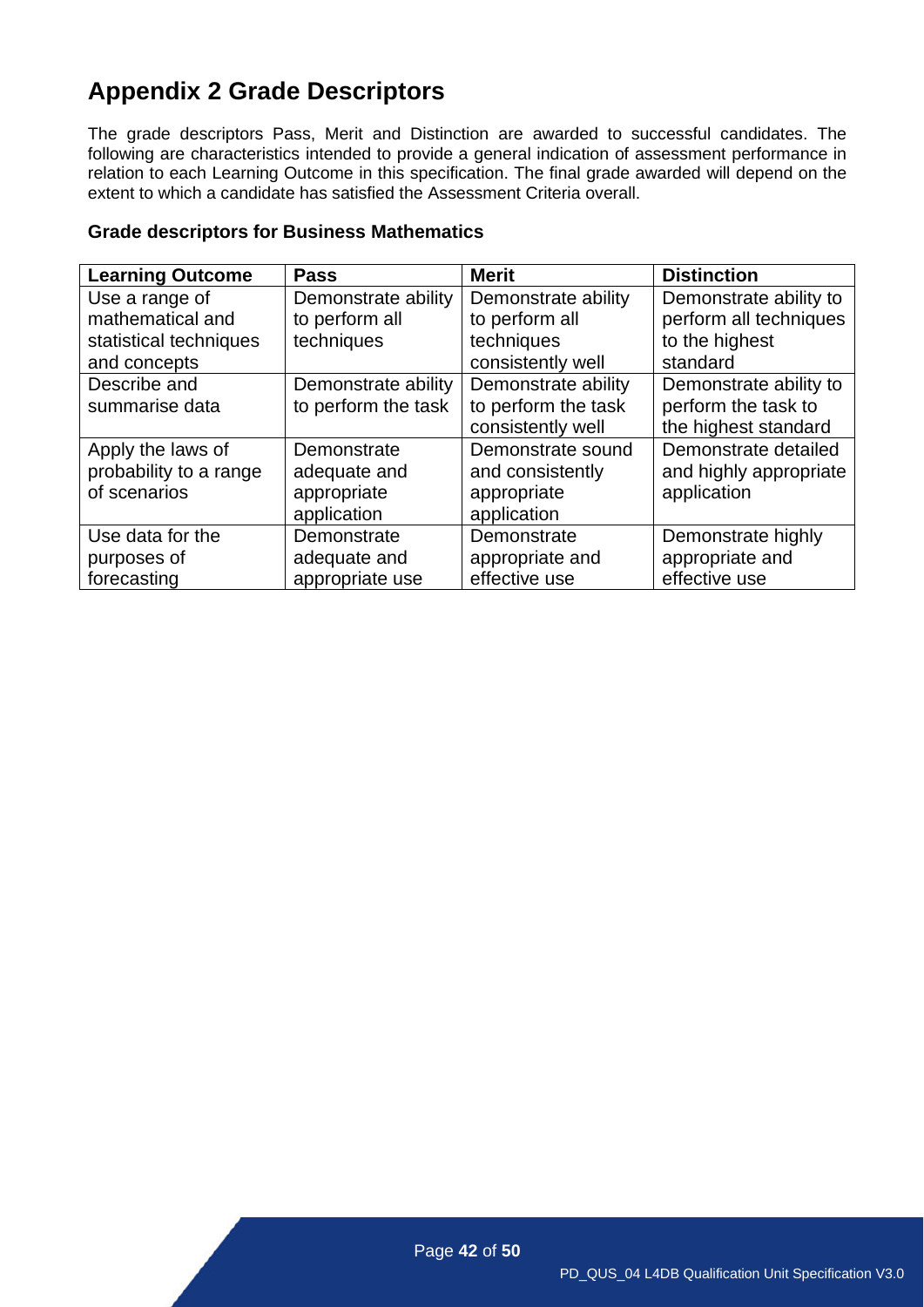# **Grade descriptors for Communications for Business**

| Learning          | <b>Pass</b>            | <b>Merit</b>            | <b>Distinction</b>        |
|-------------------|------------------------|-------------------------|---------------------------|
| <b>Outcome</b>    |                        |                         |                           |
| Prepare           | Demonstrate ability to | Demonstrate ability to  | Demonstrate ability to    |
| business          | perform the task       | perform the task        | perform the task to the   |
| messages and      |                        | consistently well       | highest standard          |
| reports           |                        |                         |                           |
| Present           | Demonstrate ability to | Demonstrate ability to  | Demonstrate ability to    |
| quantitative data | perform the task       | perform the task        | perform the task to the   |
| to convey         |                        | consistently well       | highest standard          |
| information       |                        |                         |                           |
| Deliver effective | Demonstrate ability to | Demonstrate ability to  | Demonstrate ability to    |
| presentations     | perform the task       | perform the task        | perform the task to the   |
|                   |                        | consistently well       | highest standard          |
| Contribute to     | Demonstrate            | Demonstrate strong      | Demonstrate highly        |
| business          | adequate ability to    | ability to work as part | effective ability to work |
| meetings          | work as part of a team | of a team and provide   | as part of a team and     |
|                   | and provide some       | consistently            | provide high quality      |
|                   | appropriate input      | appropriate input       | input                     |
| Understand        | Demonstrate            | Demonstrate robust      | Demonstrate highly        |
| theories of       | adequate level of      | level of understanding  | comprehensive level of    |
| working in teams  | understanding          |                         | understanding             |
| Use non-verbal    | Demonstrate            | Demonstrate             | Demonstrate highly        |
| skills and listen | adequate and           | appropriate and         | appropriate and           |
| effectively       | appropriate use        | effective use           | effective use             |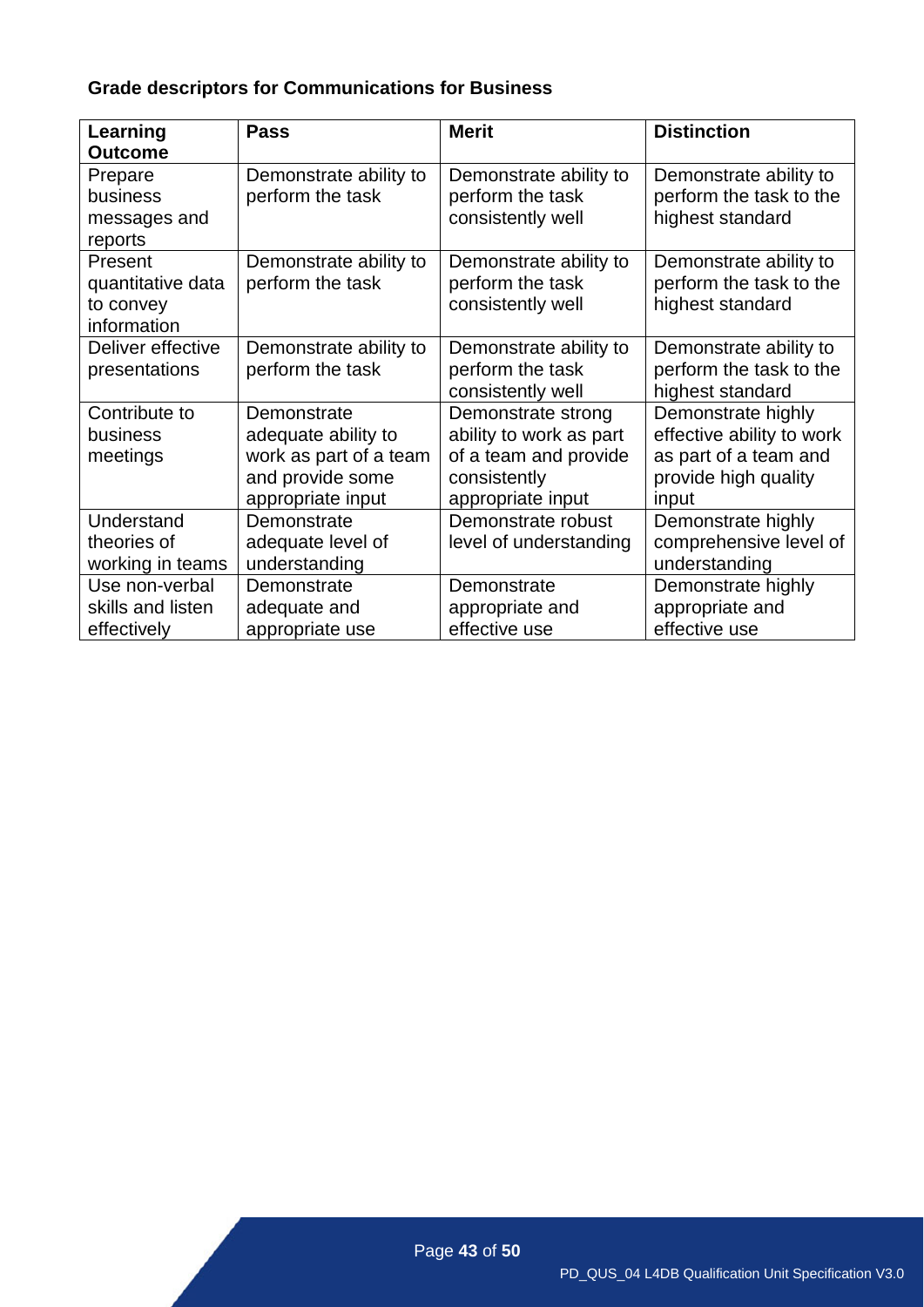### **Grade descriptors for eBusiness**

| Learning<br><b>Outcome</b>                                        | <b>Pass</b>                                                                               | <b>Merit</b>                                                                                                                  | <b>Distinction</b>                                                                                                                        |
|-------------------------------------------------------------------|-------------------------------------------------------------------------------------------|-------------------------------------------------------------------------------------------------------------------------------|-------------------------------------------------------------------------------------------------------------------------------------------|
| Analyse<br>eCommerce<br>business<br>models                        | Demonstrate<br>adequate ability to<br>analyse                                             | Demonstrate ability to<br>provide detailed and<br>coherent analysis                                                           | Demonstrate ability to<br>provide comprehensive,<br>lucid analysis                                                                        |
| Analyse<br>eCommerce<br>business-to-<br>consumer<br>strategies    | Demonstrate<br>adequate ability to<br>analyse                                             | Demonstrate ability to<br>provide detailed and<br>coherent analysis                                                           | Demonstrate ability to<br>provide comprehensive,<br>lucid analysis                                                                        |
| Analyse<br>eCommerce<br>business-to-<br>business<br>strategies    | Demonstrate<br>adequate ability to<br>analyse                                             | Demonstrate ability to<br>provide detailed and<br>coherent analysis                                                           | Demonstrate ability to<br>provide comprehensive,<br>lucid analysis                                                                        |
| Evaluate<br>various forms of<br>online<br>marketplace             | Provide a<br>reasonable<br>assessment of the<br>subject; Ideas are<br>generally coherent  | Provide a generally<br>strong assessment<br>with some well-<br>reasoned<br>assumptions; Ideas<br>are consistently<br>coherent | Provide a consistently<br>strong assessment with<br>well-reasoned and<br>original assumptions; All<br>ideas are highly coherent           |
| Examine the<br>security threats<br>posed to<br>eCommerce<br>users | Provide examination<br>of the subject with<br>some suitable<br>examples and<br>references | Provide detailed<br>examination of the<br>subject with adequate<br>use of appropriate<br>references and<br>examples           | Provide consistently<br>critical and detailed<br>examination of the<br>subject with innovative<br>use of highly appropriate<br>references |
| Understand how<br>to plan<br>eCommerce<br>strategies              | Demonstrate<br>adequate level of<br>understanding                                         | Demonstrate robust<br>level of understanding                                                                                  | Demonstrate highly<br>comprehensive level of<br>understanding                                                                             |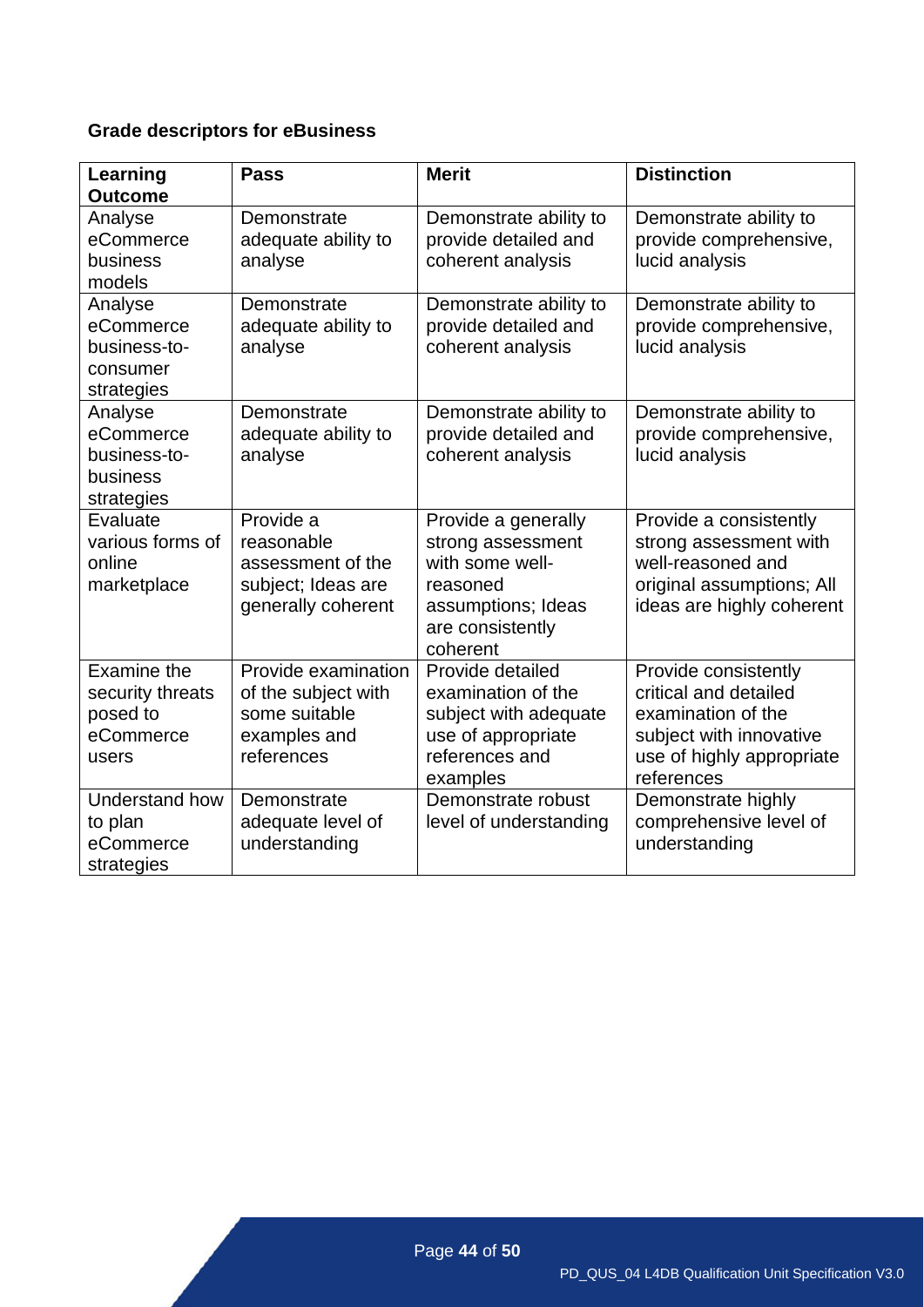# **Grade descriptors for eSports Fundamentals**

| <b>Learning Outcome</b>                                                                                        | <b>Pass</b>                                                                                                                     | <b>Merit</b>                                                                                                              | <b>Distinction</b>                                                                                                                   |
|----------------------------------------------------------------------------------------------------------------|---------------------------------------------------------------------------------------------------------------------------------|---------------------------------------------------------------------------------------------------------------------------|--------------------------------------------------------------------------------------------------------------------------------------|
| <b>Examine the factors</b><br>impacting the<br>success of eSports                                              | Provides consistent<br>interpretation and<br>evaluation of                                                                      | <b>Provides critical</b><br>interpretation and<br>evaluation of relevant                                                  | Provides consistently<br>critical interpretation<br>and evaluation of                                                                |
|                                                                                                                | relevant information<br>and ideas to address<br>problems that are<br>well defined but non-<br>routine.                          | information and ideas<br>to address problems<br>that are well defined<br>but non-routine.                                 | relevant information<br>and ideas to address<br>problems that are well<br>defined but non-<br>routine.                               |
| Assess the<br>professions and<br>stakeholders within<br>eSports and also<br>the ecosystems<br>that underpin it | Use appropriate<br>research to inform<br>actions/conclusions                                                                    | Use detailed research<br>to inform actions/<br>conclusions                                                                | Use thorough and<br>detailed research to<br>inform well supported<br>actions                                                         |
| Evaluate the<br>different<br>tournament formats<br>and the importance<br>of gaming<br>sponsorships             | Has adequate<br>awareness of<br>different<br>perspectives or<br>approaches within<br>the area of study                          | Has sound, informed<br>awareness of<br>different perspectives<br>or approaches within<br>the area of study                | Has comprehensive,<br>well-informed<br>awareness of different<br>perspectives or<br>approaches within the<br>area of study           |
| Assess the role of<br>ethics within<br>eSports                                                                 | Demonstrates<br>adequate ability to<br>review the<br>effectiveness and<br>appropriateness of<br>actions, methods<br>and results | Demonstrates sound<br>ability to review the<br>effectiveness and<br>appropriateness of<br>actions, methods and<br>results | Demonstrates<br>comprehensive ability<br>to review the<br>effectiveness and<br>appropriateness of<br>actions, methods and<br>results |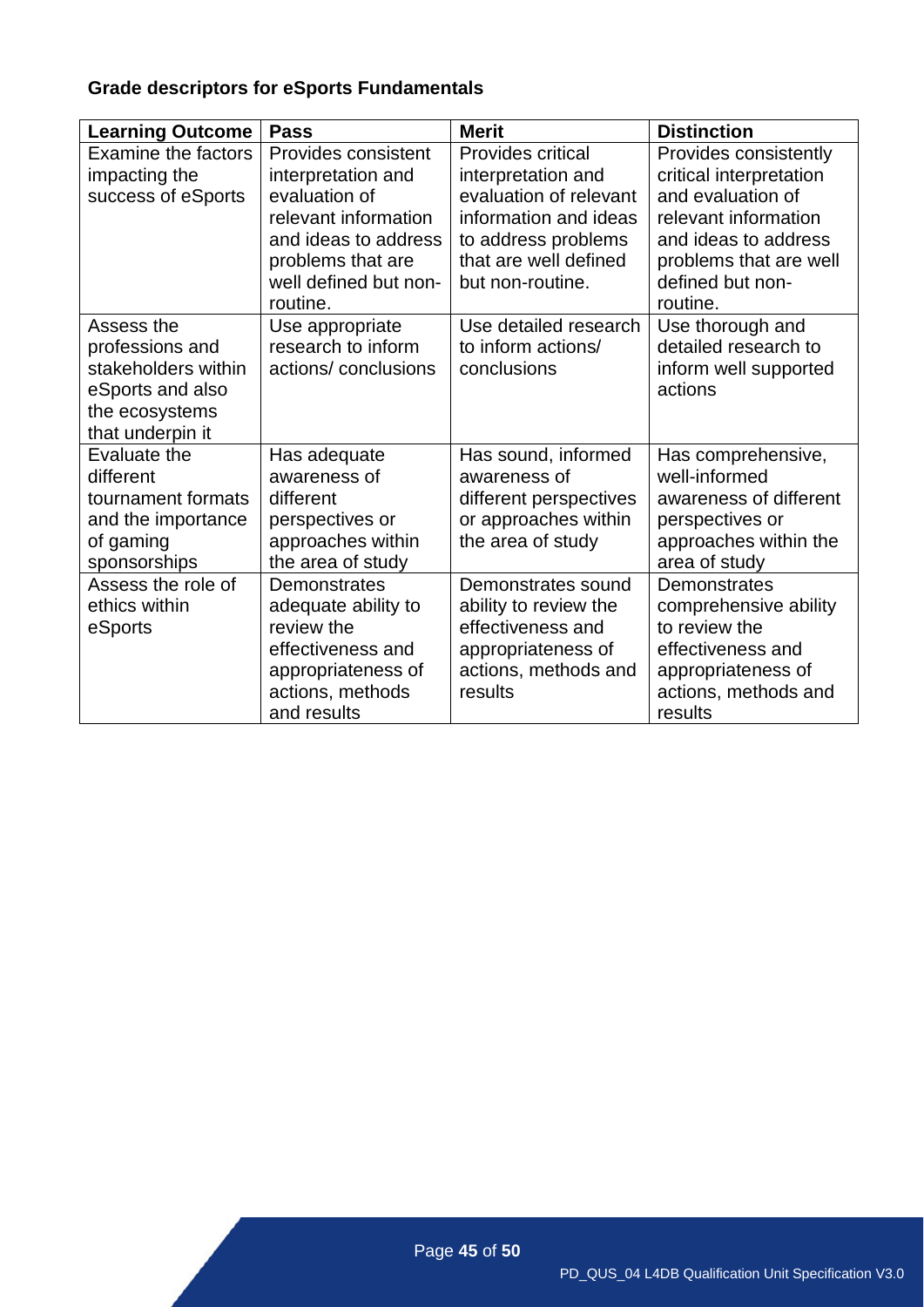# **Grade descriptors for Essentials of Management**

| <b>Learning Outcome</b>                                                           | <b>Pass</b>                                                                                                                       | <b>Merit</b>                                                                                                                       | <b>Distinction</b>                                                                                                                             |
|-----------------------------------------------------------------------------------|-----------------------------------------------------------------------------------------------------------------------------------|------------------------------------------------------------------------------------------------------------------------------------|------------------------------------------------------------------------------------------------------------------------------------------------|
| Analyse the<br>function of<br>management                                          | Demonstrate<br>adequate ability to<br>analyse                                                                                     | Demonstrate ability<br>to provide detailed<br>and coherent<br>analysis                                                             | Demonstrate ability to<br>provide comprehensive,<br>lucid analysis                                                                             |
| Examine the<br>management<br>decision-making<br>process                           | Provide<br>examination of the<br>subject with some<br>suitable examples<br>and references                                         | Provide detailed<br>examination of the<br>subject with<br>adequate use of<br>appropriate<br>references and<br>examples             | Provide consistently<br>critical and detailed<br>examination of the<br>subject with innovative<br>use of highly appropriate<br>references      |
| Assess the use of<br>management and<br>organisational<br>strategies               | Demonstrate an<br>adequate<br>awareness of<br>issues associated<br>with the subject<br>and make some<br>appropriate<br>judgements | Demonstrate a<br>sound awareness of<br>issues associated<br>with the subject and<br>make consistently<br>appropriate<br>judgements | Demonstrate a detailed<br>awareness of the<br>complexity of issues<br>associated with the<br>subject and make highly<br>appropriate judgements |
| Analyse how<br>management can<br>influence individual<br>and group<br>performance | Demonstrate<br>adequate ability to<br>analyse                                                                                     | Demonstrate ability<br>to provide detailed<br>and coherent<br>analysis                                                             | Demonstrate ability to<br>provide comprehensive,<br>lucid analysis                                                                             |
| Examine theories of<br>leadership and<br>control                                  | Provide<br>examination of the<br>subject with some<br>suitable examples<br>and references                                         | Provide detailed<br>examination of the<br>subject with<br>adequate use of<br>appropriate<br>references and<br>examples             | Provide consistently<br>critical and detailed<br>examination of the<br>subject with innovative<br>use of highly appropriate<br>references      |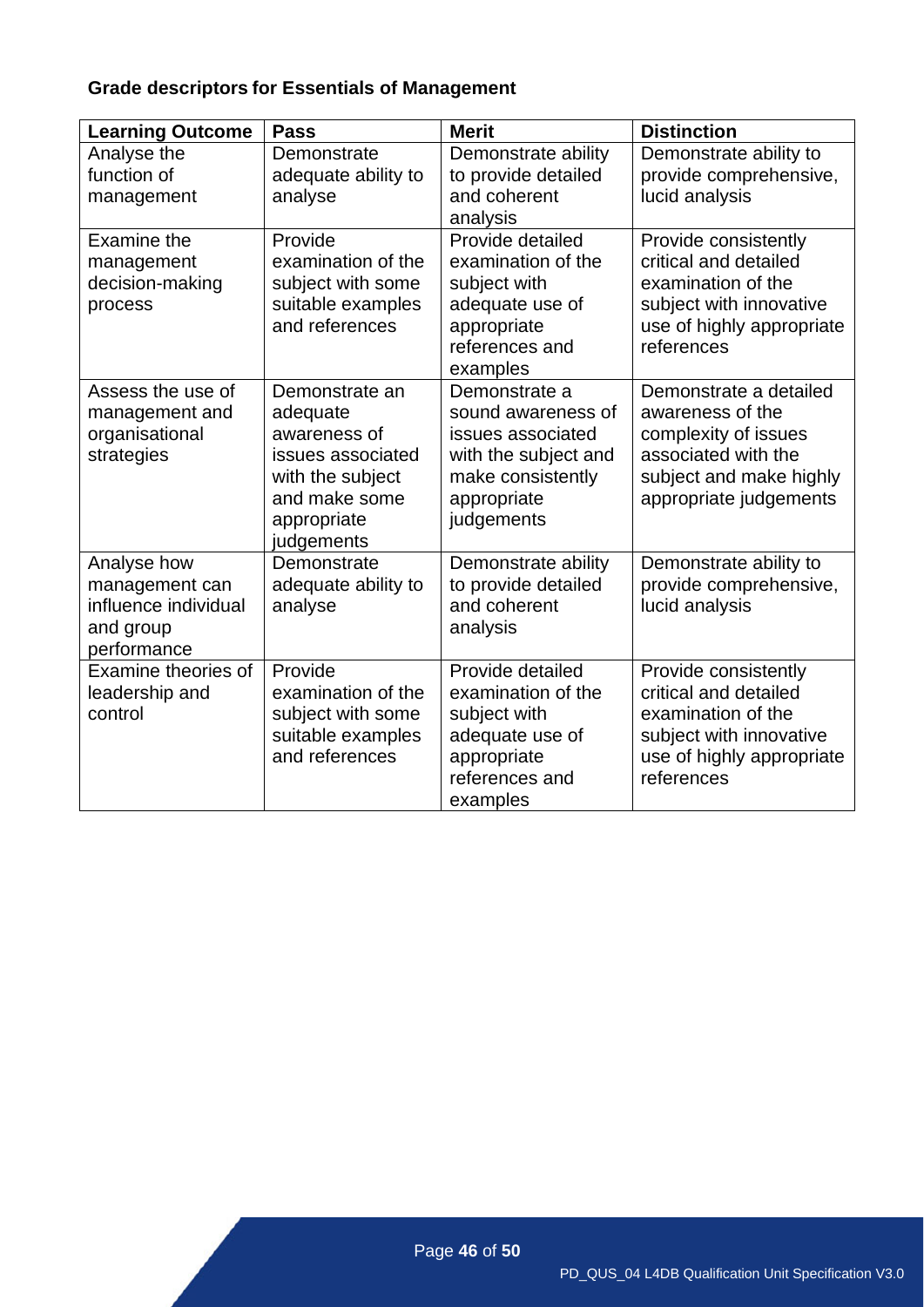### **Grade descriptors for Fundamentals of Economics**

| <b>Learning Outcome</b>                                                                | <b>Pass</b>                                                                               | <b>Merit</b>                                                                                                           | <b>Distinction</b>                                                                                                                        |
|----------------------------------------------------------------------------------------|-------------------------------------------------------------------------------------------|------------------------------------------------------------------------------------------------------------------------|-------------------------------------------------------------------------------------------------------------------------------------------|
| Apply the basic tools<br>of microeconomics<br>and the theories of<br>demand and supply | Demonstrate<br>adequate and<br>appropriate<br>application                                 | Demonstrate sound<br>and consistently<br>appropriate<br>application                                                    | Demonstrate detailed<br>and highly appropriate<br>application                                                                             |
| Analyse the various<br>forms of market<br>structure                                    | Demonstrate<br>adequate ability to<br>analyse                                             | Demonstrate ability<br>to provide detailed<br>and coherent<br>analysis                                                 | Demonstrate ability to<br>provide comprehensive,<br>lucid analysis                                                                        |
| Analyse the key<br>components of<br>macroeconomics                                     | Demonstrate<br>adequate ability to<br>analyse                                             | Demonstrate ability<br>to provide detailed<br>and coherent<br>analysis                                                 | Demonstrate ability to<br>provide comprehensive,<br>lucid analysis                                                                        |
| Examine the<br>monetary policy and<br>its effect on the<br>economy                     | Provide<br>examination of the<br>subject with some<br>suitable examples<br>and references | Provide detailed<br>examination of the<br>subject with<br>adequate use of<br>appropriate<br>references and<br>examples | Provide consistently<br>critical and detailed<br>examination of the<br>subject with innovative<br>use of highly<br>appropriate references |

### **Grade descriptors for Introduction to Finance**

| Learning                                                            | <b>Pass</b>                                                                               | <b>Merit</b>                                                                                                        | <b>Distinction</b>                                                                                                                        |
|---------------------------------------------------------------------|-------------------------------------------------------------------------------------------|---------------------------------------------------------------------------------------------------------------------|-------------------------------------------------------------------------------------------------------------------------------------------|
| <b>Outcome</b>                                                      |                                                                                           |                                                                                                                     |                                                                                                                                           |
| Analyse the use<br>of accounting in<br>organisations<br>Prepare and | Demonstrate<br>adequate ability to<br>analyse<br>Demonstrate                              | Demonstrate ability to<br>provide detailed and<br>coherent analysis<br>Demonstrate ability to                       | Demonstrate ability to<br>provide comprehensive,<br>lucid analysis<br>Demonstrate ability to                                              |
| analyse financial<br>statements                                     | adequate ability to<br>analyse                                                            | provide detailed and<br>coherent analysis                                                                           | provide comprehensive,<br>lucid analysis                                                                                                  |
| Examine the use<br>of costs in<br>organisations                     | Provide<br>examination of the<br>subject with some<br>suitable examples<br>and references | Provide detailed<br>examination of the<br>subject with adequate<br>use of appropriate<br>references and<br>examples | Provide consistently<br>critical and detailed<br>examination of the subject<br>with innovative use of<br>highly appropriate<br>references |
| Examine how<br>accounting is<br>used to support<br>decision-making  | Provide<br>examination of the<br>subject with some<br>suitable examples<br>and references | Provide detailed<br>examination of the<br>subject with adequate<br>use of appropriate<br>references and<br>examples | Provide consistently<br>critical and detailed<br>examination of the subject<br>with innovative use of<br>highly appropriate<br>references |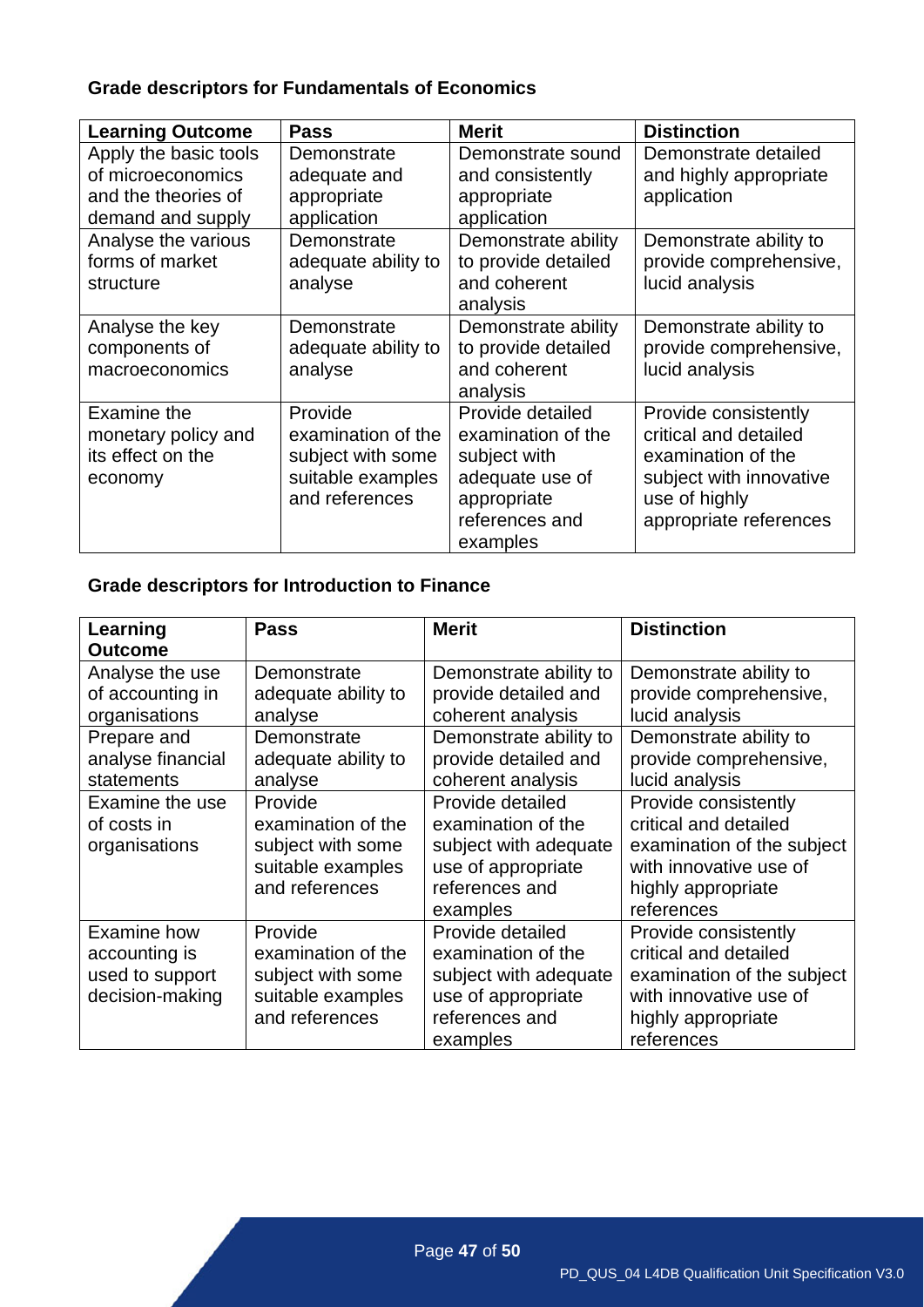# **Grade descriptors for Managing eSports Teams**

| <b>Learning Outcome</b>                                                                                              | <b>Pass</b>                                                                                                                                                       | <b>Merit</b>                                                                                                                                                    | <b>Distinction</b>                                                                                                                                                           |
|----------------------------------------------------------------------------------------------------------------------|-------------------------------------------------------------------------------------------------------------------------------------------------------------------|-----------------------------------------------------------------------------------------------------------------------------------------------------------------|------------------------------------------------------------------------------------------------------------------------------------------------------------------------------|
| Discuss teamwork<br>theories in the<br>context of eSports                                                            | Has adequate<br>awareness of different<br>perspectives or<br>approaches within the<br>area of study                                                               | Has sound, informed<br>awareness of different<br>perspectives or<br>approaches within the<br>area of study                                                      | Has comprehensive, well-<br>informed awareness of<br>different perspectives or<br>approaches within the area<br>of study                                                     |
| Evaluate the factors<br>facilitating effective<br>eSports teams                                                      | Provides consistent<br>interpretation and<br>evaluation of relevant<br>information and ideas to<br>address problems that<br>are well defined but non-<br>routine. | Provides critical<br>interpretation and<br>evaluation of relevant<br>information and ideas to<br>address problems that are<br>well defined but non-<br>routine. | Provides consistently<br>critical interpretation and<br>evaluation of relevant<br>information and ideas to<br>address problems that are<br>well defined but non-<br>routine. |
| Discuss the creation<br>of team goals in the<br>context of team<br>culture                                           | Demonstrates adequate<br>ability to review the<br>effectiveness and<br>appropriateness of<br>actions, methods and<br>results                                      | Demonstrates sound<br>ability to review the<br>effectiveness and<br>appropriateness of<br>actions, methods and<br>results                                       | Demonstrates<br>comprehensive ability to<br>review the effectiveness<br>and appropriateness of<br>actions, methods and<br>results                                            |
| Assess the causes of<br>team misalignments                                                                           | Can adequately Identify,<br>adapt and use<br>appropriate skills,<br>methods and procedures<br>to reach appropriate<br>solutions.                                  | Can soundly identify,<br>adapt and use appropriate<br>skills, methods and<br>procedures to reach<br>supported and<br>appropriate solutions.                     | Can coherently identify,<br>adapt and use appropriate<br>skills, methods and<br>procedures to reach well<br>supported and highly<br>appropriate solutions.                   |
| Discuss the<br>importance of<br>leadership,<br>communication and<br>decision-making for<br>eSports Team<br>Managers. | Has adequate<br>awareness of different<br>perspectives or<br>approaches within the<br>area of study                                                               | Has sound, informed<br>awareness of different<br>perspectives or<br>approaches within the<br>area of study                                                      | Has comprehensive, well-<br>informed awareness of<br>different perspectives or<br>approaches within the area<br>of study                                                     |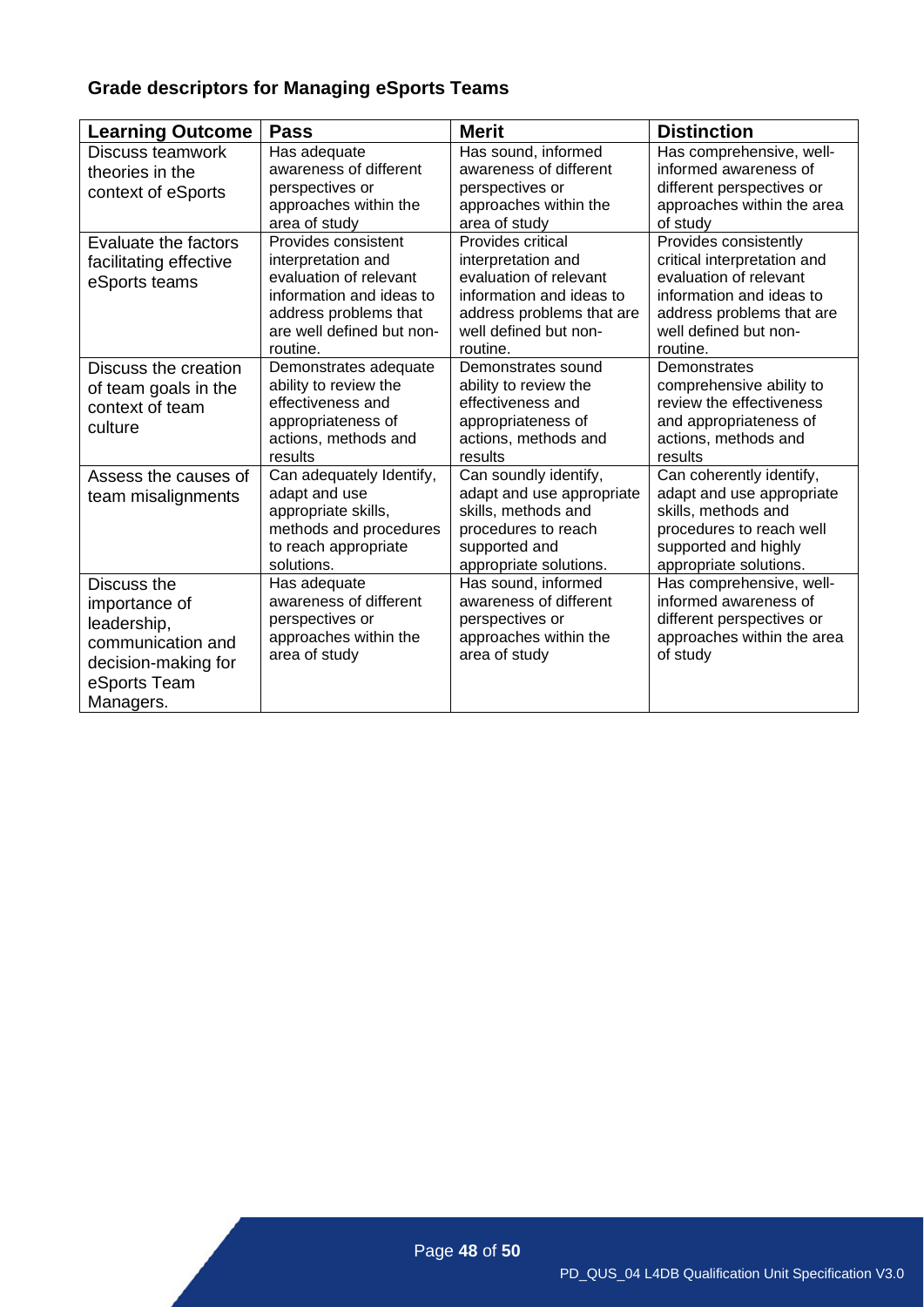# **Grade descriptors for Principles of Marketing**

| <b>Learning Outcome</b> | <b>Pass</b>       | <b>Merit</b>       | <b>Distinction</b>   |
|-------------------------|-------------------|--------------------|----------------------|
| Understand key terms    | Demonstrate       | Demonstrate robust | Demonstrate highly   |
| and concepts in         | adequate level of | level of           | comprehensive level  |
| marketing               | understanding     | understanding      | of understanding     |
| Understand and apply    | Demonstrate       | Demonstrate sound  | Demonstrate detailed |
| the concepts            | adequate and      | and consistently   | and highly           |
| associated with         | appropriate       | appropriate        | appropriate          |
| marketing mix           | application       | application        | application          |
| Understand the          | Demonstrate       | Demonstrate robust | Demonstrate highly   |
| marketing of products   | adequate level of | level of           | comprehensive level  |
| and services            | understanding     | understanding      | of understanding     |
| Understand and apply    | Demonstrate       | Demonstrate sound  | Demonstrate detailed |
| marketing               | adequate and      | and consistently   | and highly           |
| communication           | appropriate       | appropriate        | appropriate          |
|                         | application       | application        | application          |
| Understand the          | Demonstrate       | Demonstrate robust | Demonstrate highly   |
| relationship between    | adequate level of | level of           | comprehensive level  |
| sales and marketing     | understanding     | understanding      | of understanding.    |